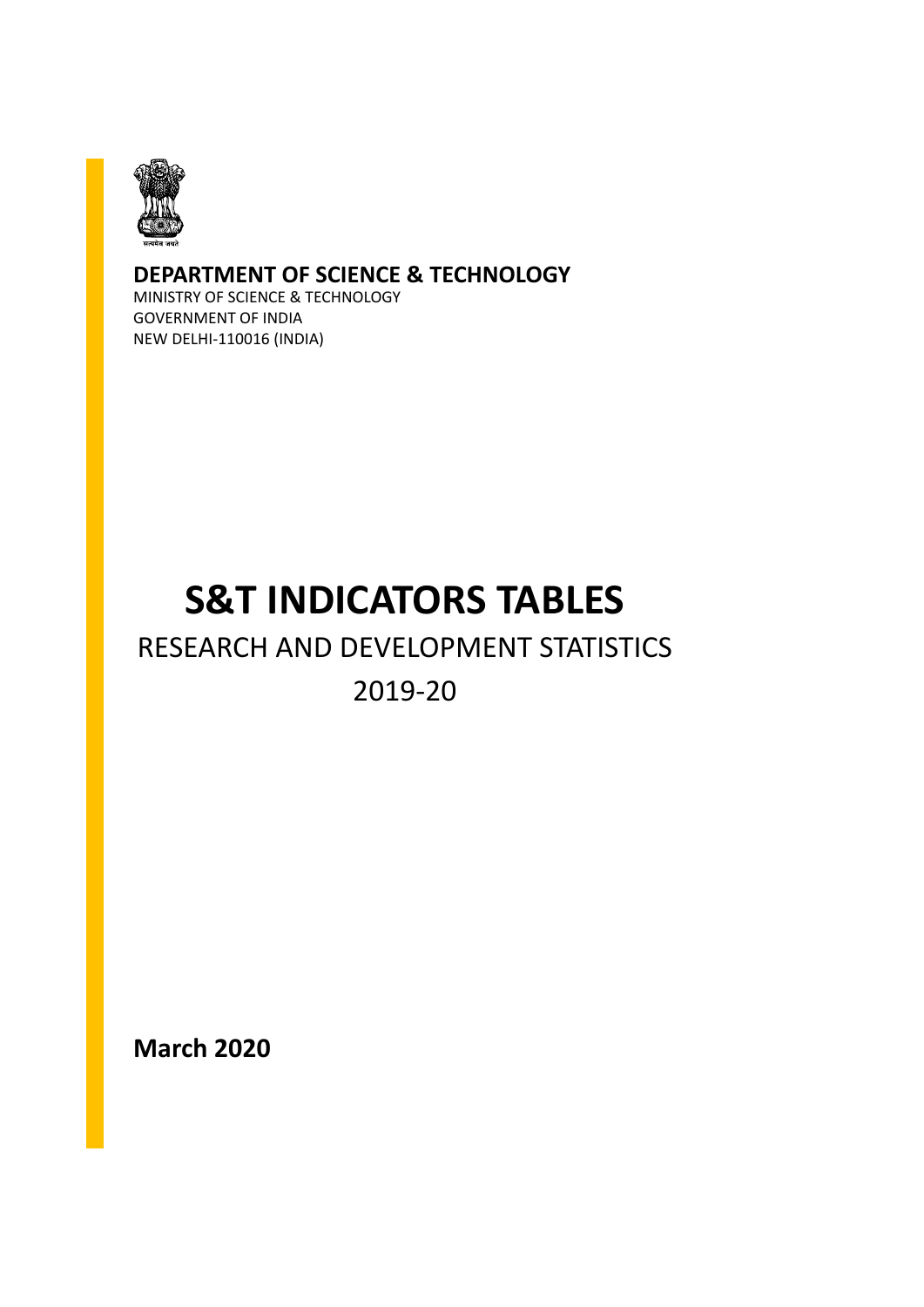The present publication is uploaded at **www.dst.gov.in ; www.nstmis-dst.org**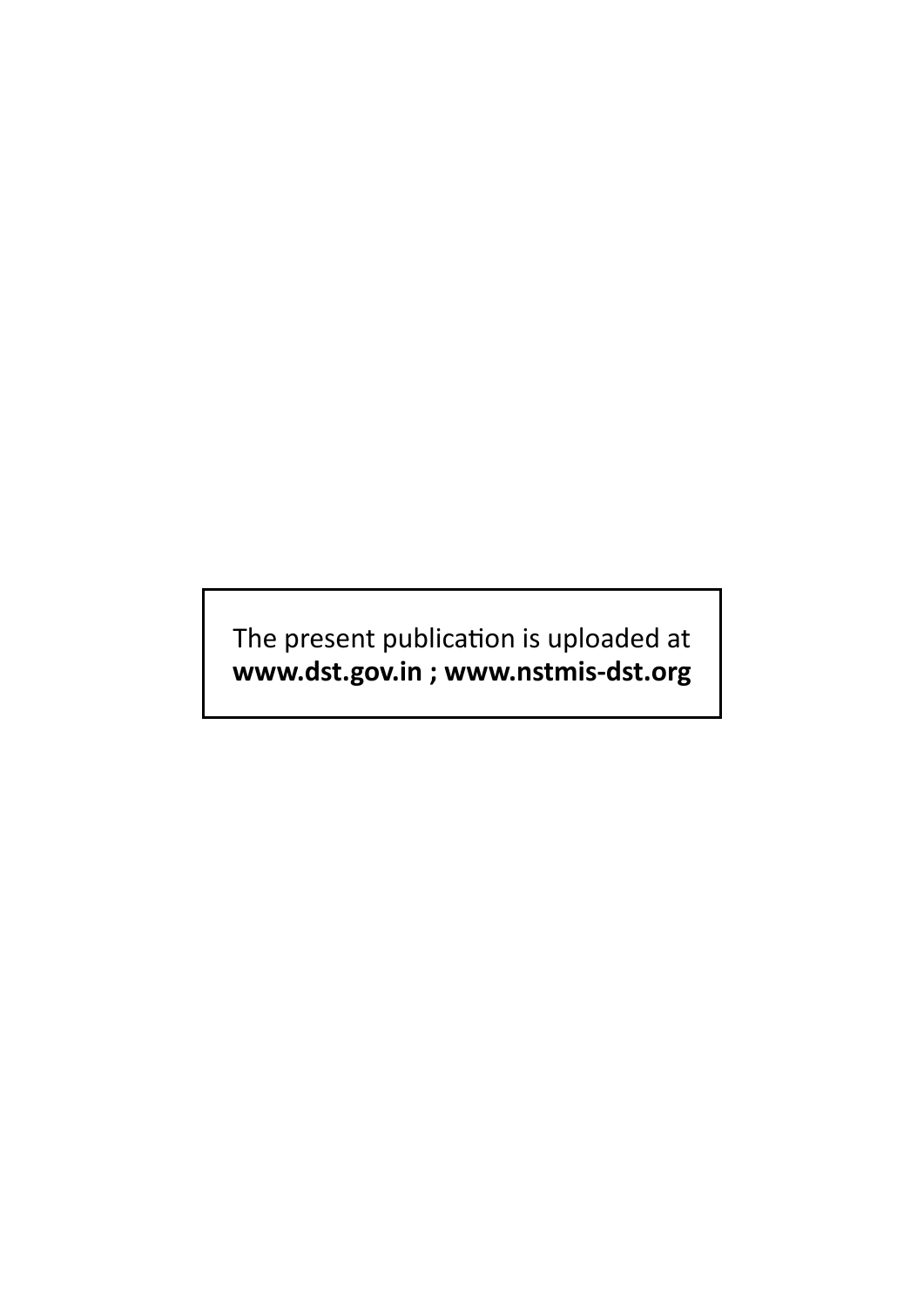#### **S&T INDICATORS TABLES**

| <b>Table No.</b> | <b>Title</b>                                                                                                                                                        |
|------------------|---------------------------------------------------------------------------------------------------------------------------------------------------------------------|
| $\mathbf{1}$     | National Expenditure on Research and Development by Sector                                                                                                          |
| 2                | National Expenditure on Research and Development by Institutional and Industrial Sectors                                                                            |
| 3                | National Expenditure on R&D in Relation to GDP                                                                                                                      |
| 4                | National Expenditure on Research & Development at Current and Constant Prices                                                                                       |
| 5                | Public and Private Investment in National R&D and % Share in GDP                                                                                                    |
| 6                | Government and Business Enterprise Investment in National R&D and % Share in GDP                                                                                    |
| 7                | Expenditure on Research & Development by Select Major Scientific Agencies                                                                                           |
| 8                | Expenditure on Research and Development by Central Ministries/Departments other than Major Scientific Agencies                                                      |
| 9                | Expenditure on Research and Development by State Governments                                                                                                        |
| 10               | Expenditure on Research & Development by Cooperative Research Associations                                                                                          |
| 11               | Science & Technology Expenditure by Type of Work by Central and State Governments & SIROs                                                                           |
| 12               | Expenditure on Research and Development by Objectives                                                                                                               |
| 13               | Research and Development Expenditure, Advertising Expenditure, New Plant and Machinery Expenditure Versus<br>Sales Turnover in Public and Private Sector Industries |
| 14               | Expenditure on Research and Development by Public/Joint Sector Undertakings 2017-18                                                                                 |
| 15               | Expenditure on Research and Development by Industry Groups for Public Sector                                                                                        |
| 16               | Expenditure on Research and Development by Industry Groups for Private Sector                                                                                       |
| 17               | Research and Development Expenditure by Multinational Enterprises                                                                                                   |
| 18               | National Expenditure on R&D by Economic Activity                                                                                                                    |
| 19               | Government Expenditure on R&D by Economic Activity                                                                                                                  |
| 20               | Industrial Sector Expenditure on R&D by Economic Activity                                                                                                           |
| 21               | Full Time Equivalent of Manpower Employed in R&D Establishments as on 01.04.2018                                                                                    |
| 22               | Full Time Equivalent of Women Employed in R&D Establishments as on 01.04.2018                                                                                       |
| 23               | Field of Specialization Of Full Time Personnel Employed in R&D as on 01.04.2018                                                                                     |
| 24               | Universities / Colleges and their Enrolment from 1976-77 to 2018-19                                                                                                 |
| 25               | Faculty- wise Enrolment in Higher Education from 2001-02 to 2018-19                                                                                                 |
| 26               | Faculty-wise Enrolment of Women in Higher Education from 2001-02 to 2018-19                                                                                         |
| 27               | Public Expenditure on Education and Gross Domestic Product (GDP)                                                                                                    |
| 28               | Doctorate Degrees Awarded Faculty-wise, 2010-11 to 2017-18                                                                                                          |
| 29               | Doctoral Degree Awarded by Select Country and Field, 2016 (or most recent year)                                                                                     |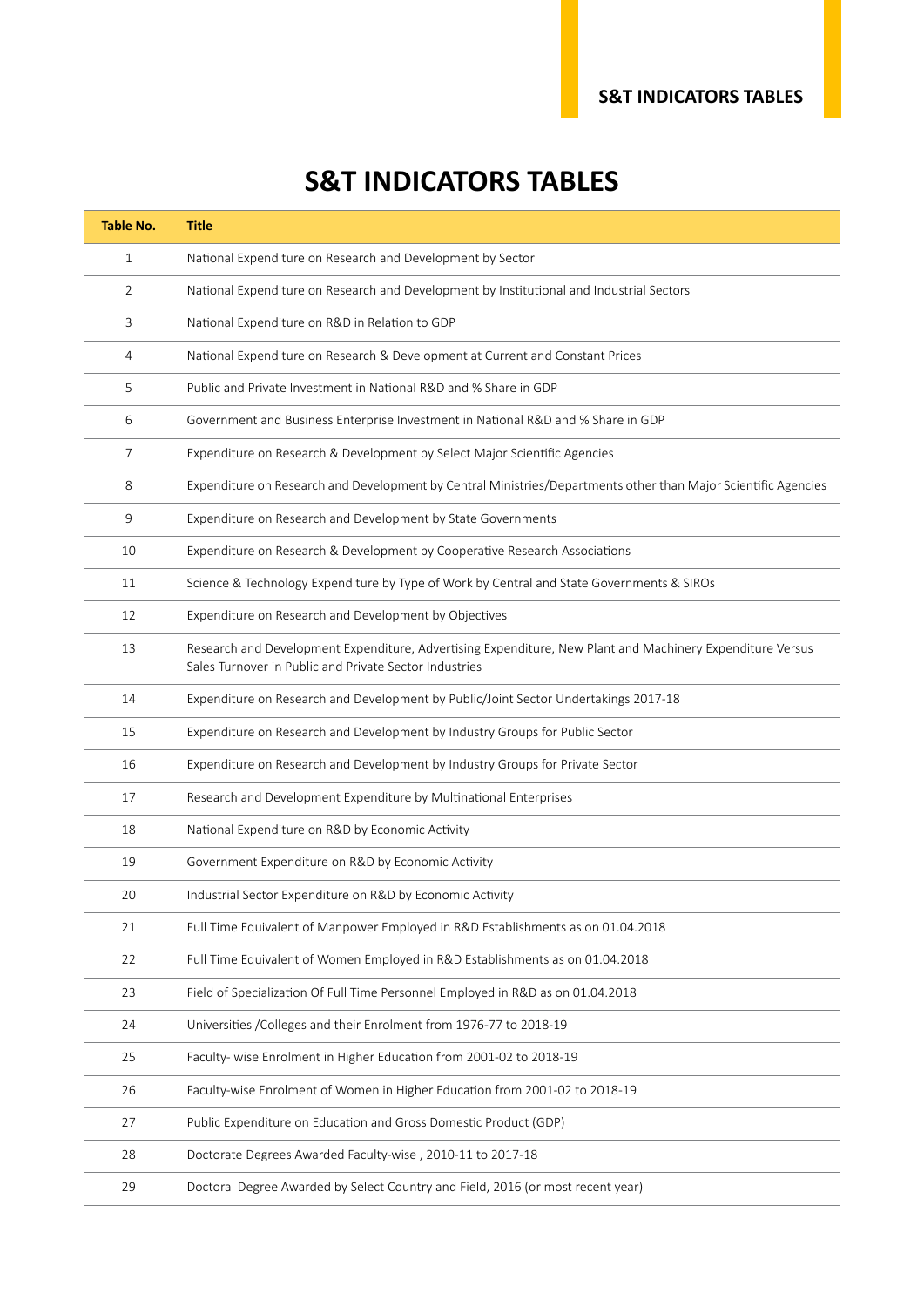#### **S&T INDICATORS TABLES**

| <b>Table No.</b> | <b>Title</b>                                                                                                            |
|------------------|-------------------------------------------------------------------------------------------------------------------------|
| 30               | Top 15 Regions, Countries, or Economies of Origin of U.S. Doctorate Recipients on Temporary Visas, by Field:<br>2000-17 |
| 31               | Researchers Per Million Inhabitants (FTE) for Select Countries, 2017                                                    |
| 32               | R&D Expenditure Per Capita and GDP for Select Countries, 2017 (in PPP US\$)                                             |
| 33               | Science and Engineering (S&E) Articles in all Fields, for Regions, Countries, or Economies (NSF): 2008 and 2018         |
| 34               | Scientific Research Publication Trend (SCOPUS Database), 2011-2016                                                      |
| 35               | Top 10 Countries, Scientific Research Publication Advanced Trend (SCOPUS Database), 2017-2018                           |
| 36               | India's Publication Output and its Share in World by Field of Science (SCOPUS Database)                                 |
| 37               | Scientific Publication Output Trend in Select Countries (SCI Database), 2011-16                                         |
| 38               | Top 10 Countries, Scientific Publication Output Advanced Trend (SCI Database), 2017-2018                                |
| 39               | India's Publication Output and its Share in World by Field of Science (SCI Database), 2011-16                           |
| 40               | Patents Applications from Persons in India and Abroad, 2000-01 to 2017-18                                               |
| 41               | Patents Applications Filed in India by Foreign Countries, 2000-01 to 2017-18                                            |
| 42               | Patents Applications Filed by Different States in India, 2012-13 to 2017-18                                             |
| 43               | Patents Filed and Sealed in India, 1976-77 to 2017-18                                                                   |
| 44               | Top Ten Indian Applicants for Patents from Scientific Research and Development Organisations 2013-14 to 2017-18         |
| 45               | Top Indian Applicants for Patents from Institutes, 2013-14 to 2017-18                                                   |
| 46               | Top Ten Foreign Resident Applicants in India, 2013-14 to 2017-18                                                        |
| 47               | Year-wise Progress of Expenditure of Select Central Scientific Departments                                              |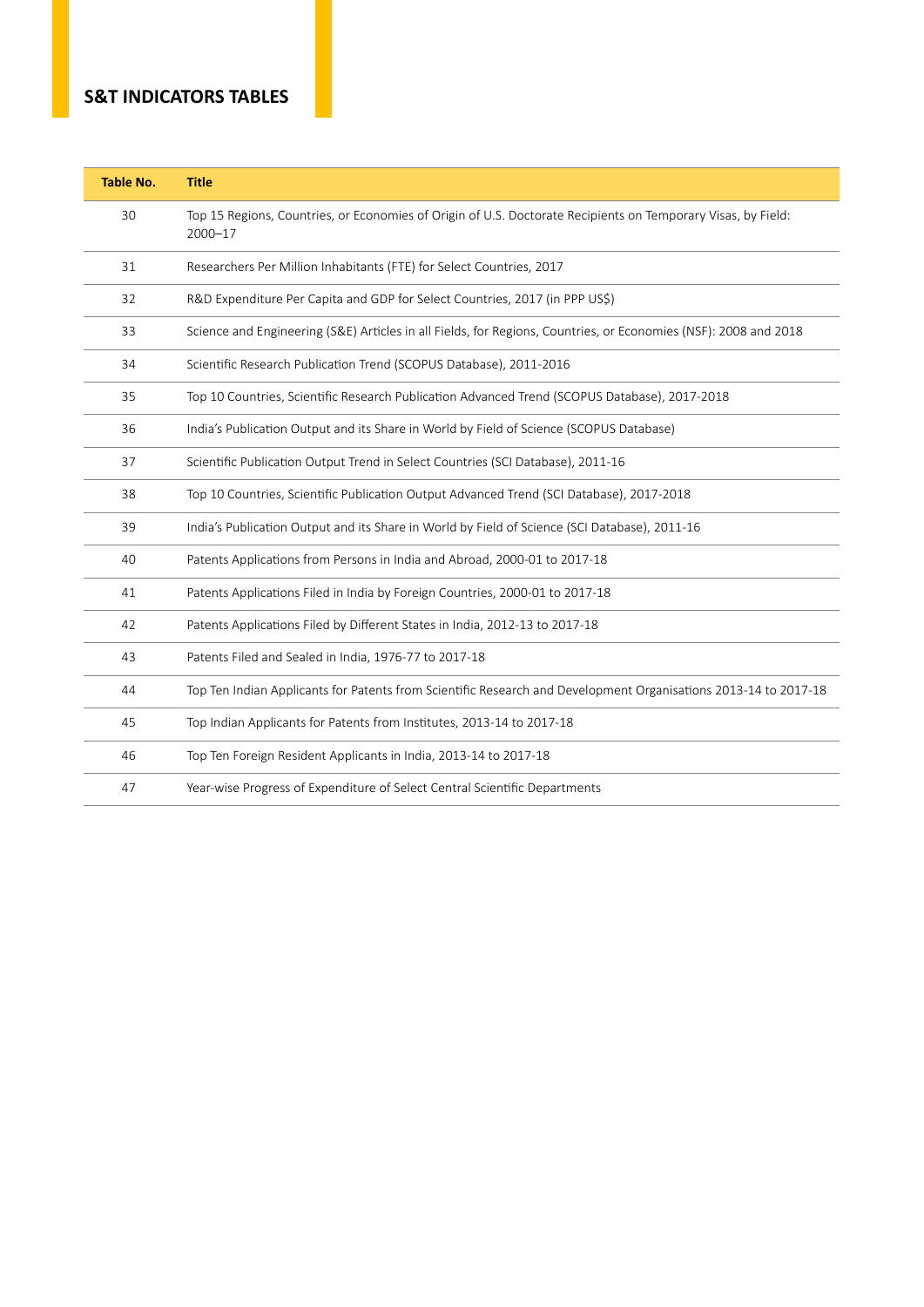## NATIONAL EXPENDITURE ON RESEARCH AND DEVELOPMENT BY SECTOR **NATIONAL EXPENDITURE ON RESEARCH AND DEVELOPMENT BY SECTOR**

**(Rs. Crore)**

| Sector                        | 1970-71 | 1975-76 1980-81 |        | 1985-86 | 1990-91 | 1995-96                | 2005-06             | 2010-11  | 2011-12  | 2012-13  | 2013-14  | 2014-15  | 2015-16  | 2016-17   | 2017-18   | 2018-19*  |
|-------------------------------|---------|-----------------|--------|---------|---------|------------------------|---------------------|----------|----------|----------|----------|----------|----------|-----------|-----------|-----------|
| Central<br>Sector             | 112.47  | 287.63          | 580.49 | 1654.06 | 3058.27 | 5199.79                | $17872.02$ 33095.18 |          | 34021.44 | 37894.46 | 38879.89 | 43094.90 | 46887.17 | 50219.42  | 56920.02  | 61745.16  |
| Sector<br>State               | 12.58   | 26.73           | 59.34  | 162.78  | 365.92  | 657.02                 | 2334.60             | 4457.81  | 5137.56  | 5282.86  | 5951.15  | 6327.32  | 6447.94  | 6866.96   | 7264.81   | 7742.75   |
| Private<br>Sector             | 14.59   | 42.35           | 120.69 | 251.94  | 549.98  | 1627.07                | 8471.95             | 19337.02 | 23295.71 | 27096.51 | 30514.80 | 32538.39 | 36022.15 | 39124.71  | 41855.88  | 45562.72  |
| Education<br>Higher<br>Sector |         |                 |        |         |         |                        | 1254.01             | 3306.74  | 3506.62  | 3708.96  | 4010.05  | 5512.83  | 6095.18  | 6888.17   | 7784.33   | 8797.08   |
| Total                         | 139.64  | 356.71          | 760.52 | 2068.78 | 3974.17 | $\frac{8}{3}$<br>7483. | 29932.58            | 60196.75 | 65961.33 | 73982.79 | 79355.89 | 87473.44 | 95452.44 | 103099.26 | 113825.03 | 123847.71 |

**Source**: Data collected and compiled by NSTMIS, DST, Gol.<br>**Note** : 1. \*Estimated *Source :* Data collected and compiled by NSTMIS, DST, GoI.

**Note :** 1. \*Estimated

- 2. Central Sector data includes 103 R&D units of Public Sector/Joint Sector companies. 2. Central Sector data includes 103 R&D units of Public Sector/Joint Sector companies.
- 3. State Sector includes R&D expenditure of State Agricultural Universities and other State Departments/Organisations. 3. State Sector includes R&D expenditure of State Agricultural Universities and other State Departments/Organisations.
- 4. The number of R&D units in the Private Sector varies from year to year as per the DSIR recognition and estimation from other sources. 4. The number of R&D units in the Private Sector varies from year to year as per the DSIR recognition and estimation from other sources.
- 5. Private Sector industries data for the year 2005-06 onwards comprised of R&D units/firms recognised by DSIR and industries/multinational companies from CMIE database not registered with DSIR. 5. Private Sector industries data for the year 2005-06 onwards comprised of R&D units/firms recognised by DSIR and industries/multinational companies from CMIE database not registered with DSIR. Private Sector data for the period 2015-16 to 2017-18 refers to 2504 in house Private Sector R&D units which include 497 SIRO units. 6. Private Sector data for the period 2015-16 to 2017-18 refers to 2504 in-house Private Sector R&D units which include 497 SIRO units. .<br>ف
- Data for the year 2018-19 has been estimated by applying the rate of growth for the five-year period 2012-13 to 2017-18, sector-wise. In case of Higher Education Sector, growth rate is based on the 7. Data for the year 2018-19 has been estimated by applying the rate of growth for the five-year period 2012-13 to 2017-18, sector-wise. In case of Higher Education Sector, growth rate is based on the period 2010-11 to 2015-16. period 2010-11 to 2015-16.  $\overline{7}$ .
	- 8. Higher Education Sector data is based on the DST sponsored study on quantification of resources in higher education in India (derived from AISHE database, MHRD) carried out by BHU (2018-19). Higher Education Sector data is based on the DST sponsored study on quantification of resources in higher education in India (derived from AISHE database, MHRD) carried out by BHU (2018-19). Higher Education survey started since 2001-02 by DST. Higher Education survey started since 2001-02 by DST.  $\infty$
- Central Sector = Central Government Ministries/Department + Public Sector/Joint Sector industries. 9. Central Sector = Central Government Ministries/Department + Public Sector/Joint Sector industries.  $\sigma$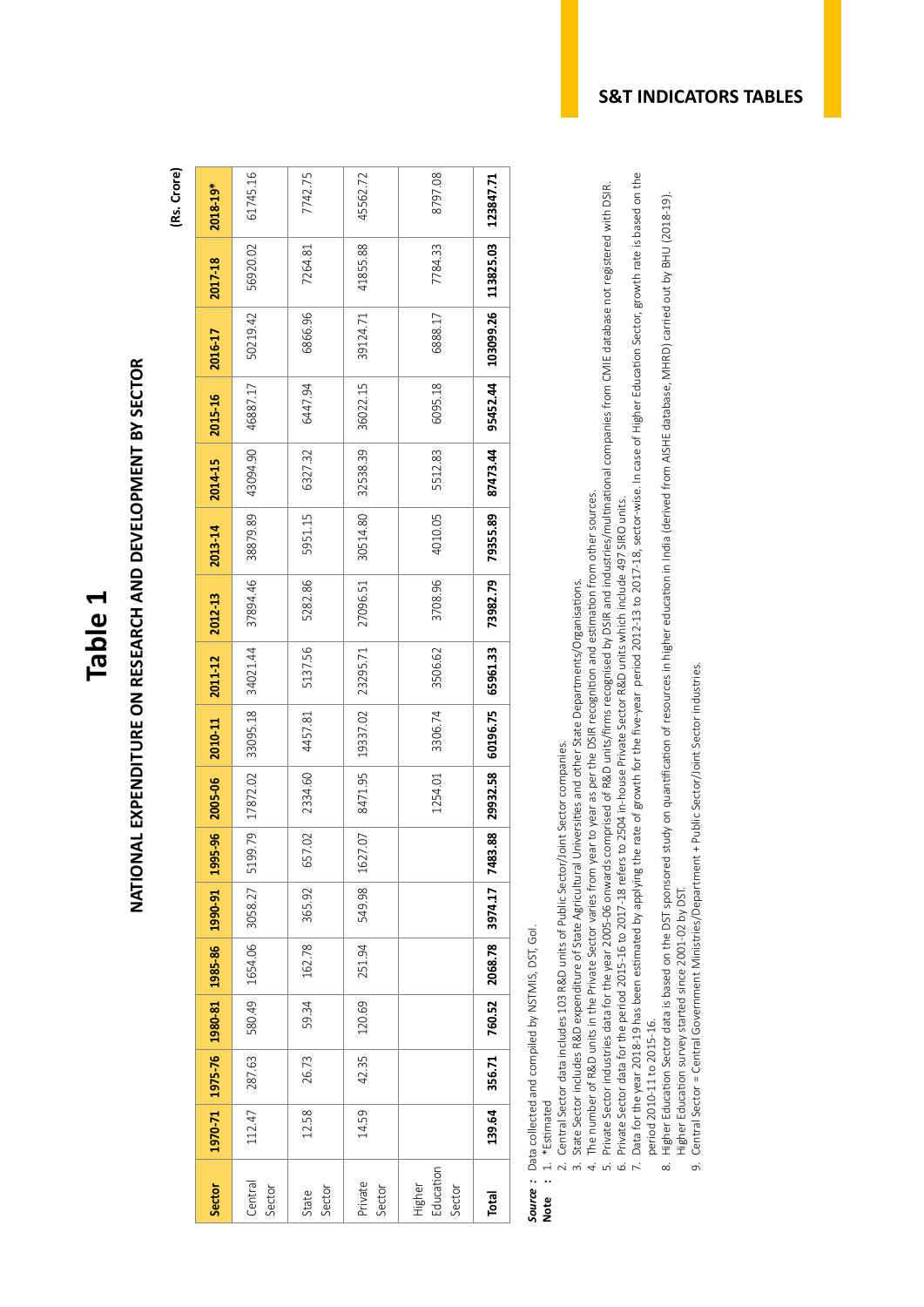#### **NATIONAL EXPENDITURE ON RESEARCH AND DEVELOPMENT BY INSTITUTIONAL AND INDUSTRIAL SECTORS**

**(Rs. Crore)**

| Sl. No.        | <b>Sector</b>                                          | 2015-16  | 2016-17   | 2017-18   |
|----------------|--------------------------------------------------------|----------|-----------|-----------|
| Α              | <b>INSTITUTIONAL SECTOR</b>                            |          |           |           |
| $\mathbf{1}$   | Institutions under Central Government                  | 42433.33 | 45513.2   | 51666.82  |
| $\overline{2}$ | Institutions under State Government                    | 6447.94  | 6866.96   | 7264.81   |
| 3              | Higher Education                                       | 6095.18  | 6888.17   | 7784.33   |
|                | Total (A)                                              | 54976.45 | 59268.33  | 66715.96  |
| В              | <b>INDUSTRY SECTOR</b>                                 |          |           |           |
| 4              | Industry (Public)                                      | 4453.84  | 4706.22   | 5253.20   |
| 5              | Industry (Private)                                     | 31709.04 | 34522.99  | 36873.49  |
| 6              | Scientific and Industrial Research Organisation (SIRO) | 4313.11  | 4601.72   | 4982.39   |
|                | Total (B)                                              | 40475.99 | 43830.93  | 47109.08  |
|                | <b>GRAND TOTAL (A+B)</b>                               | 95452.44 | 103099.26 | 113825.03 |

*Source* **:** Data collected and compiled by NSTMIS, DST, GoI.

- **Note :** 1. State Sector includes R&D expenditure of State Agricultural Universities and other State Departments / Organisations.
	- 2. Private Sector data for the period 2015-16 to 2017-18 refers to 2504 in-house Private Sector R&D units which include 497 SIRO units. 3. Higher Education Sector data is based on the DST sponsored study on quantification of resources in higher education in India (derived from AISHE database, MHRD) carried out by BHU (2018-19).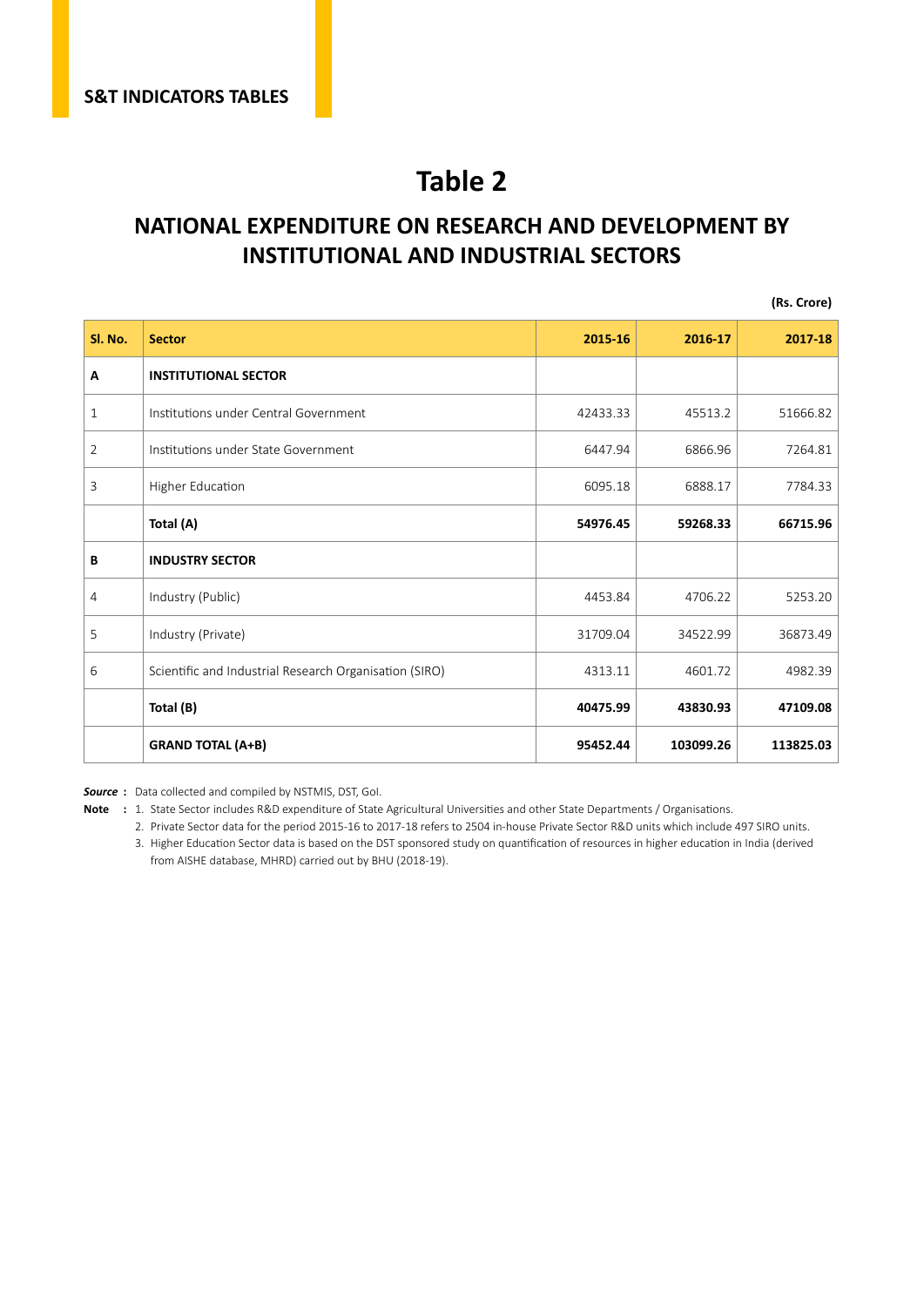#### **NATIONAL EXPENDITURE ON RESEARCH AND DEVELOPMENT IN RELATION TO GDP**

| Year                   | <b>R&amp;D Expenditure current prices (Rs. Crore)</b> | <b>GDP current prices (Rs. Crore)</b> | <b>R&amp;D % of GDP</b> |
|------------------------|-------------------------------------------------------|---------------------------------------|-------------------------|
| <b>Series: 2004-05</b> |                                                       |                                       |                         |
| 1995-96                | 7483.88                                               | 1226725                               | 0.6                     |
| 1996-97                | 8913.61                                               | 1419277                               | 0.6                     |
| 1997-98                | 10611.34                                              | 1572394                               | 0.7                     |
| 1998-99                | 12473.17                                              | 1803378                               | 0.7                     |
| 1999-00                | 14397.60                                              | 2023130                               | 0.7                     |
| 2000-01                | 16198.80                                              | 2177413                               | 0.7                     |
| 2001-02                | 17038.15                                              | 2355845                               | 0.7                     |
| 2002-03                | 18088.16                                              | 2536327                               | 0.7                     |
| 2003-04                | 20086.34                                              | 2841503                               | 0.7                     |
| 2004-05                | 24117.24                                              | 3242209                               | 0.7                     |
| 2005-06                | 29932.58                                              | 3693369                               | 0.8                     |
| 2006-07                | 34238.39                                              | 4294706                               | 0.8                     |
| 2007-08                | 39437.77                                              | 4987090                               | 0.8                     |
| 2008-09                | 47353.38                                              | 5630063                               | 0.8                     |
| 2009-10                | 53041.30                                              | 6477827                               | 0.8                     |
| 2010-11                | 60196.75                                              | 7784115                               | 0.8                     |
| Series: 2011-12        |                                                       |                                       |                         |
| 2011-12                | 65961.33                                              | 8736329                               | $0.8\,$                 |
| 2012-13                | 73982.79                                              | 9944013                               | 0.7                     |
| 2013-14                | 79355.89                                              | 11233522                              | 0.7                     |
| 2014-15                | 87473.44                                              | 12467959                              | 0.7                     |
| 2015-16                | 95452.44                                              | 13771874                              | 0.7                     |
| 2016-17                | 103099.26                                             | 15362386                              | 0.7                     |
| 2017-18                | 113825.03                                             | 17095005                              | 0.7                     |
| 2018-19*               | 123847.71                                             | 19010164                              | 0.7                     |

*Source :* (i) Data on R&D expenditure collected and compiled by NSTMIS, DST, GoI.

(ii) Data on GDP- Economic Survey 2018-19.

**Note :** 1. GDP : Gross Domestic Product.

2. R&D : Research & Development.

3. R&D/GDP ratio have been revised as per the new GDP figures.

4. \* Estimated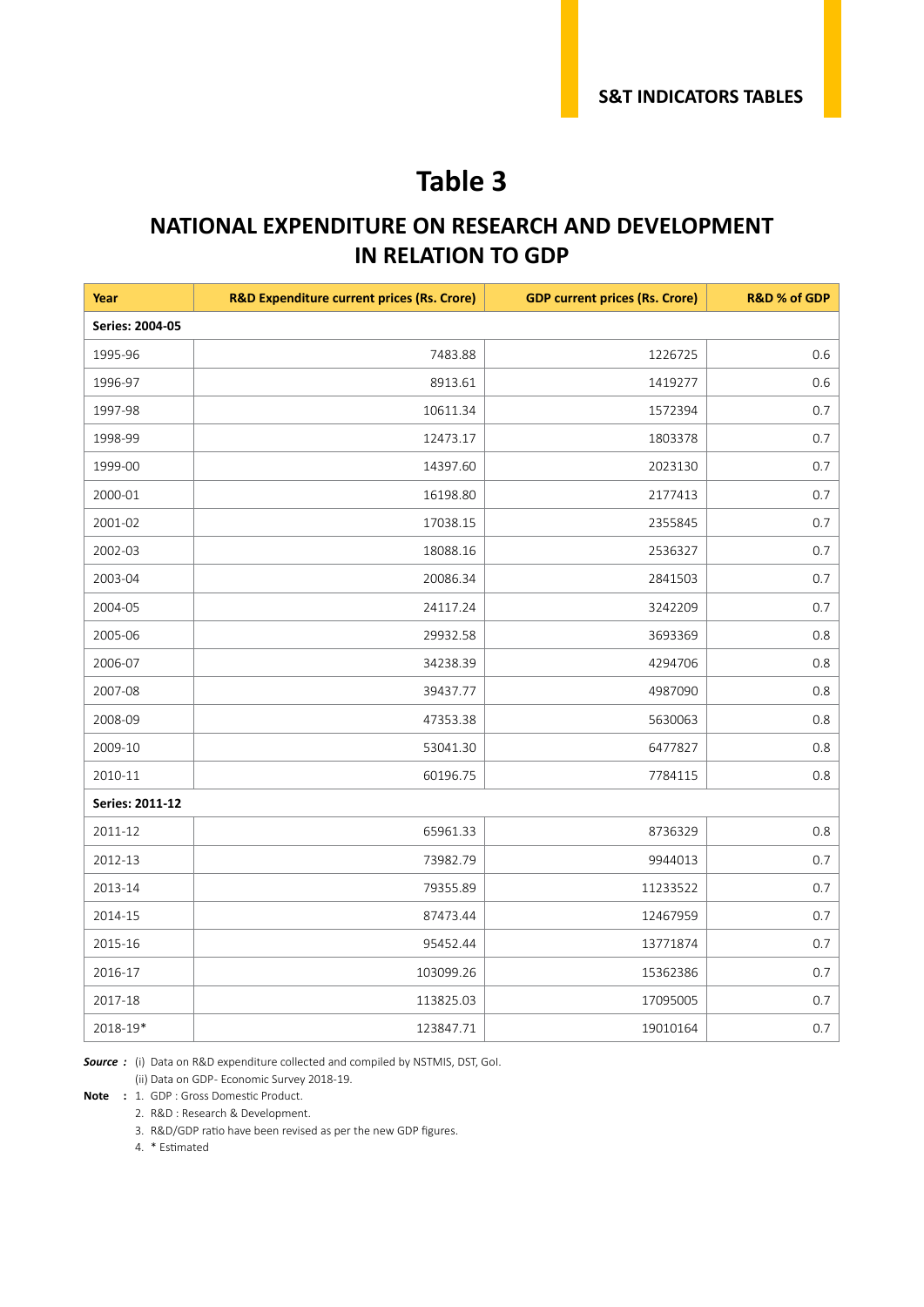#### **NATIONAL EXPENDITURE ON RESEARCH & DEVELOPMENT AT CURRENT AND CONSTANT PRICES**

|                    |                                                         | (Rs. Crore)            |
|--------------------|---------------------------------------------------------|------------------------|
|                    | <b>National Expenditure on Research and Development</b> |                        |
| Year               | <b>Current Prices</b>                                   | <b>Constant Prices</b> |
| Base Year: 2004-05 |                                                         |                        |
| 1985-86            | 2068.78                                                 | 7960.98                |
| 1990-91            | 3974.17                                                 | 10085.15               |
| 1995-96            | 7483.88                                                 | 11627.32               |
| 1996-97            | 8913.61                                                 | 12873.45               |
| 1997-98            | 10611.34                                                | 14393.25               |
| 1998-99            | 12473.17                                                | 15663.93               |
| 1999-00            | 14397.60                                                | 17542.37               |
| 2000-01            | 16198.80                                                | 19042.89               |
| 2001-02            | 17038.15                                                | 19405.60               |
| 2002-03            | 18088.16                                                | 21563.84               |
| 2003-04            | 20086.34                                                | 21236.36               |
| 2004-05            | 24117.24                                                | 24117.24               |
| 2005-06            | 29932.58                                                | 28715.90               |
| 2006-07            | 34238.39                                                | 30864.41               |
| 2007-08            | 39437.77                                                | 33616.38               |
| 2008-09            | 47353.38                                                | 37145.07               |
| 2009-10            | 53041.30                                                | 39228.08               |
| 2010-11            | 60196.75                                                | 40850.18               |
| Base Year: 2011-12 |                                                         |                        |
| 2011-12            | 65961.33                                                | 65961.33               |
| 2012-13            | 73982.79                                                | 68544.23               |
| 2013-14            | 79355.89                                                | 69238.88               |
| 2014-15            | 87473.44                                                | 73860.67               |
| 2015-16            | 95452.44                                                | 78801.61               |
| 2016-17            | 103099.26                                               | 82535.91               |
| 2017-18            | 113825.03                                               | 87756.49               |
| 2018-19*           | 123847.71                                               | 91712.87               |

*Source :* 1. Data collected and compiled by NSTMIS, DST, GoI.

2. Economic Survey 2018-19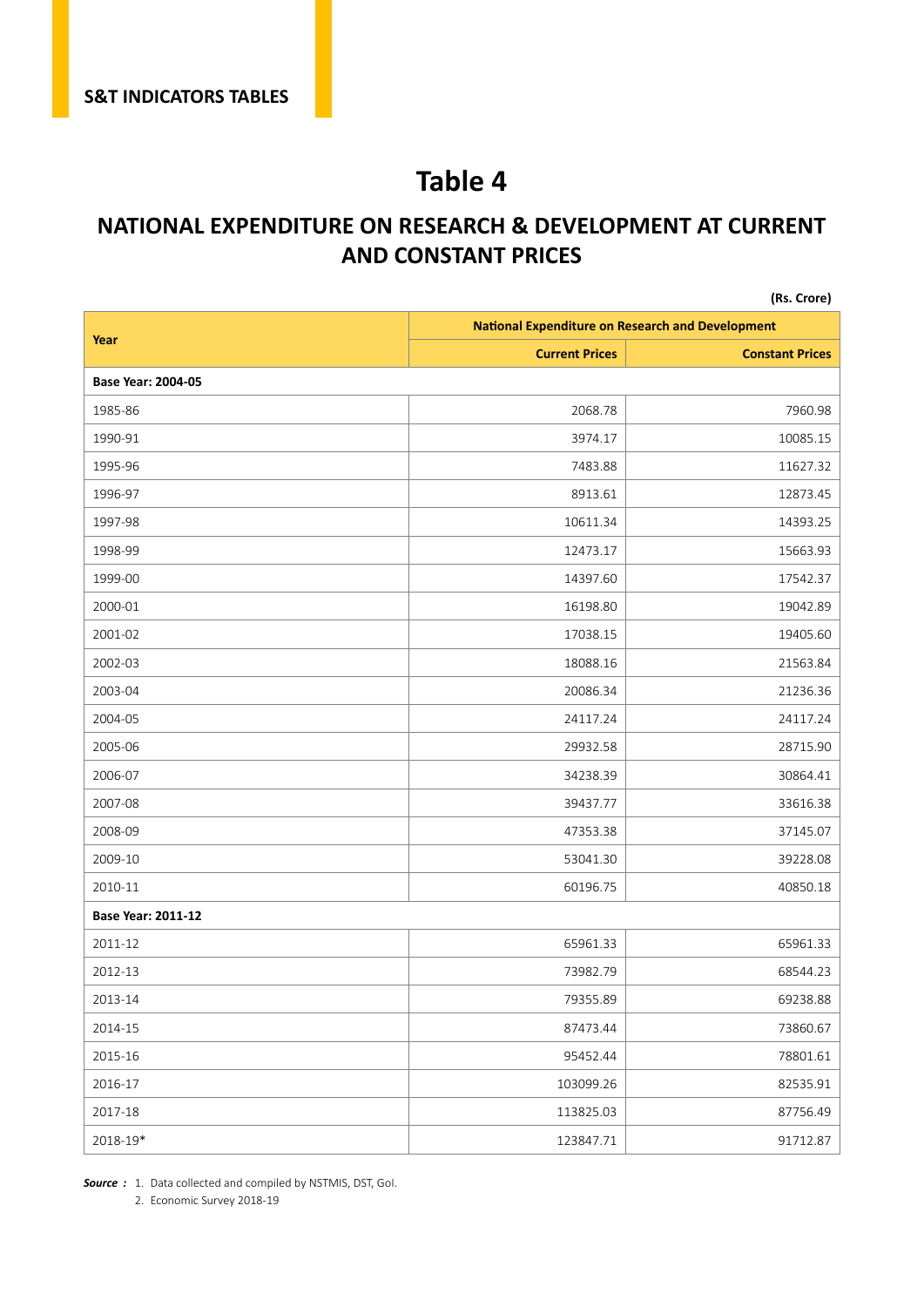#### **PUBLIC AND PRIVATE INVESTMENT IN NATIONAL R&D AND % SHARE IN GDP**

**(Rs. Crore)**

| Year     | <b>Public Investment</b><br>in R&D | % share of Public<br><b>Investment in total R&amp;D</b> | <b>Private Investment</b><br>in R&D | % share of Private<br><b>Investment in total R&amp;D</b> | <b>Total Investment</b><br>in R&D |
|----------|------------------------------------|---------------------------------------------------------|-------------------------------------|----------------------------------------------------------|-----------------------------------|
| 2004-05  | 18078.28(0.5)                      | 75.0                                                    | 6038.96(0.2)                        | 25.0                                                     | 24117.24(0.7)                     |
| 2005-06  | 21460.63(0.6)                      | 71.7                                                    | 8471.95(0.2)                        | 28.3                                                     | 29932.58(0.8)                     |
| 2006-07  | 23752.81(0.6)                      | 69.4                                                    | 10485.58(0.2)                       | 30.6                                                     | 34238.39(0.8)                     |
| 2007-08  | 26511.64(0.5)                      | 67.2                                                    | 12926.14(0.3)                       | 32.8                                                     | 39437.77(0.8)                     |
| 2008-09  | 32987.98(0.5)                      | 69.7                                                    | 14365.40(0.3)                       | 30.3                                                     | 47353.38(0.8)                     |
| 2009-10  | 37735.75(0.6)                      | 71.1                                                    | 15305.55(0.2)                       | 28.9                                                     | 53041.30(0.8)                     |
| 2010-11  | 40859.73(0.6)                      | 67.9                                                    | 19337.02(0.2)                       | 32.1                                                     | 60196.75(0.8)                     |
| 2011-12  | 42665.62(0.5)                      | 64.7                                                    | 23295.71(0.3)                       | 35.3                                                     | 65961.33(0.8)                     |
| 2012-13  | 46886.28(0.5)                      | 63.4                                                    | 27096.51(0.3)                       | 36.6                                                     | 73982.79(0.7)                     |
| 2013-14  | 48841.09(0.4)                      | 61.5                                                    | 30514.80(0.3)                       | 38.5                                                     | 79355.89(0.7)                     |
| 2014-15  | 54935.05(0.4)                      | 62.8                                                    | 32538.39(0.3)                       | 37.2                                                     | 87473.44(0.7)                     |
| 2015-16  | 59430.29(0.4)                      | 62.3                                                    | 36022.15(0.3)                       | 37.7                                                     | 95452.44(0.7)                     |
| 2016-17  | 63974.55(0.4)                      | 62.1                                                    | 39124.71(0.3)                       | 37.9                                                     | 103099.26(0.7)                    |
| 2017-18  | 71969.15(0.5)                      | 63.2                                                    | 41855.88(0.2)                       | 36.8                                                     | 113825.03(0.7)                    |
| 2018-19* | 78284.99(0.5)                      | 63.2                                                    | 45562.72(0.2)                       | 36.8                                                     | 123847.71(0.7)                    |

*Source :* Data collected and compiled by NSTMIS, DST, GoI.

**Note :** 1. \*Estimated

2. Public Investments in R&D = Central Government Ministries/Department + Public Sector/joint sector industries+ State Government + Higher Education

3. Number in paranthesis indicate percentage share in GDP.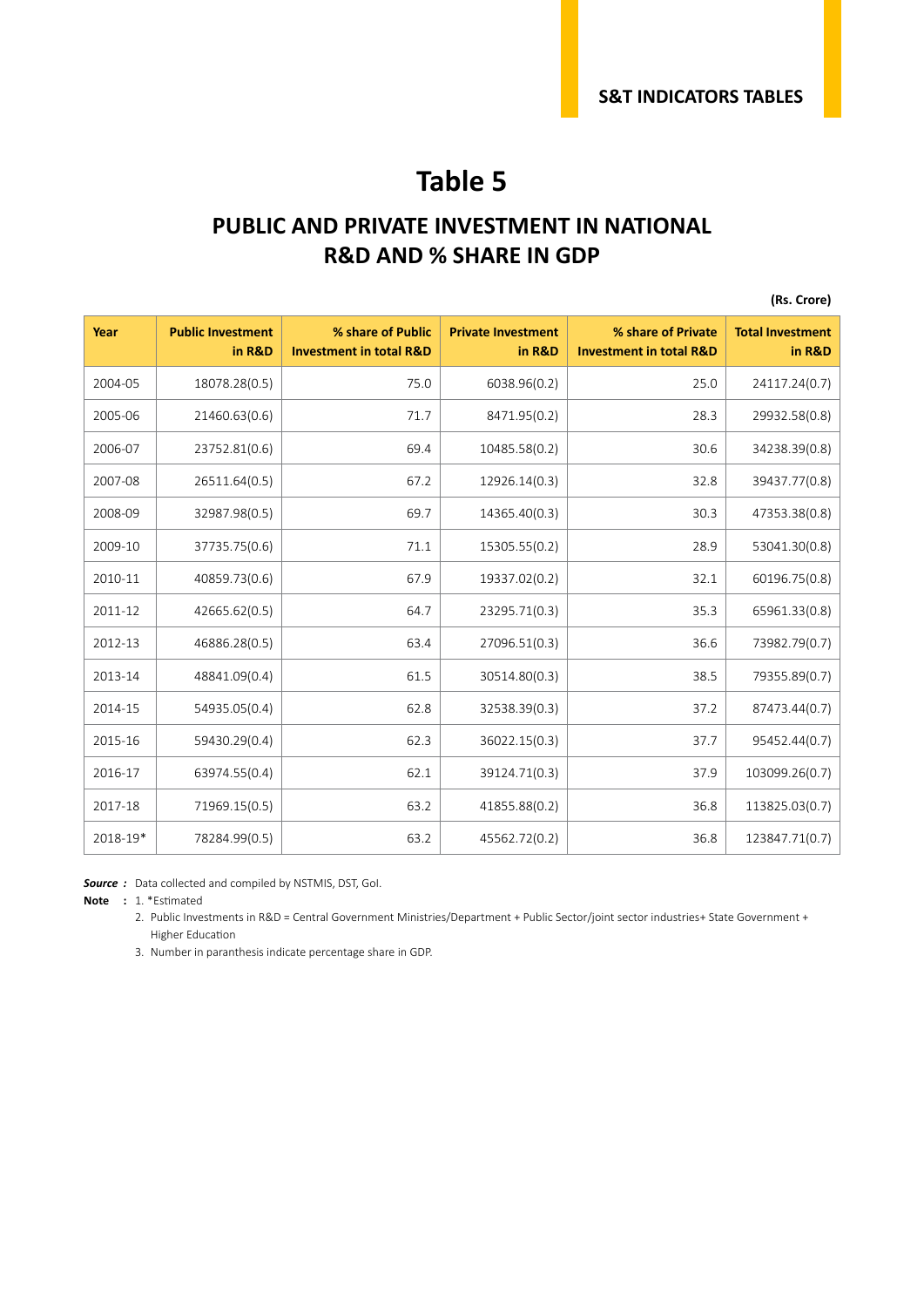#### **GOVERNMENT AND BUSINESS ENTERPRISE INVESTMENT IN NATIONAL R&D AND % SHARE IN GDP**

**(Rs. Crore)**

| Year     | <b>Investment in R&amp;D</b><br>by Goverment | %    | <b>Investment in R&amp;D by</b><br><b>Business Enterprises</b> | %    | <b>Total GERD</b> |
|----------|----------------------------------------------|------|----------------------------------------------------------------|------|-------------------|
| 2004-05  | 16820.40(0.5)                                | 69.7 | 7296.84(0.2)                                                   | 30.3 | 24117.24(0.7)     |
| 2005-06  | 20173.43(0.5)                                | 67.4 | 9759.15(0.3)                                                   | 32.6 | 29932.58(0.8)     |
| 2006-07  | 22287.40(0.5)                                | 65.1 | 11950.99(0.3)                                                  | 34.9 | 34238.39(0.8)     |
| 2007-08  | 24634.39(0.5)                                | 62.5 | 14803.39(0.3)                                                  | 37.5 | 39437.78(0.8)     |
| 2008-09  | 30530.96(0.5)                                | 64.5 | 16822.42(0.3)                                                  | 35.5 | 47353.38(0.8)     |
| 2009-10  | 34921.19(0.5)                                | 65.8 | 18120.11(0.3)                                                  | 34.2 | 53041.30(0.8)     |
| 2010-11  | 37547.92(0.5)                                | 62.4 | 22648.83(0.3)                                                  | 37.6 | 60196.75(0.8)     |
| 2011-12  | 38903.05(0.4)                                | 59.0 | 27058.28(0.3)                                                  | 41.0 | 65961.33(0.8)     |
| 2012-13  | 40568.09(0.4)                                | 54.8 | 33414.70(0.3)                                                  | 45.2 | 73982.79(0.7)     |
| 2013-14  | 44419.34(0.4)                                | 56.0 | 34936.55(0.3)                                                  | 44.0 | 79355.89(0.7)     |
| 2014-15  | 50285.41(0.4)                                | 57.5 | 37188.03(0.3)                                                  | 42.5 | 87473.44(0.7)     |
| 2015-16  | 54976.45(0.4)                                | 57.6 | 40475.99(0.3)                                                  | 42.4 | 95452.44(0.7)     |
| 2016-17  | 59268.33(0.4)                                | 57.5 | 43830.93(0.3)                                                  | 42.5 | 103099.26(0.7)    |
| 2017-18  | 66715.95(0.4)                                | 58.6 | 47109.08(0.3)                                                  | 41.4 | 113825.03(0.7)    |
| 2018-19* | 72732.36(0.4)                                | 58.7 | 51115.35(0.3)                                                  | 41.3 | 123847.71(0.7)    |

*Source :* Data collected and compiled by NSTMIS, DST, GoI.

**Note :** 1. \*Estimated

2. Government Investment in R&D = Central Government Ministries/Department + State Goverment+ Higher Education

3. Business Enterprise/ Industry Investment in R&D= Public sector industry + Private sector industry

4. Number in paranthesis indicate percentage share in GDP.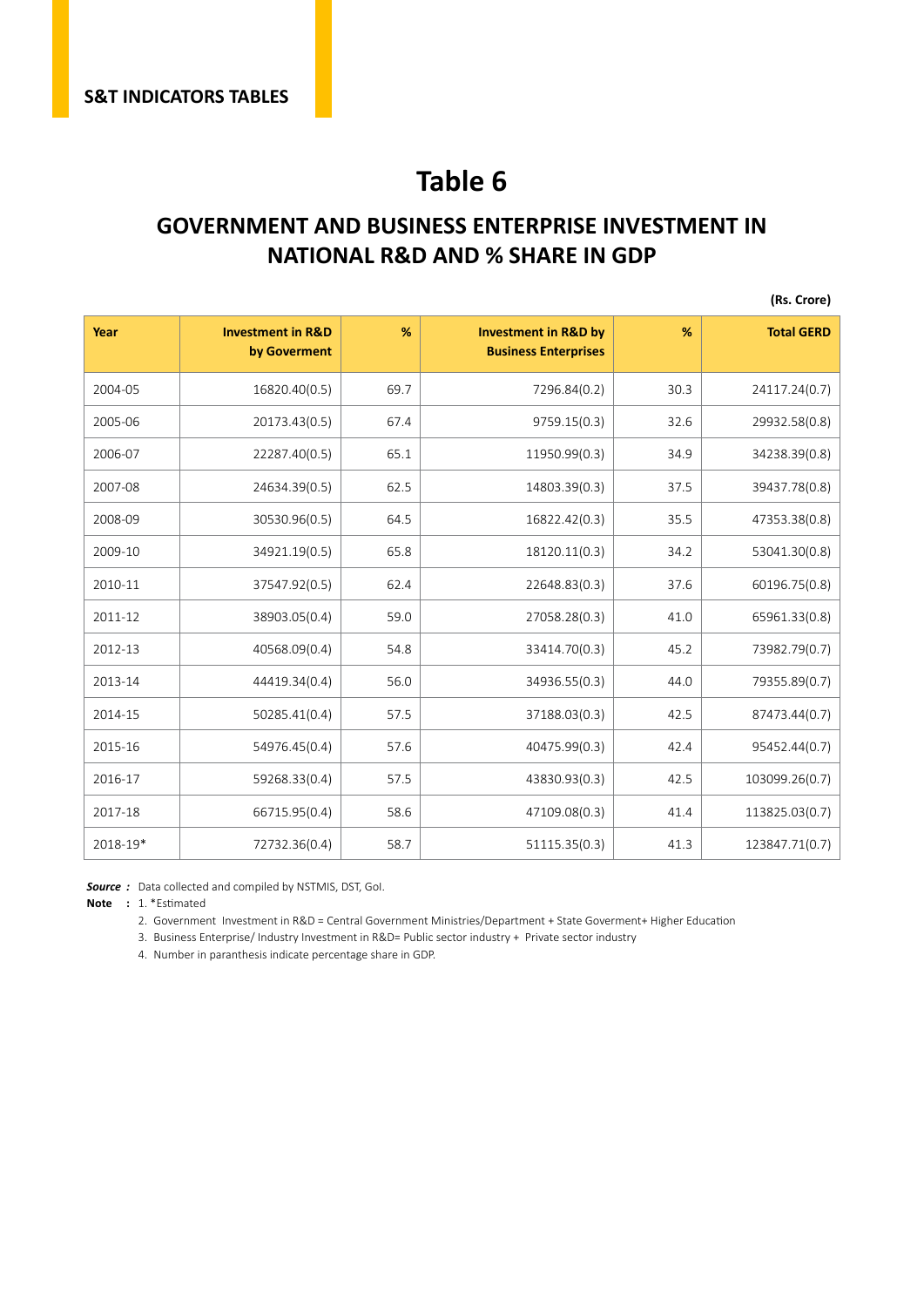#### **EXPENDITURE ON RESEARCH & DEVELOPMENT BY SELECT MAJOR SCIENTIFIC AGENCIES**

|                |                                                                    |         |         |         |         |          |          |          |          | (Rs. Crore) |
|----------------|--------------------------------------------------------------------|---------|---------|---------|---------|----------|----------|----------|----------|-------------|
| SI No.         | Agency\Year                                                        | 1970-71 | 1980-81 | 1990-91 | 2000-01 | 2005-06  | 2009-10  | 2015-16  | 2016-17  | 2017-18     |
| $\mathbf{1}$   | Council of Scientific &<br>Industrial Research (CSIR)              | 21.56   | 69.00   | 249.19  | 864.12  | 1427.04  | 2666.44  | 3988.14  | 4013.06  | 4582.12     |
| $\overline{2}$ | Defence Research<br>& Development<br>Organisation (DRDO)           | 17.55   | 79.70   | 681.00  | 3359.32 | 5283.35  | 8475.38  | 13317.12 | 13382.05 | 15195.87    |
| 3              | Department of Atomic<br>Energy (DAE)                               | 28.72   | 73.48   | 275.54  | 1005.52 | 1752.50  | 3858.21  | 4635.95  | 4750.39  | 5208.01     |
| $\overline{4}$ | Department of<br>Biotechnology (DBT)                               |         |         | 41.37   | 120.58  | 325.85   | 727.38   | 1210.25  | 1446.71  | 1771.65     |
| 5              | Ministry of Electronics<br>and Information<br>Technology (MEITY) + |         | 5.41    | 33.03   | 51.07   | 167.85   | 327.96   | 351.51   | 409.85   | 386.55      |
| 6              | Ministry of New and<br>Renewable Energy<br>(MNRE)                  |         | 4.00    | 16.02   | 12.27   | 9.62     | 26.51    | 23.11    | 32.35    | 34.50       |
| $\overline{7}$ | Ministry of Earth Sciences<br>$(MES)$ ++                           |         |         | 27.80   | 84.23   | 235.48   | 448.24   | 839.25   | 951.24   | 1123.58     |
| 8              | Department of Science &<br>Technology (DST)                        | 0.84    | 40.64   | 119.82  | 311.46  | 1237.05  | 1986.01  | 2800.76  | 3161.54  | 3526.64     |
| 9              | Department of Space<br>(DOS)                                       |         | 56.02   | 386.22  | 1905.40 | 2667.60  | 4162.96  | 6920.01  | 8040.00  | 9130.57     |
| 10             | Indian Council of<br>Agricultural Research<br>(ICAR)               | 18.37   | 97.45   | 276.25  | 1161.74 | 1717.27  | 2881.30  | 4369.75  | 4592.95  | 5355.57     |
| 11             | Indian Council of Medical<br>Research (ICMR)                       | 2.18    | 9.00    | 44.54   | 149.12  | 331.00   | 583.50   | 918.02   | 1073.83  | 1468.70     |
| 12             | Ministry of Environment,<br>Forest and Climate<br>Change (MoEFCC)  |         | 3.74    | 162.09  | 272.86  | 235.31   | 415.57   | 192.84   | 220.21   | 260.87      |
|                | Total                                                              | 89.22   | 438.44  | 2312.87 | 9297.69 | 15389.92 | 26559.46 | 39566.71 | 42074.18 | 48044.63    |

*Source :* Data collected and compiled by NSTMIS, DST, GoI.

 **Note :** 1. Not including Public Sector Research and Development Expenditure.

2. – Department does not exist during this period.

3. + Formerly Ministry of Communications & Information Technology

4. ++ Formerly Department of Ocean Development

5. Data includes both Plan & Non-Plan R&D Expenditure.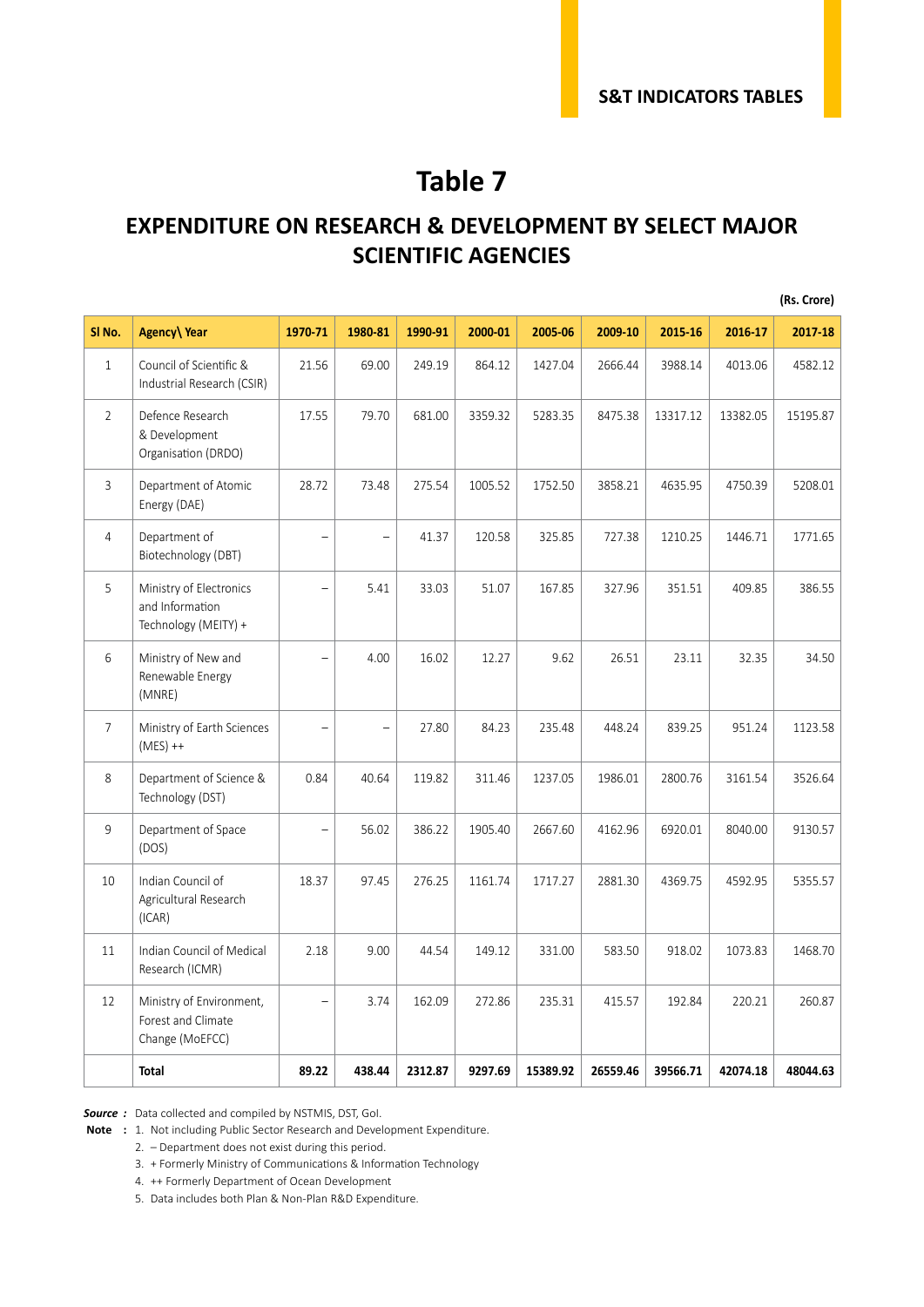#### **EXPENDITURE ON RESEARCH AND DEVELOPMENT BY CENTRAL MINISTRIES/DEPARTMENTS OTHER THAN MAJOR SCIENTIFIC AGENCIES**

|                |                                               |         |                                             | (Rs. Crore) |
|----------------|-----------------------------------------------|---------|---------------------------------------------|-------------|
|                |                                               |         | <b>Research and Development Expenditure</b> |             |
| S.No.          | <b>Ministry/Departments</b>                   | 2015-16 | 2016-17                                     | 2017-18     |
| $\mathbf{1}$   | Agriculture, Cooperation and Farmers' Welfare | 2.92    | 3.26                                        | 3.79        |
| $\overline{2}$ | Animal Husbandry, Dairying and Fisheries      | 24.02   | 27.79                                       | 23.73       |
| 3              | <b>AYUSH</b>                                  | 260.85  | 350.31                                      | 510.59      |
| $\overline{4}$ | Chemicals and Petrochemicals                  | 3.11    | 0.18                                        | 4.68        |
| 5              | Civil Aviation                                | 9.32    | 6.42                                        | 0.65        |
| 6              | Coal                                          | 62.73   | 65.57                                       | 159.65      |
| $\overline{7}$ | Commerce                                      | 113.13  | 110.95                                      | 110.56      |
| 8              | <b>Consumer Affairs</b>                       | 11.36   | 11.71                                       | 12.91       |
| 9              | Culture                                       | 53.66   | 59.78                                       | 61.25       |
| 10             | Defence Production                            | 2088.11 | 2277.07                                     | 2814.25     |
| 11             | Empowerment of Persons with Disabilities      | 1.46    | 1.31                                        | 1.18        |
| 12             | Fertilizers                                   | 22.85   | 20.40                                       | 17.94       |
| 13             | Finance                                       | 0.79    | 0.94                                        | 1.38        |
| 14             | Food and Public Distribution                  | 10.43   | 10.30                                       | 8.86        |
| 15             | Food Processing Industries                    | 58.92   | 45.93                                       | 67.31       |
| 16             | Health and Family Welfare                     | 317.59  | 323.00                                      | 346.58      |
| 17             | Health Research                               | 0.50    | 0.51                                        | 0.66        |
| 18             | Heavy Industry                                | 918.02  | 997.03                                      | 869.4       |
| 19             | Home Affairs                                  | 45.53   | 13.83                                       | 19.70       |
| 20             | Housing and Urban Affairs                     | 6.65    | 5.94                                        | 5.89        |
| 21             | Human Resource Development                    | 434.80  | 552.41                                      | 632.94      |
| 22             | Industrial Policy and Promotion               | 39.03   | 50.04                                       | 59.84       |
| 23             | Information and Broadcasting                  | 11.75   | 11.98                                       | 12.22       |
| 24             | Labor and Employment                          | 8.44    | 9.20                                        | 7.34        |
| 25             | Micro, Small and Medium Enterprises           | 20.86   | 28.84                                       | 31.57       |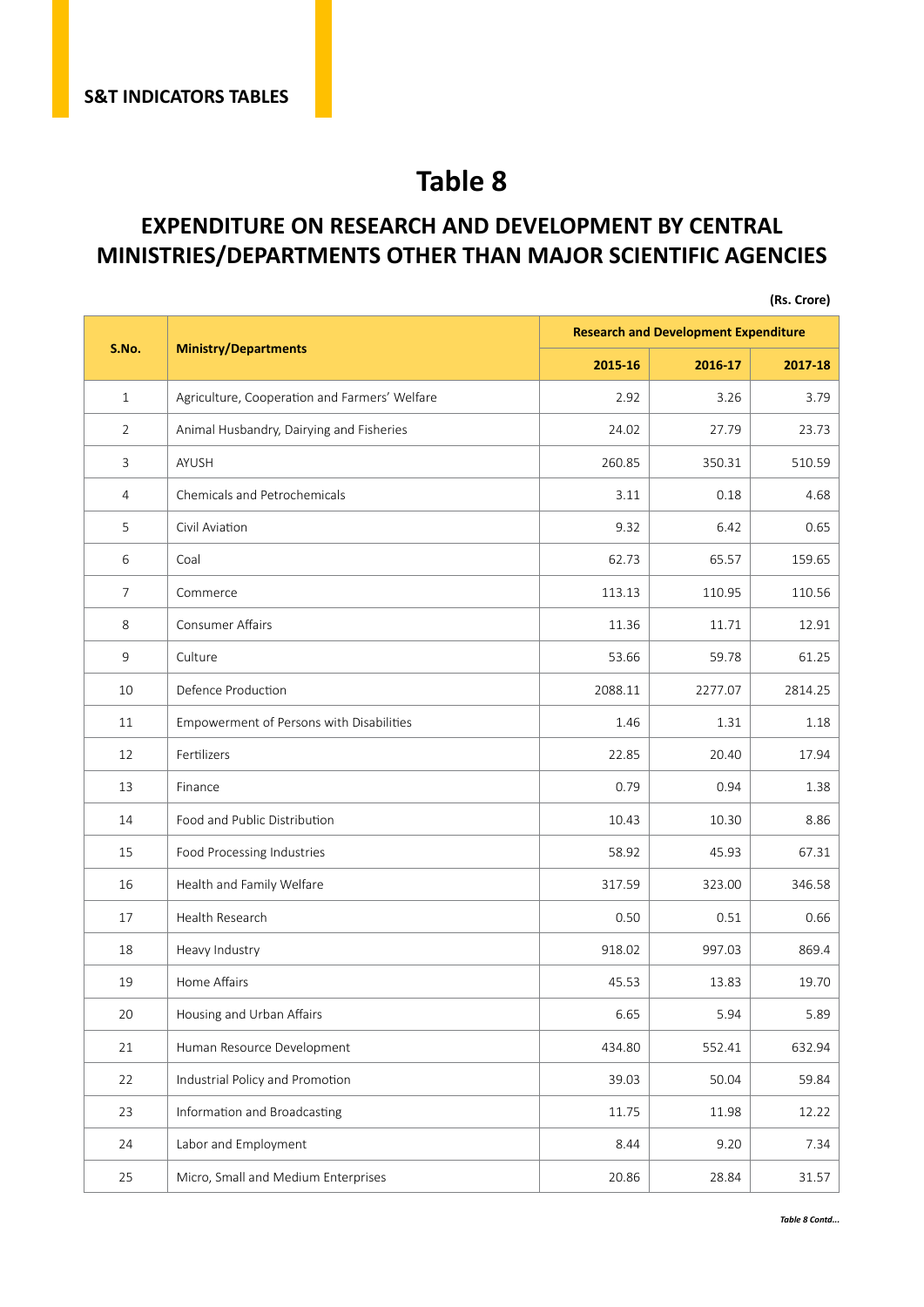#### **Table 8 (Contd.) EXPENDITURE ON RESEARCH AND DEVELOPMENT BY CENTRAL MINISTRIES/DEPARTMENTS OTHER THAN MAJOR SCIENTIFIC AGENCIES**

|       |                                                           |         |                                             | (Rs. Crore) |
|-------|-----------------------------------------------------------|---------|---------------------------------------------|-------------|
| S.No. |                                                           |         | <b>Research and Development Expenditure</b> |             |
|       | <b>Ministry/Departments</b>                               | 2015-16 | 2016-17                                     | 2017-18     |
| 26    | Mines                                                     | 92.87   | 126.14                                      | 110.12      |
| 27    | Petroleum and Natural Gas                                 | 968.06  | 1072.23                                     | 1061.39     |
| 28    | Pharmaceuticals                                           | 32.29   | 28.00                                       | 28.59       |
| 29    | Power                                                     | 336.25  | 453.69                                      | 456.15      |
| 30    | <b>Public Enterprises</b>                                 | 0.60    | 0.33                                        | 0.36        |
| 31    | Rural Development                                         | 60.88   | 56.03                                       | 63.80       |
| 32    | Social Justice and Empowerment                            | 0.09    | 0.08                                        | 0.05        |
| 33    | Telecommunications                                        | 365.53  | 427.50                                      | 361.69      |
| 34    | Railways                                                  | 136.94  | 167.09                                      | 174.08      |
| 35    | Road Transport and Highways                               | 6.04    | 6.34                                        | 7.30        |
| 36    | Shipping                                                  | 3.14    | 1.05                                        | 1.53        |
| 37    | Skill Development and Entrepreneurship                    | 0.31    | 0.40                                        | 0.09        |
| 38    | Statistics and Programme Implementation                   | 177.67  | 189.62                                      | 206.29      |
| 39    | Steel                                                     | 179.97  | 198.13                                      | 184.83      |
| 40    | Textiles                                                  | 235.68  | 235.22                                      | 246.82      |
| 41    | Water Resources, River Development and Ganga Rejuvenation | 80.62   | 86.16                                       | 91.72       |
| 42    | Public Sector under Major Scientific Agencies             | 92.39   | 86.58                                       | 70.44       |
| 43    | Joint Sector including State Undertaking                  | 24.29   | 25.97                                       | 25.28       |
|       | <b>Total</b>                                              | 7320.45 | 8145.26                                     | 8875.40     |

*Source :* Data collected and compiled by NSTMIS, DST, GoI.

**Note :** 1. Data includes both Plan & Non-Plan R&D expenditure.

2. Departments/Ministries with no R&D expenditure are not shown in this Table.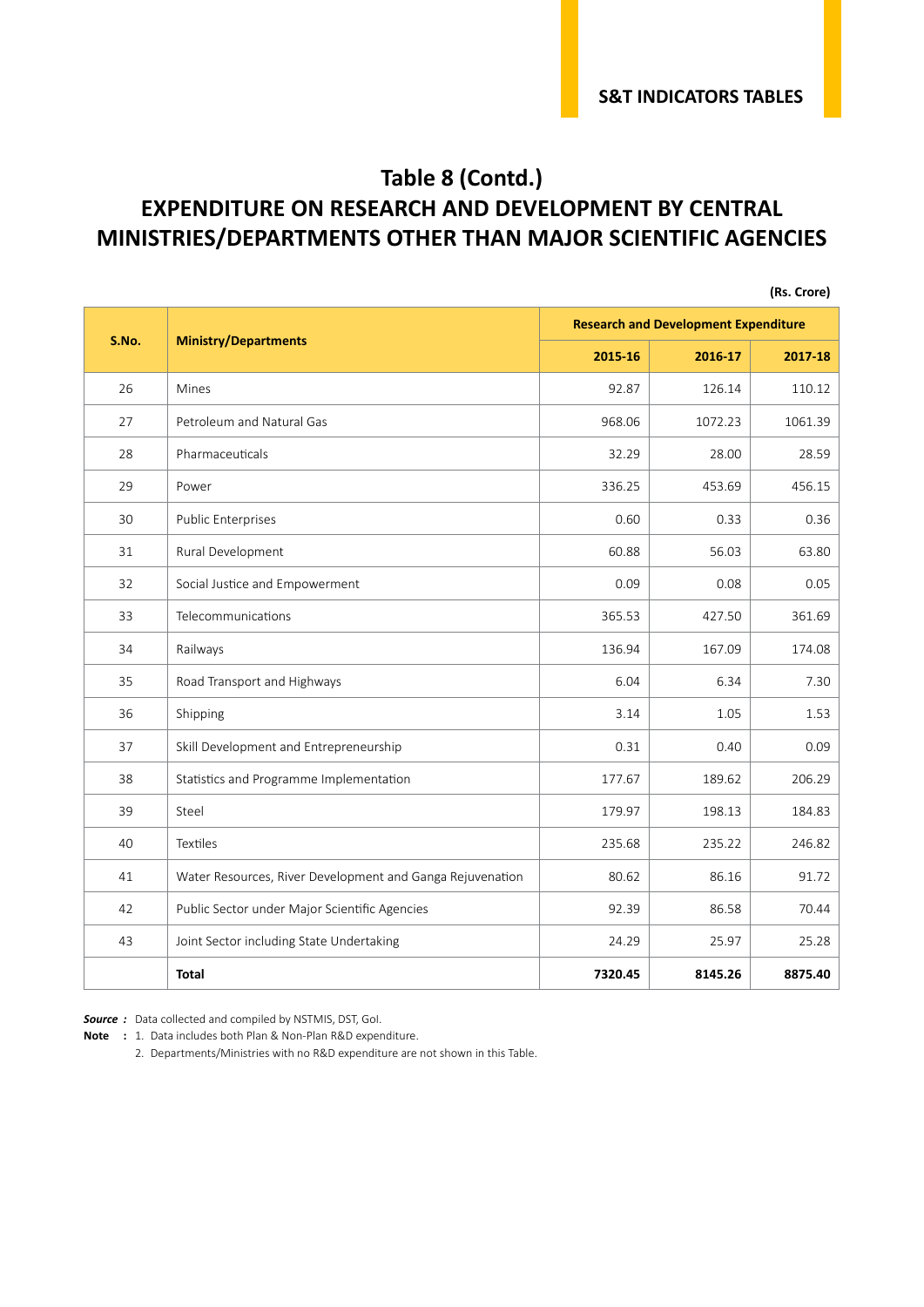#### **EXPENDITURE ON RESEARCH AND DEVELOPMENT BY STATE GOVERNMENTS**

**(Rs. Crore)**

|                |                  |         | <b>Research and Development Expenditure</b> |         |  |  |  |  |
|----------------|------------------|---------|---------------------------------------------|---------|--|--|--|--|
| S.No.          | <b>State</b>     | 2015-16 | 2016-17                                     | 2017-18 |  |  |  |  |
| $\mathbf{1}$   | Andhra Pradesh   | 493.69  | 533.43                                      | 543.49  |  |  |  |  |
| $\overline{2}$ | Assam            | 276.59  | 289.58                                      | 455.13  |  |  |  |  |
| 3              | Bihar            | 132.79  | 129.71                                      | 53.68   |  |  |  |  |
| $\overline{4}$ | Chhattisgarh     | 169.99  | 208.57                                      | 257.99  |  |  |  |  |
| 5              | Gujarat          | 728.01  | 755.44                                      | 789.52  |  |  |  |  |
| 6              | Haryana          | 285.62  | 313.30                                      | 374.58  |  |  |  |  |
| $\overline{7}$ | Himachal Pradesh | 140.16  | 141.15                                      | 158.97  |  |  |  |  |
| 8              | Jammu & Kashmir  | 238.17  | 260.58                                      | 290.68  |  |  |  |  |
| $\mathsf 9$    | Jharkhand        | 70.88   | 106.20                                      | 91.54   |  |  |  |  |
| 10             | Karnataka        | 369.17  | 344.57                                      | 373.48  |  |  |  |  |
| 11             | Kerala           | 138.90  | 123.82                                      | 160.41  |  |  |  |  |
| 12             | Madhya Pradesh   | 417.93  | 466.98                                      | 488.51  |  |  |  |  |
| 13             | Maharashtra      | 190.09  | 234.10                                      | 221.77  |  |  |  |  |
| 14             | Manipur          | 200.19  | 113.19                                      | 102.00  |  |  |  |  |
| 15             | Meghalaya        | 8.76    | 8.58                                        | 9.01    |  |  |  |  |
| 16             | Odisha           | 130.97  | 147.26                                      | 154.85  |  |  |  |  |
| 17             | Punjab           | 513.68  | 534.38                                      | 551.44  |  |  |  |  |
| 18             | Rajasthan        | 203.55  | 233.11                                      | 192.56  |  |  |  |  |
| 19             | Tamil Nadu       | 589.14  | 670.51                                      | 688.34  |  |  |  |  |
| $20\,$         | Telangana        | 269.89  | 284.07                                      | 276.02  |  |  |  |  |
| 21             | Uttar Pradesh    | 371.87  | 448.39                                      | 471.02  |  |  |  |  |
| 22             | Uttarakhand      | 255.53  | 253.98                                      | 281.41  |  |  |  |  |
| 23             | West Bengal      | 252.36  | 266.10                                      | 278.41  |  |  |  |  |
|                | <b>Total</b>     | 6447.93 | 6867.00                                     | 7264.81 |  |  |  |  |

*Source :* Data collected and compiled by NSTMIS, DST, GoI.

**Note :** 1. Research & Development Expenditure figures are based on survey response.

2. States/Union Territories with no R&D Expenditure or R&D Units are not shown in this Table.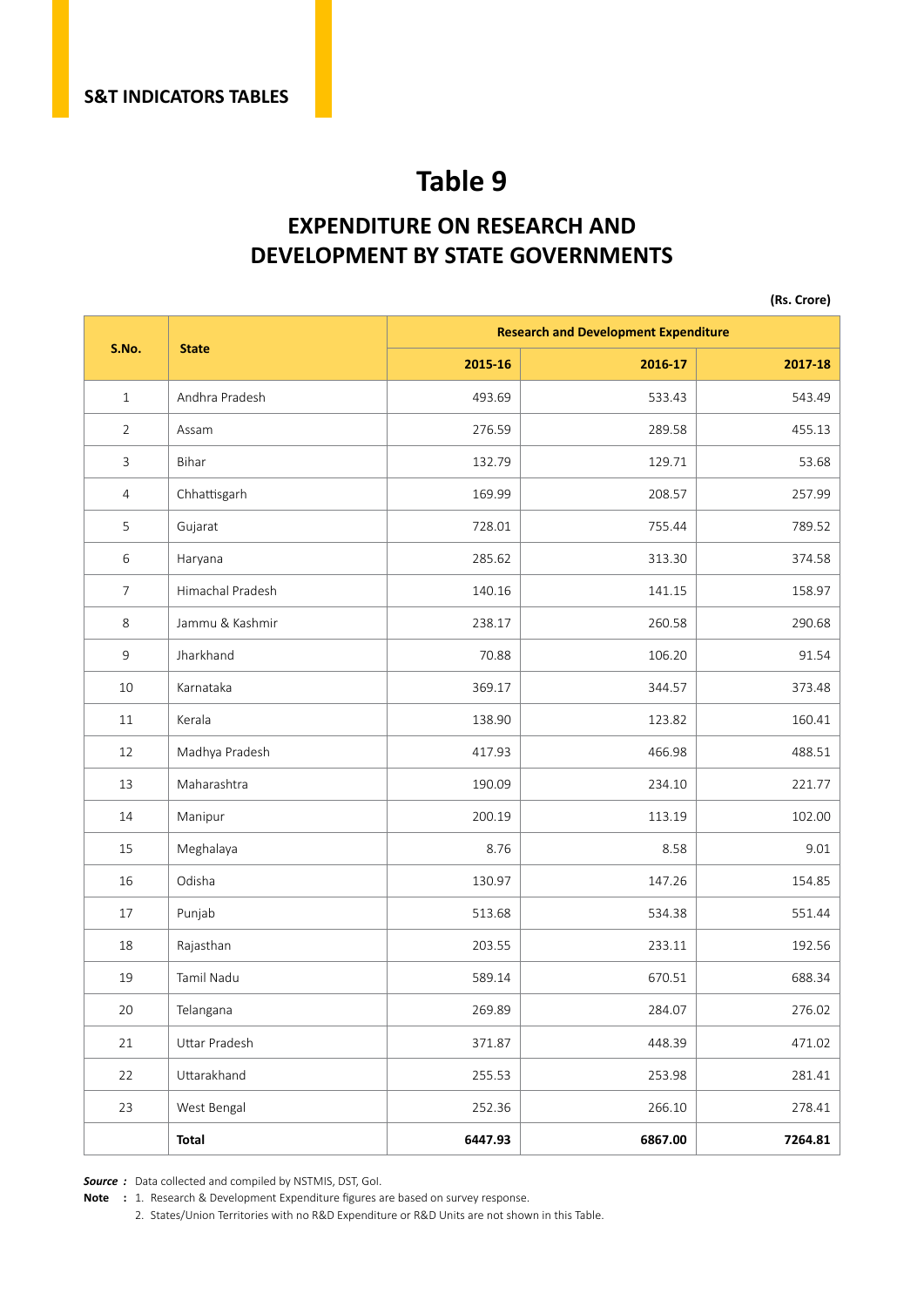#### **EXPENDITURE ON RESEARCH & DEVELOPMENT BY COOPERATIVE RESEARCH ASSOCIATIONS**

|                |                                                      |         |         | (Rs. Crore) |
|----------------|------------------------------------------------------|---------|---------|-------------|
| S.No.          | <b>Name</b>                                          | 2015-16 | 2016-17 | 2017-18     |
| $\mathbf{1}$   | Ahmedabad Textile Industry's Research Association    | 18.44   | 15.05   | 13.21       |
| 2              | Electrical Research & Development Association        | 64.78   | 73.29   | 72.81       |
| $\overline{3}$ | Indian Jute Industries Research Association          | 5.18    | 6.63    | 7.07        |
| $\overline{4}$ | Indian Rubber Manufacturers Research Association     | 11.24   | 12.51   | 14.84       |
| 5              | Man Made Textiles Research Association               | 3.30    | 3.96    | 4.50        |
| 6              | Northern India Textile Research Association          | 9.81    | 10.28   | 11.20       |
| $\overline{7}$ | Petroleum Conservation Research Association +        | 2.51    | 2.56    | 3.04        |
| 8              | The Automotive Research Association of India         | 153.73  | 331.13  | 206.26      |
| 9              | The Bombay Textile Research Association              | 7.53    | 6.29    | 5.96        |
| 10             | The Sima Cotton Development & Research Association   | 0.18    | 0.16    | 0.14        |
| 11             | The South India Textile Research Association         | 21.30   | 11.49   | 12.02       |
| 12             | The Synthetic & Art Silk Mills' Research Association | 16.88   | 27.77   | 22.82       |
| 13             | Tea Research Association **                          | 28.78   | 25.37   | 22.89       |
| 14             | Wool Research Association                            | 5.85    | 6.76    | 6.30        |
|                | <b>Total</b>                                         | 349.51  | 533.25  | 403.06      |

*Source :* Data collected and compiled by NSTMIS, DST, GoI.

**Note :** 1. + Extramural research supported by PCRA.

2. ++ Includes data for all Tea Research Institutes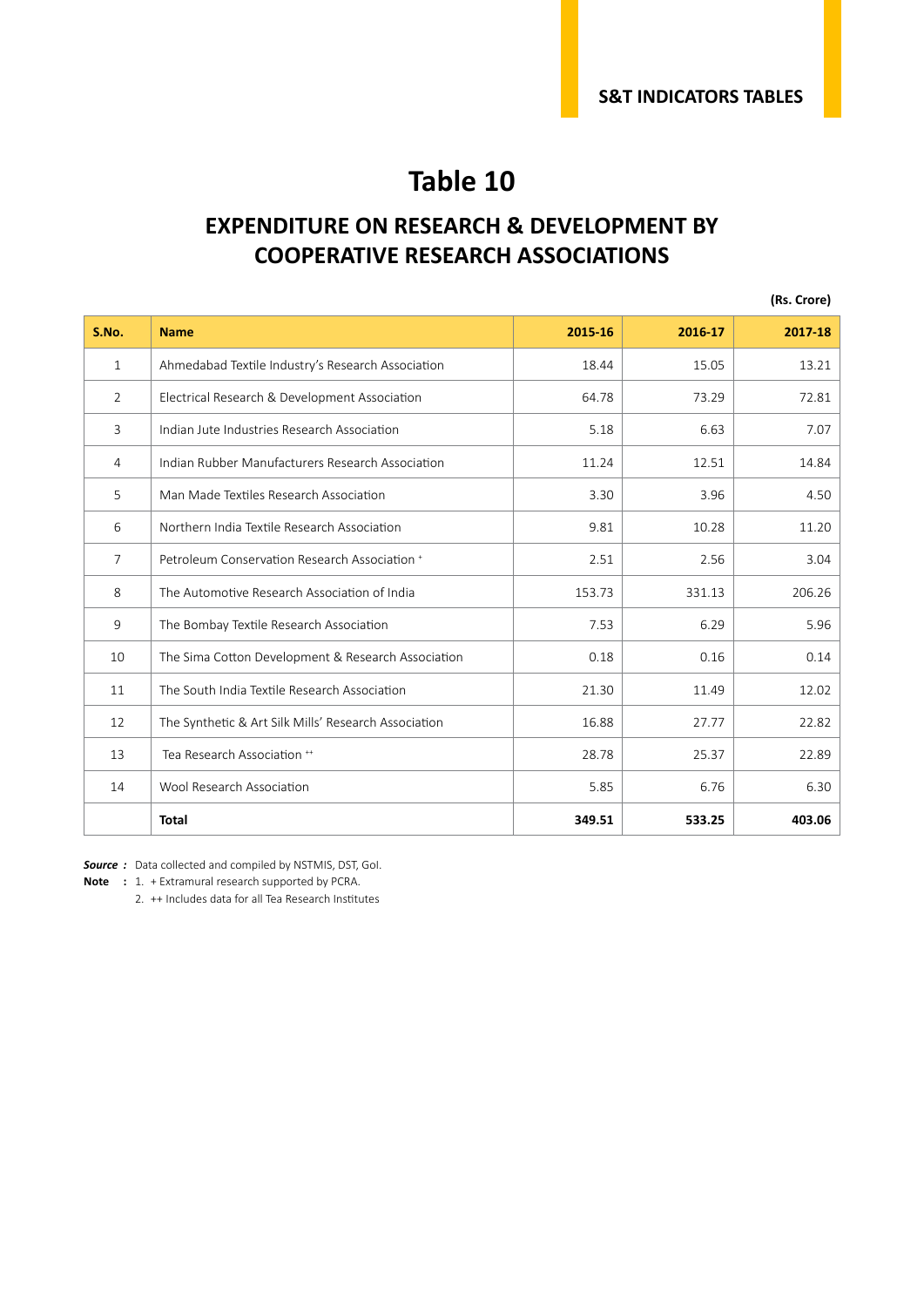## Table 11<br>
SCIENCE & TECHNOLOGY EXPENDITURE BY TYPE OF<br>
WORK BY CENTRAL AND STATE GOVERNMENTS & SIROs WORK BY CENTRAL AND STATE GOVERNMENTS & SIROS SCIENCE & TECHNOLOGY EXPENDITURE BY TYPE OF

(Rs. Crore)

|                                                        | Total S&T                                                                                |                                         |                                         |                                       |
|--------------------------------------------------------|------------------------------------------------------------------------------------------|-----------------------------------------|-----------------------------------------|---------------------------------------|
|                                                        | $\frac{1}{2}$<br><b>Related</b><br>S&T<br><b>Activities</b>                              | 3877.17 57071.54                        | 4306.40 61288.29                        | 4627.80 68541.82                      |
| Total                                                  | Research Research Development<br>Applied Experimental                                    | 18871.00                                | 19814.47                                | 22234.88                              |
|                                                        |                                                                                          | 792.15   5105.25   13387.03   20936.34  |                                         |                                       |
|                                                        | <b>Basic</b>                                                                             |                                         | 862.87   5464.60   14495.20   22672.22  | 872.45 5854.84 16387.50 25291.64      |
|                                                        | 387 <br><b>Total</b>                                                                     |                                         |                                         |                                       |
| <b>Scientific and Industrial Research Organisation</b> | Research Research Development S&T Activities<br>Basic Applied Experimental Other Related |                                         |                                         |                                       |
|                                                        |                                                                                          | 839.86                                  | 908.82                                  | 996.03                                |
|                                                        |                                                                                          |                                         |                                         |                                       |
|                                                        |                                                                                          | 1812.85 1001.64 7449.58 1379.13 2094.11 | 1054.06 7921.02 1420.33 2272.58         | 1115.25   8380.06   1545.79   2440.57 |
|                                                        | S87<br>Total                                                                             |                                         |                                         |                                       |
|                                                        | <b>Other</b><br>Related<br><b>Activities</b><br><b>S&amp;T</b>                           |                                         |                                         |                                       |
| <b>State Government</b>                                | <b>Development</b><br>Experimental                                                       |                                         | 1940.001                                | 2004.59                               |
|                                                        | Basic Applied                                                                            | 3381.05                                 | 3582.53                                 | 3859.36                               |
|                                                        | Research Research                                                                        |                                         |                                         |                                       |
|                                                        | S8T<br>Total                                                                             | 16218.29 2083.38 44516.71 1254.04       | 16965.65   2389.47   47902.67   1344.43 | 2640.10 54306.92 1400.86              |
|                                                        | <b>Related</b><br>Other<br><b>Activities</b><br><b>S&amp;T</b>                           |                                         |                                         |                                       |
| <b>Central Government</b>                              | lesearch Research Development<br>Applied Experimental                                    |                                         |                                         | 19234.26                              |
|                                                        |                                                                                          |                                         |                                         |                                       |
|                                                        | Basic                                                                                    | 2015-16 10753.86 15461.18               | 2016-17 11730.44 16817.11               | 2017-18 13440.85 18991.71             |
| Year                                                   |                                                                                          |                                         |                                         |                                       |

*Source :* Data collected and compiled by NSTMIS, DST, GoI.

**Source**: Data collected and compiled by NSTMIS, DST, GoI.<br>Note : 1. R&D: Research and Development = Basic Research + Applied Research + Experimental Development. **Note :** 1. R&D : Research and Development = Basic Research + Applied Research + Experimental Development.

2. S&T: Science and Technology = R&D + Other related S&T activities. 2. S&T : Science and Technology = R&D + Other related S&T activities.

#### **S&T INDICATORS TABLES**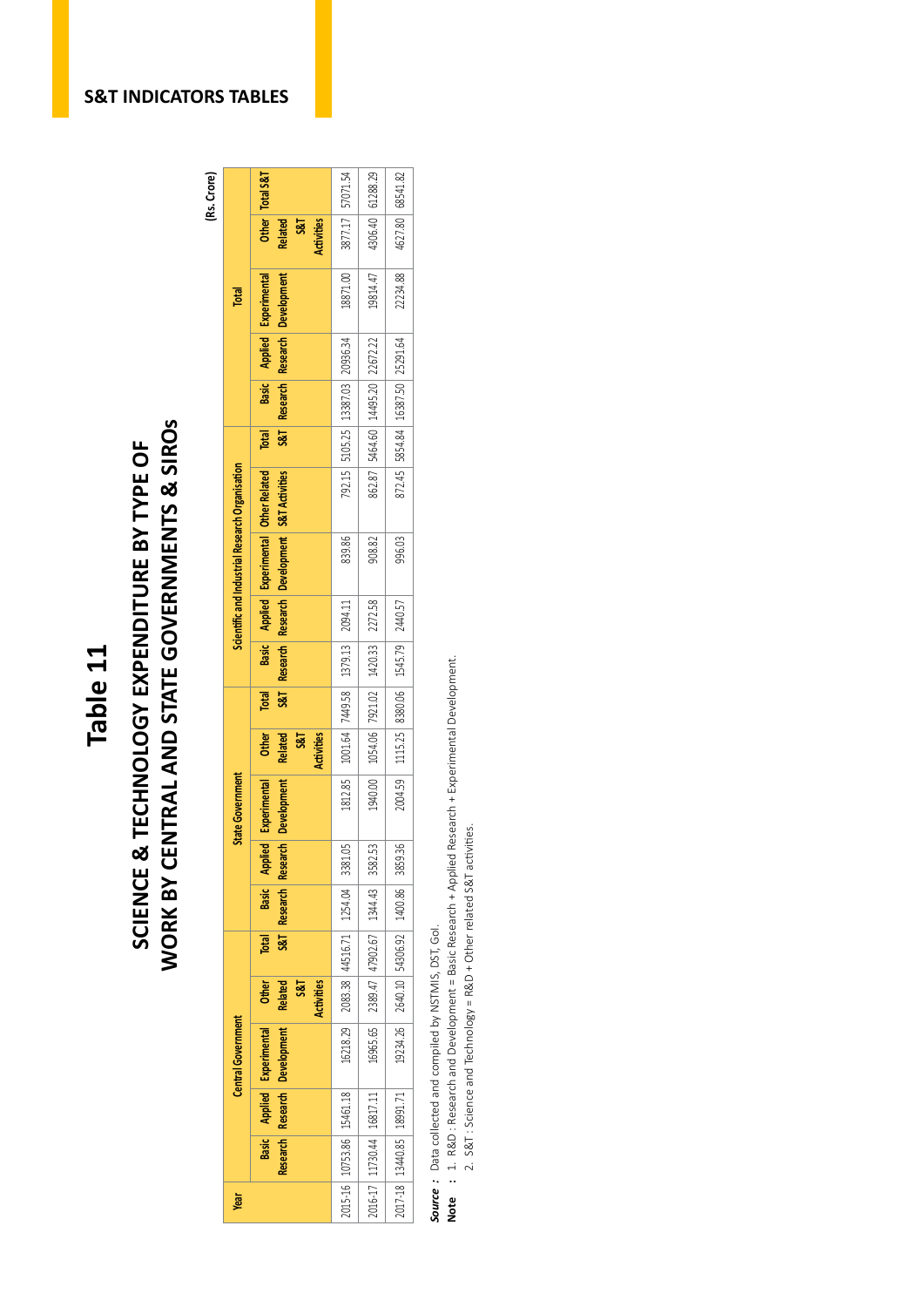EXPENDITURE ON RESEARCH AND DEVELOPMENT BY OBJECTIVES **EXPENDITURE ON RESEARCH AND DEVELOPMENT BY OBJECTIVES Table 12**

**(Rs. Crore)**

| ú                        | <b>OBJECTIVE</b>                                                                                 |             | <b>Central Government</b> |          |                                                                                                                                                                                                                                                                                                                                                                                  | <b>State Government</b>                                                                                                                                                                                                                                                                                                                                                          |                                                                                                                                                                                                                                                                                                                                                                                  |          | <b>Private Sector</b> |          |         | <b>Public Sector</b> |                          |          | Total    |           |
|--------------------------|--------------------------------------------------------------------------------------------------|-------------|---------------------------|----------|----------------------------------------------------------------------------------------------------------------------------------------------------------------------------------------------------------------------------------------------------------------------------------------------------------------------------------------------------------------------------------|----------------------------------------------------------------------------------------------------------------------------------------------------------------------------------------------------------------------------------------------------------------------------------------------------------------------------------------------------------------------------------|----------------------------------------------------------------------------------------------------------------------------------------------------------------------------------------------------------------------------------------------------------------------------------------------------------------------------------------------------------------------------------|----------|-----------------------|----------|---------|----------------------|--------------------------|----------|----------|-----------|
| <u>ş</u>                 |                                                                                                  | 2015-16     | 2016-17                   | 2017-18  | 2015-16                                                                                                                                                                                                                                                                                                                                                                          | 2016-17                                                                                                                                                                                                                                                                                                                                                                          | 2017-18                                                                                                                                                                                                                                                                                                                                                                          | 2015-16  | 2016-17               | 2017-18  | 2015-16 | 2016-17              | 2017-18                  | 2015-16  | 2016-17  | 2017-18   |
| $\overline{\phantom{0}}$ | Defence                                                                                          | 13317.12    | 13382.05                  | 15195.87 | $\overline{\phantom{a}}$                                                                                                                                                                                                                                                                                                                                                         | $\overline{\phantom{a}}$                                                                                                                                                                                                                                                                                                                                                         | $\overline{\phantom{a}}$                                                                                                                                                                                                                                                                                                                                                         | 197.55   | 303.68                | 227.46   | 1998.92 | 2186.89              | 2698.48                  | 15513.59 | 15872.62 | 18121.81  |
| $\sim$                   | Development of Agriculture,<br>Forestry and Fishing                                              | 4401.11     | 4631.34                   | 5390.82  | 5659.56                                                                                                                                                                                                                                                                                                                                                                          | 6002.88                                                                                                                                                                                                                                                                                                                                                                          | 6395.32                                                                                                                                                                                                                                                                                                                                                                          | 1346.87  | 1486.60               | 1515.50  | 10.82   | 7.12                 | 10.12                    | 11418.36 | 12127.94 | 13311.76  |
| $\sim$                   | Education                                                                                        | 559.01      | 575.33                    | 636.89   | 729.10                                                                                                                                                                                                                                                                                                                                                                           | 798.90                                                                                                                                                                                                                                                                                                                                                                           | 808.27                                                                                                                                                                                                                                                                                                                                                                           | 552.97   | 596.36                | 654.51   | ï       | $\mathbf{I}$         | $\overline{\phantom{a}}$ | 1841.08  | 1970.59  | 2099.67   |
| 4                        | Energy                                                                                           | 3273.37     | 3412.31                   | 3640.02  | $\mathbf{I}$                                                                                                                                                                                                                                                                                                                                                                     | $\mathbf{I}$                                                                                                                                                                                                                                                                                                                                                                     | $\mathbf{I}$                                                                                                                                                                                                                                                                                                                                                                     | 2291.88  | 2437.38               | 2687.88  | 1398.00 | 1362.33              | 1438.26                  | 6963.25  | 7212.02  | 7766.16   |
| $\sqrt{2}$               | Environment                                                                                      | 325.90      | 331.28                    | 367.86   | $\begin{array}{c} \hline \end{array}$                                                                                                                                                                                                                                                                                                                                            | $\mathsf I$                                                                                                                                                                                                                                                                                                                                                                      | $\mathsf I$                                                                                                                                                                                                                                                                                                                                                                      | 177.77   | 164.63                | 181.36   | 0.89    | 1.41                 | 1.50                     | 504.56   | 497.32   | 550.72    |
| 6                        | Exploration and Exploitation<br>of Space                                                         | 7143.97     | 8256.55                   | 9340.46  | $\begin{array}{c} \rule{0pt}{2.5ex} \rule{0pt}{2.5ex} \rule{0pt}{2.5ex} \rule{0pt}{2.5ex} \rule{0pt}{2.5ex} \rule{0pt}{2.5ex} \rule{0pt}{2.5ex} \rule{0pt}{2.5ex} \rule{0pt}{2.5ex} \rule{0pt}{2.5ex} \rule{0pt}{2.5ex} \rule{0pt}{2.5ex} \rule{0pt}{2.5ex} \rule{0pt}{2.5ex} \rule{0pt}{2.5ex} \rule{0pt}{2.5ex} \rule{0pt}{2.5ex} \rule{0pt}{2.5ex} \rule{0pt}{2.5ex} \rule{0$ | L                                                                                                                                                                                                                                                                                                                                                                                | L                                                                                                                                                                                                                                                                                                                                                                                | 0.65     | 0.37                  | 0.35     |         |                      | $\mathbf{I}$             | 7144.62  | 8256.92  | 9340.81   |
| $\overline{ }$           | Exploration and Exploitation<br>of the Earth                                                     | 1012.20     | 1078.58                   | 1207.36  | $\begin{array}{c} \hline \end{array}$                                                                                                                                                                                                                                                                                                                                            | $\mathbf{I}$                                                                                                                                                                                                                                                                                                                                                                     | $\begin{array}{c} \hline \end{array}$                                                                                                                                                                                                                                                                                                                                            | 25.73    | 33.45                 | 39.28    | 625.66  | 695.44               | 679.31                   | 1663.59  | 1807.47  | 1925.95   |
| $\infty$                 | General Advancement of<br>Knowledge                                                              | 5507.75     | 6052.98                   | 7045.76  | $\begin{array}{c} \hline \end{array}$                                                                                                                                                                                                                                                                                                                                            | $\begin{array}{c} \rule{0pt}{2.5ex} \rule{0pt}{2.5ex} \rule{0pt}{2.5ex} \rule{0pt}{2.5ex} \rule{0pt}{2.5ex} \rule{0pt}{2.5ex} \rule{0pt}{2.5ex} \rule{0pt}{2.5ex} \rule{0pt}{2.5ex} \rule{0pt}{2.5ex} \rule{0pt}{2.5ex} \rule{0pt}{2.5ex} \rule{0pt}{2.5ex} \rule{0pt}{2.5ex} \rule{0pt}{2.5ex} \rule{0pt}{2.5ex} \rule{0pt}{2.5ex} \rule{0pt}{2.5ex} \rule{0pt}{2.5ex} \rule{0$ | $\begin{array}{c} \hline \end{array}$                                                                                                                                                                                                                                                                                                                                            | 556.90   | 523.63                | 582.57   | 2.87    | 1.53                 | 1.04                     | 6067.52  | 6578.14  | 7629.37   |
| 9                        | Health                                                                                           | 3087.97     | 3559.26                   | 4444.87  | 9.72                                                                                                                                                                                                                                                                                                                                                                             | 9.61                                                                                                                                                                                                                                                                                                                                                                             | 11.11                                                                                                                                                                                                                                                                                                                                                                            | 13132.74 | 15000.09              | 15175.97 | 13.25   | 11.32                | 9.75                     | 16243.68 | 18580.28 | 19641.70  |
| $\Box$                   | Industrial Production and<br><b>Technology</b>                                                   | 1541.17     | 1586.70                   | 1748.77  | ı                                                                                                                                                                                                                                                                                                                                                                                | I                                                                                                                                                                                                                                                                                                                                                                                | $\begin{array}{c} \rule{0pt}{2.5ex} \rule{0pt}{2.5ex} \rule{0pt}{2.5ex} \rule{0pt}{2.5ex} \rule{0pt}{2.5ex} \rule{0pt}{2.5ex} \rule{0pt}{2.5ex} \rule{0pt}{2.5ex} \rule{0pt}{2.5ex} \rule{0pt}{2.5ex} \rule{0pt}{2.5ex} \rule{0pt}{2.5ex} \rule{0pt}{2.5ex} \rule{0pt}{2.5ex} \rule{0pt}{2.5ex} \rule{0pt}{2.5ex} \rule{0pt}{2.5ex} \rule{0pt}{2.5ex} \rule{0pt}{2.5ex} \rule{0$ | 7331.05  | 7871.91               | 8386.12  | 211.14  | 245.80               | 200.20                   | 9083.36  | 9704.41  | 10335.09  |
| $\Box$                   | Processes (including socio-<br>Systems, Structures &<br>economic services)<br>Political & Social | $\mathsf I$ | $\mathsf I$               | $\sf I$  | 25.56                                                                                                                                                                                                                                                                                                                                                                            | 32.09                                                                                                                                                                                                                                                                                                                                                                            | 30.28                                                                                                                                                                                                                                                                                                                                                                            | 10.69    | 10.80                 | 10.19    | ı       | ı                    | ï                        | 36.25    | 42.89    | 40.47     |
| $\overline{12}$          | Telecommunication and<br>other Infrastructures<br>Transport,                                     | 539.45      | 651.64                    | 599.88   | 6.50                                                                                                                                                                                                                                                                                                                                                                             | 7.78                                                                                                                                                                                                                                                                                                                                                                             | 6.01                                                                                                                                                                                                                                                                                                                                                                             | 6960.41  | 7284.84               | 8394.27  | 167.46  | 168.78               | 142.53                   | 7673.82  | 8113.04  | 9142.69   |
| $\Xi$                    | Other Aims                                                                                       | 1724.31     | 1995.19                   | 2048.27  | 17.50                                                                                                                                                                                                                                                                                                                                                                            | 15.69                                                                                                                                                                                                                                                                                                                                                                            | 13.83                                                                                                                                                                                                                                                                                                                                                                            | 3098.76  | 3055.89               | 3627.57  | 24.84   | 25.60                | 72.02                    | 4865.41  | 5092.37  | 5761.69   |
|                          | Total                                                                                            | 42433.33    | 45513.21                  | 51666.83 | 6447.94                                                                                                                                                                                                                                                                                                                                                                          | 6866.95                                                                                                                                                                                                                                                                                                                                                                          | 7264.82                                                                                                                                                                                                                                                                                                                                                                          | 35683.97 | 38769.63              | 41483.03 | 4453.85 | 4706.22              | 5253.21                  | 89019.09 | 95856.01 | 105667.89 |

*Source :* Data collected and compiled by NSTMIS, DST, GoI.

**Source**: Data collected and compiled by NSTMIS, DST, GoI.<br>Note : 1. R&D expenditure on Higher Education Sector is not included. **Note :** 1. R&D expenditure on Higher Education Sector is not included.

- 2. Private Sector includes Scientific and Industrial Research Organisations (SIROs).
- 2. Private Sector includes Scientific and Industrial Research Organisations (SIROs).<br>3. Objectives Standardised as per UNESCO Classification. 3. Objectives Standardised as per UNESCO Classification.
	- 4. represent `NIL'. 4. - represent `NIL'.

#### **S&T INDICATORS TABLES**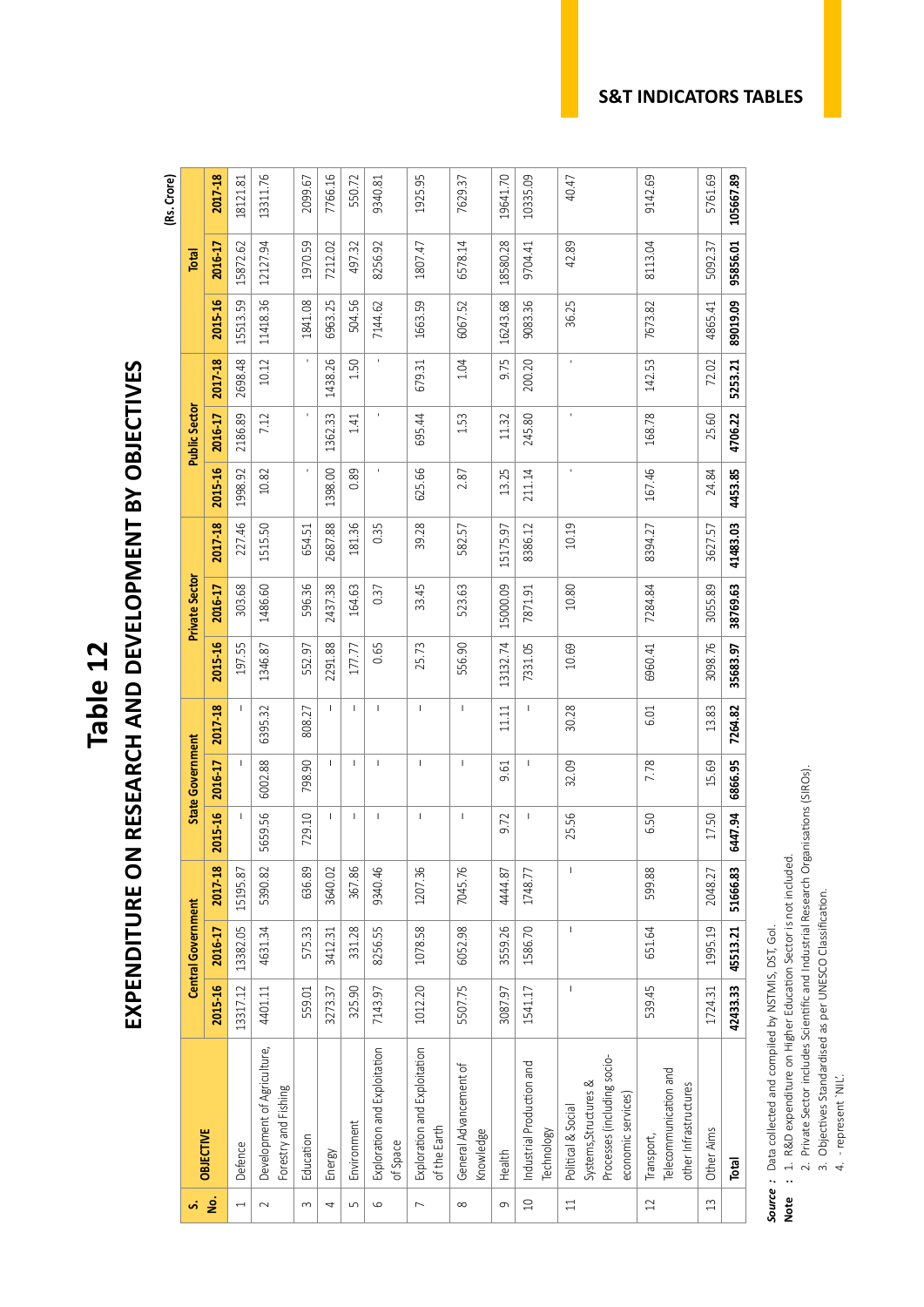# MACHINERY EXPENDITURE VERSUS SALES TURNOVER IN PUBLIC AND PRIVATE SECTOR INDUSTRIES RESEARCH AND DEVELOPMENT EXPENDITURE, ADVERTISING EXPENDITURE, NEW PLANT AND

|                 |                                                                                                                                            |                                                                         |               | Private<br>Sector | 4.05          | 4.98          | 2.88       |
|-----------------|--------------------------------------------------------------------------------------------------------------------------------------------|-------------------------------------------------------------------------|---------------|-------------------|---------------|---------------|------------|
|                 |                                                                                                                                            | Expenditure as %<br>of Sales Turover<br>Machinery<br>New Plant          | $\mathcal{E}$ | Public<br>Sector  | 3.73          | 2.93          | 3.22       |
|                 |                                                                                                                                            | Expenditure as %<br>of Sales Turover<br>Advertising                     | 8             | Private<br>Sector | 0.80          | 0.72          | 0.67       |
|                 |                                                                                                                                            |                                                                         |               | Public<br>Sector  | 0.03          | 0.04          | 0.04       |
|                 |                                                                                                                                            | Expenditure as % of<br>Research and<br>Development<br>Sales Turover     | $\mathcal{S}$ | Private<br>Sector | 1.47          | 1.50          | 1.48       |
|                 |                                                                                                                                            |                                                                         |               | Public<br>Sector  | 0.30          | 0.29          | 0.29       |
|                 |                                                                                                                                            | <b>Sales Turnover</b>                                                   |               | Private<br>Sector | 2136108.39    | 2272581.47    | 2471337.93 |
| <b>Table 13</b> |                                                                                                                                            |                                                                         | (Rs. Crore)   | Public<br>Sector  | 1490941.24    | 1598305.60    | 1788862.07 |
|                 | MACHINERY EXPENDITURE VERSUS SALES TURNOVER IN PUBLIC AND PRIVATE SECTOR INDUSTRIES<br>EXPENDITURE, ADVERTISING EXPENDITURE, NEW PLANT AND | New Plant Machinery<br>Expenditure<br>Expenditure<br><b>Advertising</b> |               | Private<br>Sector | 86520.59      | 113115.04     | 71134.22   |
|                 |                                                                                                                                            |                                                                         | (Rs. Crore)   | Public<br>Sector  | 16.06<br>5564 | 21.70<br>4682 | 57635.67   |
|                 |                                                                                                                                            |                                                                         | (Rs. Crore)   | Private<br>Sector | 17007.86      | 16278.68      | 16465.06   |
|                 |                                                                                                                                            |                                                                         |               | Public<br>Sector  | 492.96        | 591.86        | 728.73     |
|                 | RESEARCH AND DEVELOPMENT                                                                                                                   | Research and<br><b>Development</b><br>Expenditure                       | (Rs. Crore)   | Sector<br>Private | 31370.87      | 34167.91      | 36500.65   |
|                 |                                                                                                                                            |                                                                         |               | Public<br>Sector  | 4453.84       | 4706.22       | 5253.20    |
|                 |                                                                                                                                            | Year                                                                    |               |                   | 2015-16       | 2016-17       | 2017-18    |

**Source**: Data collected and compiled by NSTMIS, DST, GoI.<br>Note : 1. Data for Public Sector refers to 103 industrial R&D units. *Source :* Data collected and compiled by NSTMIS, DST, GoI.

**Note :** 1. Data for Public Sector refers to 103 industrial R&D units.

2. Data for Private Sector refers to 2007 industrial R&D units exculding SIROs. 2. Data for Private Sector refers to 2007 industrial R&D units exculding SIROs.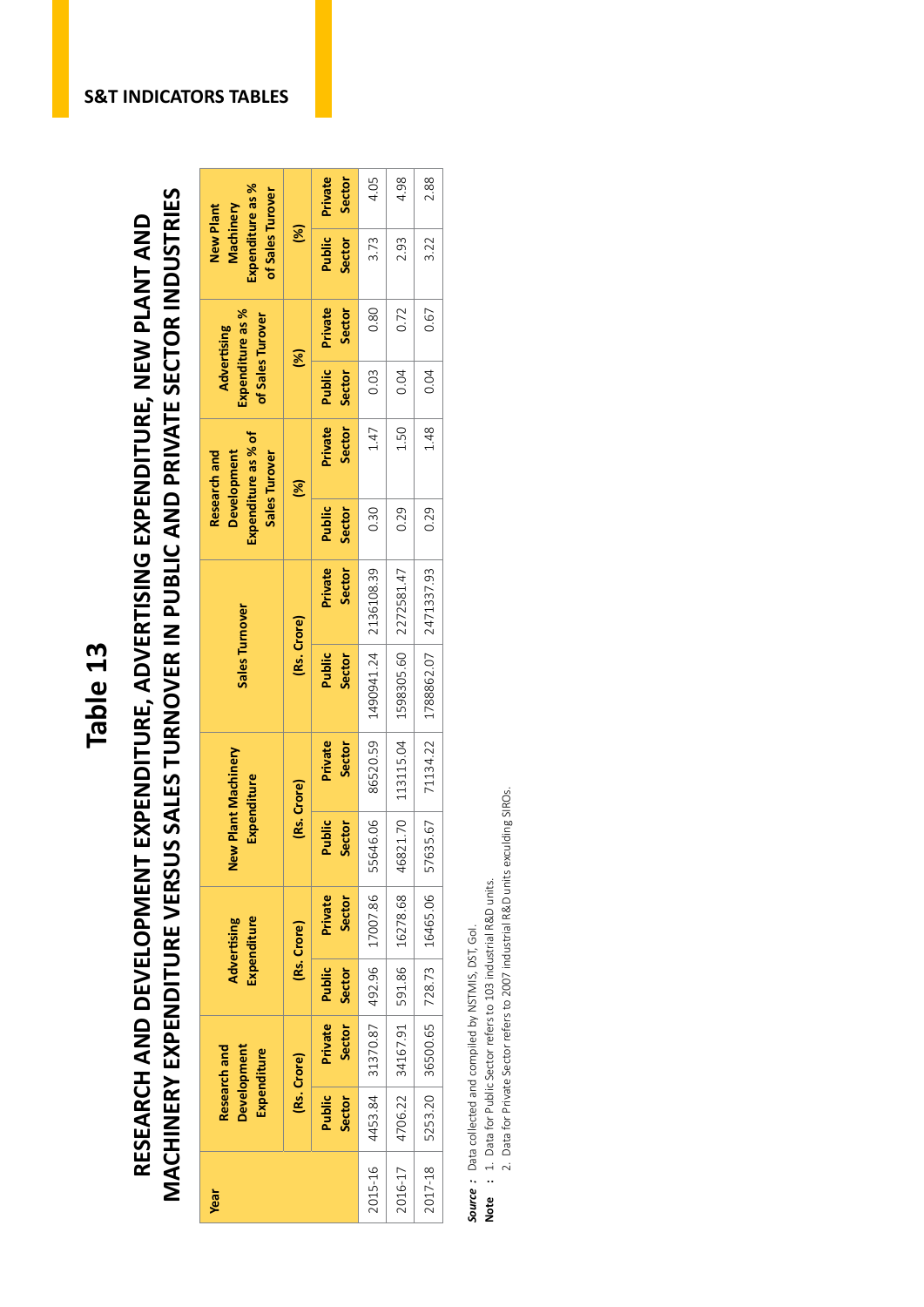#### **EXPENDITURE ON RESEARCH AND DEVELOPMENT BY PUBLIC/JOINT SECTOR UNDERTAKINGS 2017-18**

| <b>Ministry/Department/State</b>                 | <b>Public/Joint Sector Undertaking</b>                     | <b>R&amp;D Expenditure</b><br>(Rs. Crore) | <b>R&amp;D Expenditure</b><br>as % of S.T.O. |
|--------------------------------------------------|------------------------------------------------------------|-------------------------------------------|----------------------------------------------|
| Agriculture, Cooperation and<br>Farmers' Welfare | National Seeds Corporation Ltd.                            |                                           |                                              |
| Atomic Energy                                    | Electronics Corporation of India Ltd.                      | 25.76                                     | 1.84                                         |
|                                                  | IREL (India) Ltd.                                          | 3.87                                      | 0.67                                         |
|                                                  | Nuclear Power Corporation of India Ltd.                    | 31.06                                     | 0.25                                         |
|                                                  | Uranium Corporation of India Ltd.                          | 1.81                                      | 0.10                                         |
| Biotechnology                                    | Bharat Immunologicals & Biologicals Corporation Ltd.       | 0.49                                      | 1.40                                         |
| Chemicals and Petrochemicals                     | HIL (India) Ltd. (Formerly, Hindustan Insecticides Ltd.)   | 4.68                                      | 1.18                                         |
| Civil Aviation                                   | Airports Authority of India                                | 0.65                                      | 0.01                                         |
| Coal                                             | Central Coalfields Ltd.                                    | 0.38                                      | 0                                            |
|                                                  | Central Mine Planning & Design Institute Ltd.              | 70.74                                     | 6.13                                         |
|                                                  | Coal India Ltd.                                            | 70.74                                     | 0.06                                         |
|                                                  | NLC India Ltd.                                             | 15.37                                     | 0.18                                         |
|                                                  | The Singareni Collieries Company Ltd.                      | 2.42                                      | 0.01                                         |
| Defence Production                               | BEML Ltd. (Formerly Bharat Earth Movers Ltd.)              | 102.04                                    | 3.09                                         |
|                                                  | Bharat Dynamics Ltd.                                       | 40.22                                     | 0.88                                         |
|                                                  | Bharat Electronics Ltd.                                    | 1022.39                                   | 10.14                                        |
|                                                  | Garden Reach Shipbuilders & Engineers Ltd.                 | 22.40                                     | 1.67                                         |
|                                                  | Goa Shipyard Ltd.                                          | 10.09                                     | 0.69                                         |
|                                                  | Hindustan Aeronautics Ltd. (Consolidated)                  | 1520.97                                   | 8.31                                         |
|                                                  | Hindustan Shipyard Ltd.                                    | 5.57                                      | 0.86                                         |
|                                                  | Mazagon Dock Shipbuilders Ltd.                             | 75.11                                     | 1.71                                         |
|                                                  | Mishra Dhatu Nigam Ltd.                                    | 15.46                                     | 2.32                                         |
| Empowerment of<br>Persons with Disabilities      | Artificial Limbs Manufacturing Corporation of India        | 0.71                                      | 0.31                                         |
| Fertilizers                                      | FCI Aravali Gypsum and Minerals India Ltd.                 |                                           |                                              |
|                                                  | Gujarat State Fertilizers & Chemicals Ltd. Fertilizer Unit | 9.57                                      | 0.15                                         |
|                                                  | Indian Farmers Fertiliser Cooperative Ltd., Kalol          | 0.06                                      | 0                                            |
|                                                  | National Fertilizers Ltd.                                  | 0.25                                      | 0                                            |
|                                                  | Paradeep Phosphates Ltd.                                   | 0.54                                      | 0.01                                         |
|                                                  | Rashtriya Chemicals & Fertilizers Ltd.                     | 2.78                                      | 0.04                                         |
|                                                  | The Fertilizers and Chemicals Travancore Ltd.              | 1.14                                      | 0.06                                         |
| Finance                                          | Security Printing and Minting Corporation of India Ltd.    | 1.38                                      | 0.03                                         |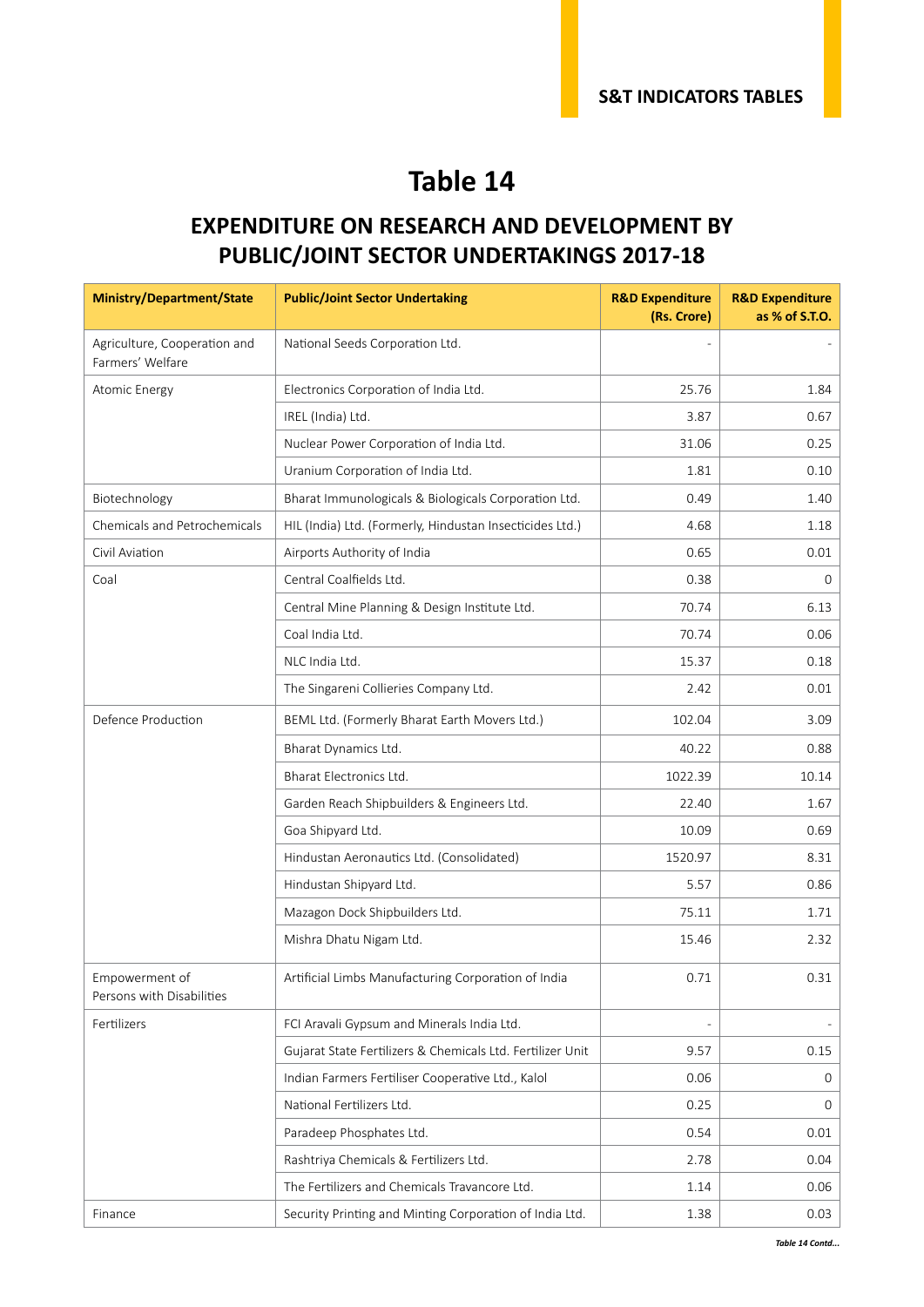#### **Table 14 (Contd.) EXPENDITURE ON RESEARCH AND DEVELOPMENT BY PUBLIC/JOINT SECTOR UNDERTAKINGS 2017-18**

| <b>Ministry/Department/State</b>      | <b>Public/Joint Sector Undertaking</b>                         | <b>R&amp;D Expenditure</b><br>(Rs. Crore) | <b>R&amp;D Expenditure</b><br>as % of S.T.O. |
|---------------------------------------|----------------------------------------------------------------|-------------------------------------------|----------------------------------------------|
| Food and Public Distribution          | Central Warehousing Corporation                                | 0.28                                      | 0.02                                         |
| Health and Family Welfare             | HLL Lifecare Ltd. (HLL) (formely Hindustan Latex Ltd.)         | 5.87                                      | 0.55                                         |
| Heavy Industry                        | Andrew Yule & Co. Ltd.                                         | 0.17                                      | 0.05                                         |
|                                       | Bharat Heavy Electricals Ltd.                                  | 646.66                                    | 2.32                                         |
|                                       | Bridge and Roof Company (India) Ltd.                           | 0.10                                      | 0.50                                         |
|                                       | Heavy Engineering Corporation Ltd.                             | 0.94                                      | 0.24                                         |
|                                       | HMT Machine Tools Ltd.                                         | 1.73                                      | 0.93                                         |
|                                       | NEPA Ltd.                                                      | 1.48                                      | 1.29                                         |
|                                       | Rajasthan Electronics & Instruments Ltd.                       | 2.36                                      | 0.97                                         |
|                                       | Sambhar Salts Ltd.                                             | 0.06                                      | 0.31                                         |
|                                       | Scooters India Ltd.                                            | 0.20                                      | 0.39                                         |
| Housing and Urban Affairs             | Housing and Urban Development Corporation Ltd.                 | 1.04                                      | 0.03                                         |
| Mines                                 | Hindustan Copper Ltd.                                          | 1.58                                      | 0.10                                         |
|                                       | Mineral Exploration Corporation Ltd.                           | 0.61                                      | 0.16                                         |
|                                       | National Aluminium Company Ltd.                                | 27.96                                     | 0.29                                         |
| Petroleum and Natural Gas             | Balmer Lawrie & Company Ltd.                                   | 7.58                                      | 0.41                                         |
|                                       | Bharat Petroleum Corporation Ltd.                              | 95.66                                     | 0.03                                         |
|                                       | Chennai Petroleum Corporation Ltd. (Madras Refineries<br>Ltd.) | 11.51                                     | 0.03                                         |
|                                       | Engineers India Ltd.                                           | 14.35                                     | 0.80                                         |
|                                       | Gail (India) Ltd.                                              | 28.88                                     | 0.05                                         |
|                                       | Hindustan Petroleum Corporation Ltd.                           | 232.78                                    | 0.10                                         |
|                                       | Indian Oil Corporation Ltd.                                    | 3.09                                      | 0                                            |
|                                       | Oil & Natural Gas Corporation Ltd.                             | 605.87                                    | 0.71                                         |
|                                       | Oil India Ltd.                                                 | 58.63                                     | 0.55                                         |
| Pharmaceuticals                       | Hindustan Antibiotics Ltd.                                     | 1.40                                      | 4.44                                         |
|                                       | Karnataka Antibiotics & Pharmaceuticals Ltd.                   | 1.27                                      | 0.36                                         |
| Power                                 | National Thermal Power Corporation Ltd.                        | 129.68                                    | 0.16                                         |
|                                       | NHPC Ltd.                                                      | 5.52                                      | 0.08                                         |
|                                       | North Eastern Electric Power Corporation Ltd.                  | 0.27                                      | 0.02                                         |
|                                       | Power Grid Corporation Ltd.                                    | 59.76                                     | 0.19                                         |
|                                       | THDC India Ltd.                                                | 4.82                                      | 0.22                                         |
| Public Enterprises                    | Hindustan Newsprint Ltd.                                       | 0.36                                      | 0.14                                         |
| Scientific and Industrial<br>Research | Central Electronics Ltd.                                       | 7.45                                      | 3.37                                         |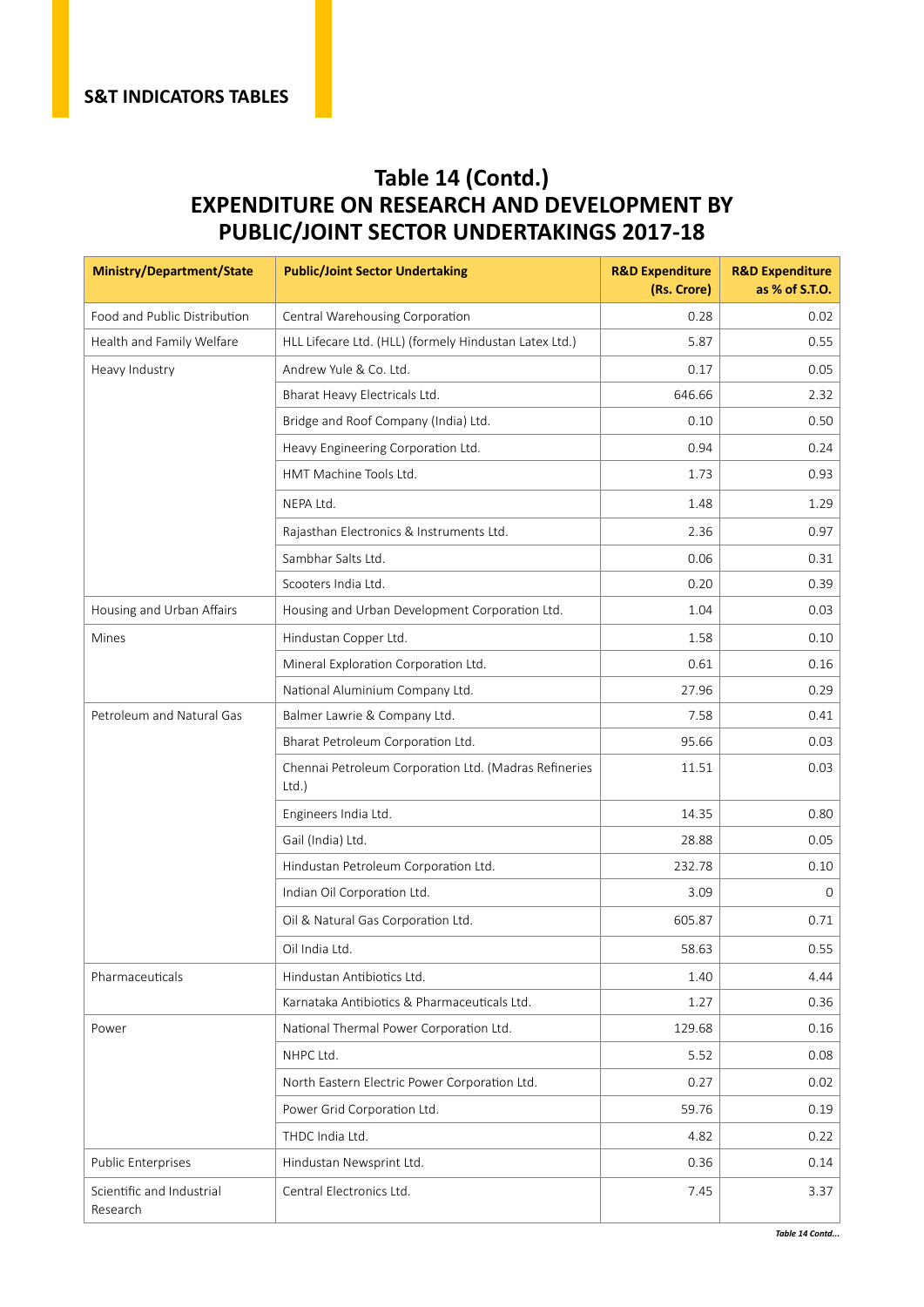#### **Table 14 (Contd.) EXPENDITURE ON RESEARCH AND DEVELOPMENT BY PUBLIC/JOINT SECTOR UNDERTAKINGS 2017-18**

| <b>Ministry/Department/State</b> | <b>Public/Joint Sector Undertaking</b>                            | <b>R&amp;D Expenditure</b><br>(Rs. Crore) | <b>R&amp;D Expenditure</b><br>as % of S.T.O. |
|----------------------------------|-------------------------------------------------------------------|-------------------------------------------|----------------------------------------------|
| Shipping                         | Cochin Shipyard Ltd.                                              | 0.22                                      | 0.01                                         |
|                                  | Kamarajar Port Ltd.                                               | 1.30                                      | 0.21                                         |
| Steel                            | KIOCL Ltd.                                                        | 0.31                                      | 0.02                                         |
|                                  | MECON Ltd.                                                        | 0.71                                      | 0.16                                         |
|                                  | MOIL Ltd. (Formely Manganese Ore India Ltd.)                      | 9.64                                      | 0.73                                         |
|                                  | NMDC (Formerly National Mineral Development<br>Corporation)       | 25.67                                     | 0.22                                         |
|                                  | Rashtriya Ispat Nigam Ltd.                                        | 20.06                                     | 0.12                                         |
|                                  | Research & Development Centre for Iron & Steel<br>(RDCIS), SAIL   | 118.93                                    | 0.20                                         |
|                                  | Steel Authority of India Ltd. Alloy Steel Plant                   | 9.52                                      | 1.47                                         |
| Telecommunications               | Indian Telephone Industries                                       | 22.76                                     | 1.34                                         |
| Textiles                         | National Textile Corporation (Tamil Nadu and<br>Pondicherry) Ltd. | 0.28                                      | 0.05                                         |
| Gujarat                          | Gujarat Alkalies & Chemicals Ltd.                                 | 2.15                                      | 0.09                                         |
|                                  | Gujarat Insecticides Ltd.                                         | 1.50                                      | 0.55                                         |
|                                  | Gujarat Narmada Valley Fertilizers and Chemicals Ltd.             | 1.72                                      | 0.03                                         |
| Haryana                          | Haryana Leather Chemicals Ltd.                                    | 0.61                                      | 1.73                                         |
|                                  | Haryana State Electronics Development Corporation Ltd.            | 3.74                                      | 6.44                                         |
| Karnataka                        | Hutti Gold Mines Co. Ltd.                                         | 0.04                                      | 0.01                                         |
|                                  | Karnataka Soaps & Detergents Ltd.                                 | 0.65                                      | 0.13                                         |
| Kerala                           | Keltron Component Complex Ltd.                                    | 0.11                                      | 0.18                                         |
|                                  | Kerala Electrical & Allied Engg. Co. Ltd.                         | 0.04                                      | 0.04                                         |
|                                  | Kerala Minerals & Metals Ltd.                                     | 1.40                                      | 0.19                                         |
|                                  | Travancore Titanium Products Ltd                                  | 1.70                                      | 0.98                                         |
| Maharashtra                      | Haffkine Bio-Pharmaceutical Corporation Ltd.                      | 0.07                                      | 0.04                                         |
|                                  | Maharashtra State Seeds Corporation Ltd.                          | 0.59                                      | 0.11                                         |
| Tamil Nadu                       | Tamil Nadu Co-Operative Sugar Federation Ltd.                     | 0.58                                      | 74.44                                        |
|                                  | Tamil Nadu Newsprint & Papers Ltd.                                | 9.31                                      | 0.28                                         |
| Uttar Pradesh                    | Pradeshik Cooperative Dairy Federation Ltd.                       | 0.05                                      | 0                                            |
| West Bengal                      | Webel Mediatronics Ltd.                                           | 0.19                                      | 1.33                                         |
|                                  | Webfil Ltd.                                                       | 0.83                                      | 1.99                                         |
|                                  | Total                                                             | 5253.25                                   | 0.29                                         |

*Source :* Data collected and compiled by NSTMIS, DST, GoI.

**Note :** 1. R&D : Research and Development.

2. S.T.O. : Sales Turnover.

3. - represents 'NIL'.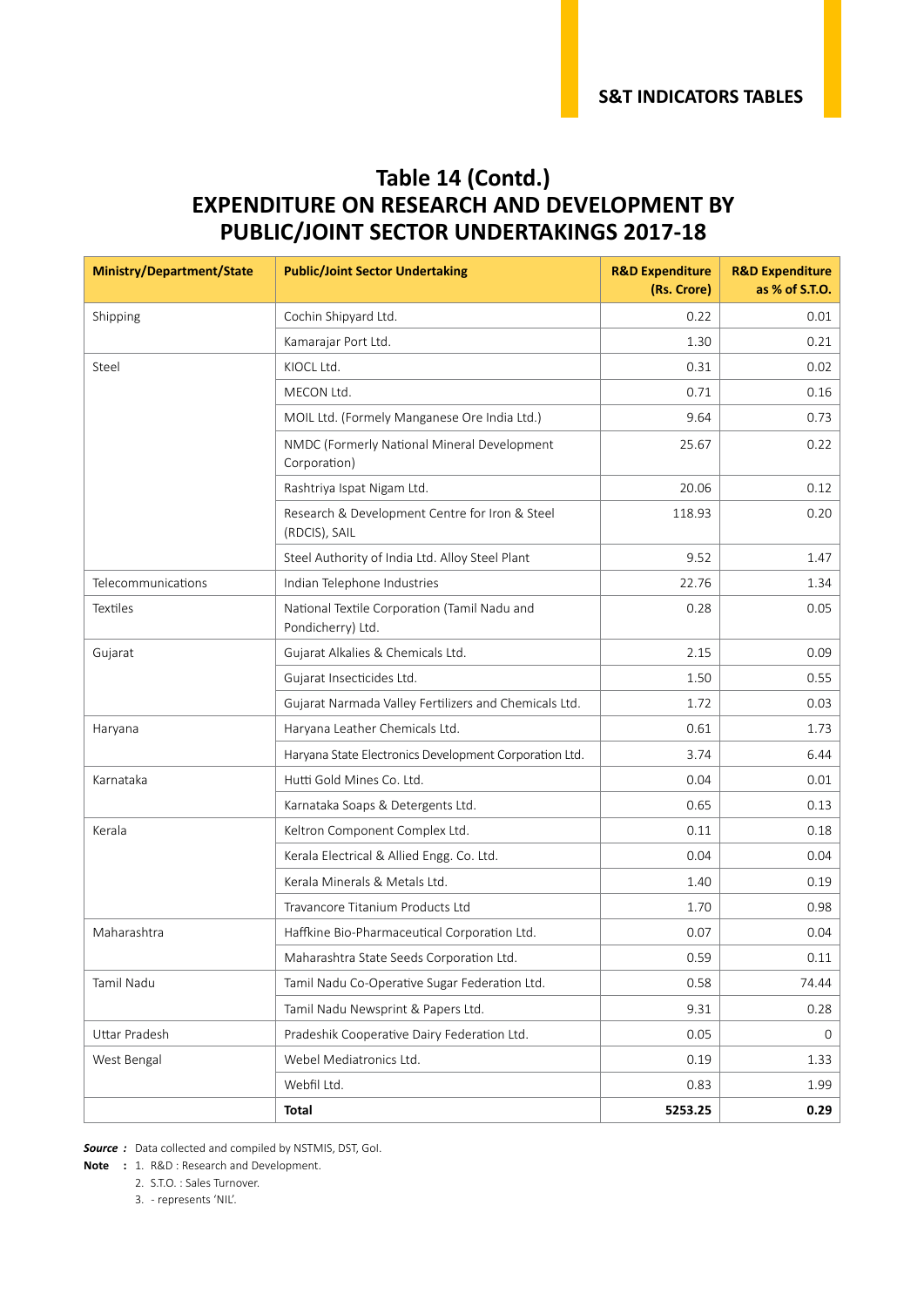#### **EXPENDITURE ON RESEARCH AND DEVELOPMENT BY INDUSTRY GROUPS FOR PUBLIC SECTOR**

|                |                                       |                               |         |             | <b>R&amp;D Expenditure</b> |         |                |         |
|----------------|---------------------------------------|-------------------------------|---------|-------------|----------------------------|---------|----------------|---------|
| Sl. No.        | <b>Industry Group</b>                 | No.of<br><b>R&amp;D Units</b> |         | (Rs. Crore) |                            |         | as % of S.T.O. |         |
|                |                                       |                               | 2015-16 | 2016-17     | 2017-18                    | 2015-16 | 2016-17        | 2017-18 |
| $\mathbf{1}$   | Agricultural Machinery                | $\overline{2}$                | 0.76    | 1.23        | 0.59                       | 0.06    | 0.08           | 0.04    |
| $\overline{2}$ | Bio-technology                        | $\mathbf{1}$                  | 0.12    | 0.12        | 0.07                       | 0.05    | 0.05           | 0.04    |
| 3              | Boilers & Steam Generating Plants     | $\mathbf{1}$                  | 129.68  | 162.28      | 129.68                     | 0.18    | 0.21           | 0.16    |
| 4              | Chemicals (other than fertilizers)    | 9                             | 17.54   | 13.15       | 15.64                      | 0.19    | 0.13           | 0.13    |
| 5              | Consultancy Services                  | $\overline{4}$                | 42.97   | 41.66       | 90.52                      | 0.86    | 0.86           | 1.64    |
| 6              | Defence Industries                    | 18                            | 2021.49 | 2199.00     | 2712.22                    | 9.05    | 9.15           | 9.99    |
| $\overline{7}$ | Drugs & Pharmaceuticals               | 3                             | 2.09    | 2.85        | 3.15                       | 0.44    | 0.55           | 0.75    |
| 8              | Earth Moving Machinery                | $\mathbf{1}$                  | 66.61   | 78.07       | 102.05                     | 1.95    | 2.75           | 3.09    |
| 9              | Electricals & Electronics             | 10                            | 95.66   | 94.97       | 102.30                     | 0.30    | 0.25           | 0.25    |
| 10             | Fertilizers                           | $\overline{7}$                | 19.86   | 17.13       | 14.34                      | 0.03    | 0.04           | 0.03    |
| 11             | Food Processing Industries            | $\mathbf{1}$                  | 0.05    | 0.05        | 0.05                       | 0.00    | 0.00           | 0.00    |
| 12             | Fuels                                 | 13                            | 1023.25 | 1123.63     | 1163.99                    | 0.09    | 0.09           | 0.08    |
| 13             | Industrial Equipment                  | 3                             | 2.09    | 1.23        | 2.41                       | 0.15    | 0.09           | 0.17    |
| 14             | Industrial Machinery                  | $\mathbf{1}$                  | 749.10  | 648.86      | 646.64                     | 2.99    | 2.62           | 2.32    |
| 15             | Machine Tools                         | $\mathbf{1}$                  | 1.65    | 1.93        | 1.73                       | 0.74    | 0.95           | 0.93    |
| 16             | Medical & Surgical Appliances         | $\overline{2}$                | 11.69   | 9.02        | 6.57                       | 0.95    | 0.70           | 0.50    |
| 17             | Metallurgical Industries              | 10                            | 198.04  | 246.81      | 208.64                     | 0.27    | 0.30           | 0.21    |
| 18             | Paper & Pulp                          | 3                             | 9.72    | 10.94       | 11.15                      | 0.30    | 0.29           | 0.30    |
| 19             | Scientific Instruments                | $\mathbf{1}$                  | 4.21    | 3.57        | 3.74                       | 8.72    | 6.91           | 6.44    |
| 20             | Soaps, Cosmetics, Toilet Preparations | $\mathbf{1}$                  | 0.54    | 0.48        | 0.65                       | 0.15    | 0.12           | 0.13    |
| 21             | Sugar                                 | $\mathbf{1}$                  | 0.68    | 0.67        | 0.57                       | 57.63   | 64.42          | 74.03   |
| 22             | Telecommunications                    | $\mathbf{1}$                  | 33.61   | 33.25       | 22.76                      | 2.68    | 2.06           | 1.34    |
| 23             | Textiles (Dyed, Printed, Processed)   | $\mathbf{1}$                  | 0.39    | 0.46        | 0.28                       | 0.06    | 0.07           | 0.05    |
| 24             | Transportation                        | $\overline{2}$                | 9.59    | 6.65        | 0.85                       | 0.09    | 0.06           | 0.01    |
| 25             | Miscellaneous Industries              | 6                             | 12.49   | 8.28        | 12.66                      | 0.10    | 0.06           | 0.09    |
|                | Total                                 | 103                           | 4453.88 | 4706.29     | 5253.25                    | 0.30    | 0.29           | 0.29    |

*Source :* Data collected and compiled by NSTMIS, DST, GoI.

**Note :** 1. S.T.O : Sales Turnover.

2. R&D : Research and Development.

3. R&D intensity in Sugar industry is very high due to low Sales Turnover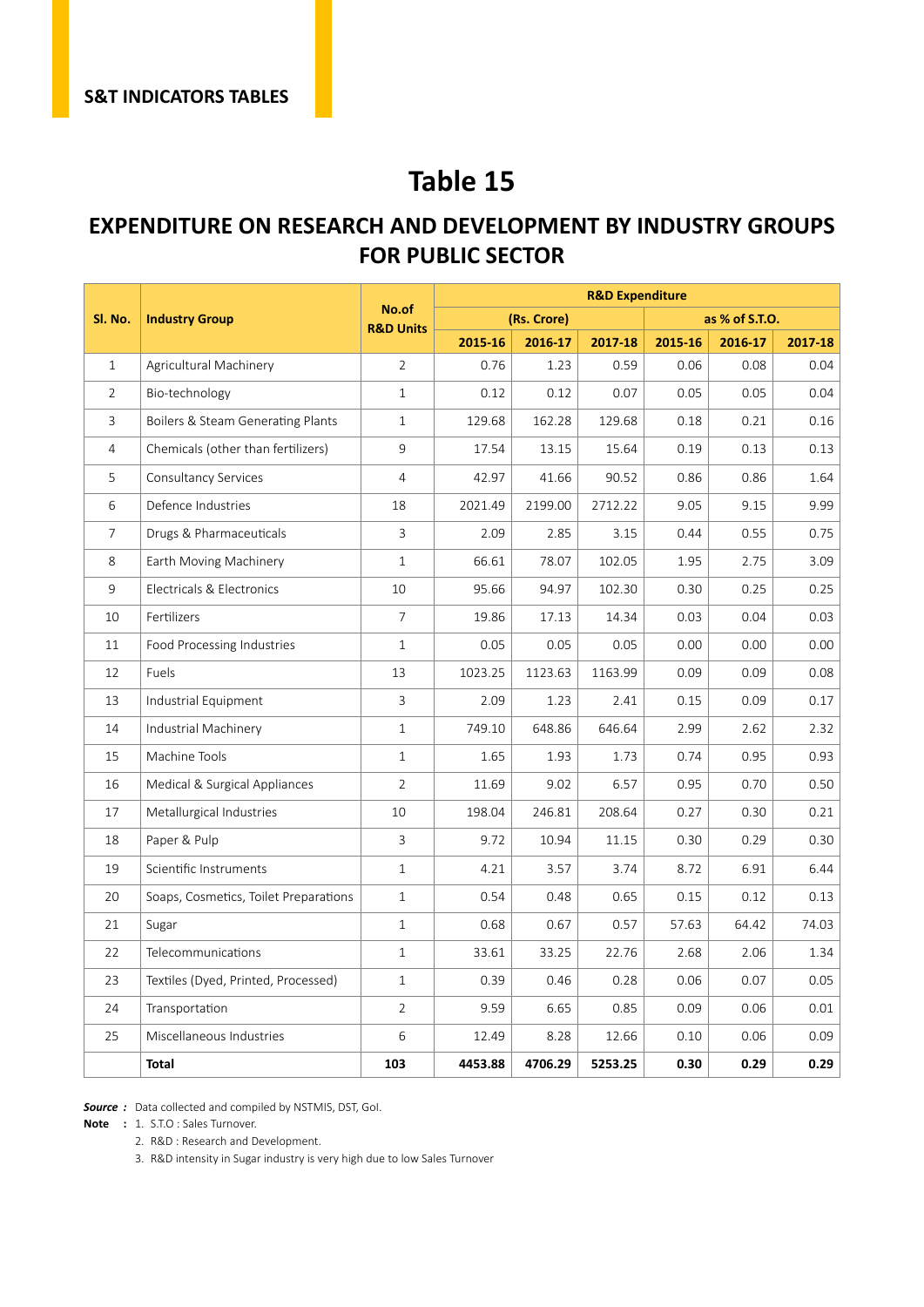#### **EXPENDITURE ON RESEARCH AND DEVELOPMENT BY INDUSTRY GROUPS FOR PRIVATE SECTOR**

|                |                                                           |                               |         |             | <b>R&amp;D Expenditure</b> |         |                |         |
|----------------|-----------------------------------------------------------|-------------------------------|---------|-------------|----------------------------|---------|----------------|---------|
| S.No.          | <b>Industry Group</b>                                     | No.of<br><b>R&amp;D Units</b> |         | (Rs. Crore) |                            |         | as % of S.T.O. |         |
|                |                                                           |                               | 2015-16 | 2016-17     | 2017-18                    | 2015-16 | 2016-17        | 2017-18 |
| $\mathbf{1}$   | Agricultural Machinery                                    | 98                            | 697.03  | 777.57      | 831.69                     | 1.66    | 1.73           | 1.73    |
| $\overline{2}$ | Bio-technology                                            | 163                           | 1052.67 | 1075.28     | 1071.30                    | 4.52    | 5.57           | 5.55    |
| 3              | Boilers & Steam Generating Plants                         | 6                             | 50.66   | 51.07       | 68.21                      | 0.84    | 0.94           | 1.24    |
| $\overline{4}$ | Cement & Gypsum Products                                  | 18                            | 77.74   | 74.71       | 94.44                      | 0.11    | 0.10           | 0.11    |
| 5              | Ceramics                                                  | 16                            | 36.39   | 38.23       | 48.19                      | 0.28    | 0.29           | 0.36    |
| 6              | Chemicals (other than fertilizers)                        | 224                           | 2437.86 | 2813.85     | 3004.56                    | 1.50    | 1.67           | 1.60    |
| $\overline{7}$ | Commercial, Office, Household<br>Equipment                | 13                            | 132.75  | 152.74      | 170.46                     | 0.52    | 0.55           | 0.59    |
| 8              | Consultancy Services                                      | 9                             | 27.66   | 28.74       | 26.35                      | 5.04    | 4.65           | 3.79    |
| 9              | Defence Industries                                        | 23                            | 112.58  | 117.86      | 140.25                     | 3.43    | 2.91           | 3.66    |
| 10             | Drugs & Pharmaceuticals                                   | 313                           | 8832.96 | 10294.44    | 10159.11                   | 4.59    | 5.21           | 4.96    |
| 11             | Dyestuffs                                                 | 14                            | 14.07   | 15.30       | 30.11                      | 0.25    | 0.25           | 0.49    |
| 12             | Earth Moving Machinery                                    | 12                            | 53.13   | 94.30       | 149.41                     | 0.51    | 0.48           | 0.69    |
| 13             | Electricals & Electronics                                 | 215                           | 1737.60 | 1768.45     | 1935.47                    | 0.62    | 0.60           | 0.61    |
| 14             | Fermentation Industries                                   | 5                             | 12.37   | 11.42       | 13.04                      | 0.05    | 0.04           | 0.05    |
| 15             | Fertilizers                                               | 16                            | 37.79   | 38.38       | 44.03                      | 0.18    | 0.20           | 0.20    |
| 16             | Food Processing Industries                                | 90                            | 248.00  | 280.92      | 245.86                     | 0.31    | 0.35           | 0.32    |
| 17             | Fuels                                                     | 10                            | 39.91   | 45.10       | 51.32                      | 0.27    | 0.30           | 0.28    |
| 18             | Glass                                                     | $\overline{2}$                | 0.11    | 0.13        | 0.21                       | 0.05    | 0.06           | 0.08    |
| 19             | Glue & Gelatine                                           | $\overline{2}$                | 18.14   | 5.28        | 5.83                       | 3.36    | 0.93           | 0.93    |
| 20             | Industrial Equipment                                      | 66                            | 362.82  | 402.92      | 470.49                     | 0.93    | 1.00           | 1.14    |
| 21             | Industrial Machinery                                      | 63                            | 186.27  | 171.39      | 201.52                     | 1.34    | 1.37           | 1.49    |
| 22             | Information Technology                                    | 34                            | 3209.52 | 3210.62     | 3625.17                    | 2.75    | 2.45           | 2.58    |
| 23             | Leather, Leather goods & Pickers                          | 8                             | 18.30   | 18.85       | 18.03                      | 0.30    | 0.31           | 0.27    |
| 24             | Machine Tools                                             | 24                            | 121.41  | 125.68      | 142.16                     | 0.97    | 0.93           | 0.93    |
| 25             | Math Surveying & Drawing Instruments                      | 1                             | 1.57    | 1.60        | 2.07                       | 5.55    | 5.15           | 6.47    |
| 26             | Medical & Surgical Appliances                             | 35                            | 983.20  | 1176.57     | 1277.97                    | 16.71   | 18.97          | 19.89   |
| 27             | Metallurgical Industries                                  | 58                            | 173.00  | 216.09      | 263.90                     | 0.08    | 0.08           | 0.08    |
| 28             | Miscellaneous Mechanical<br><b>Engineering Industries</b> | 76                            | 2599.43 | 2766.83     | 3122.67                    | 3.02    | 2.97           | 3.11    |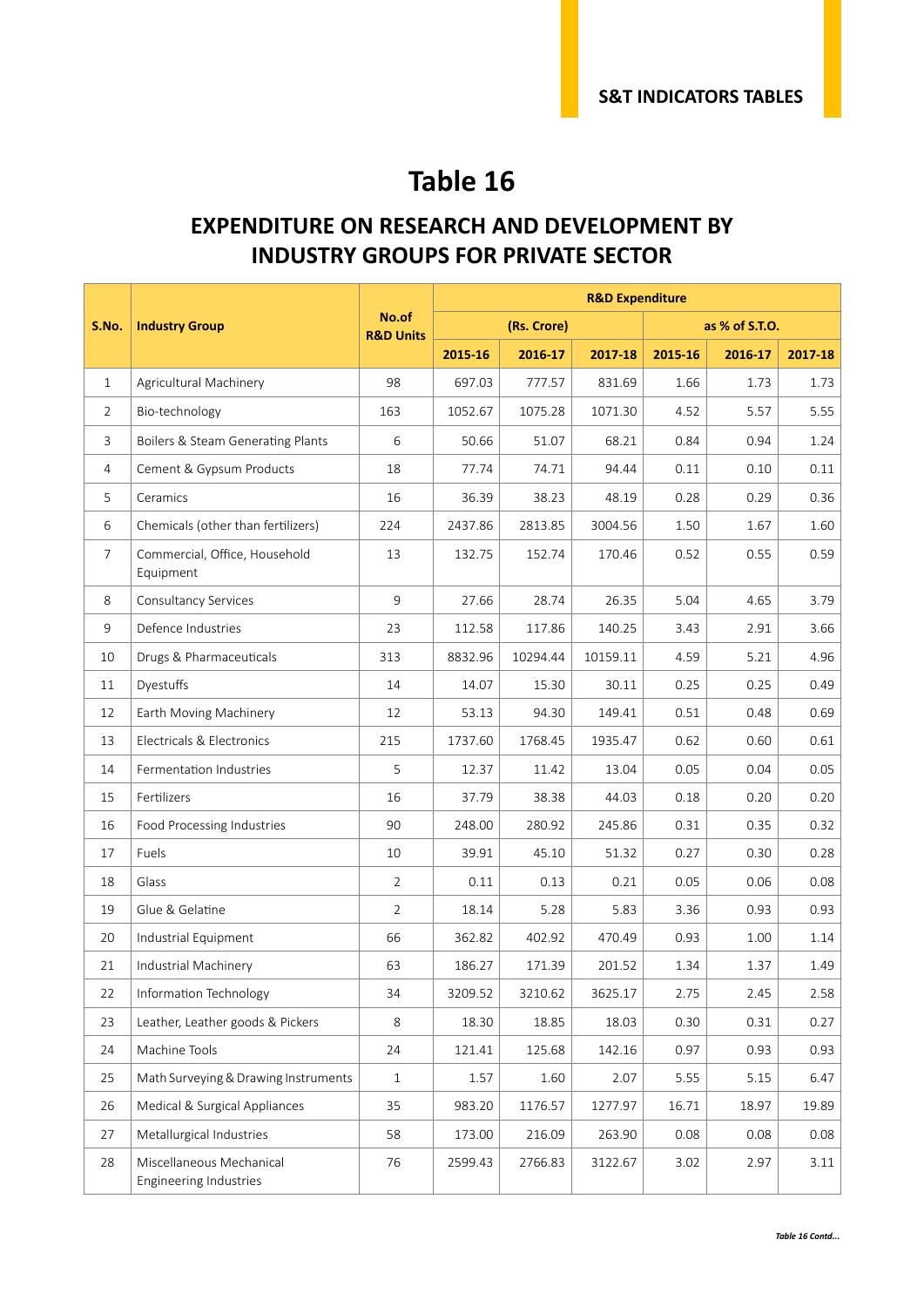#### **Table 16 (Contd.) EXPENDITURE ON RESEARCH AND DEVELOPMENT BY INDUSTRY GROUPS FOR PRIVATE SECTOR**

|       |                                       |                               |          |             | <b>R&amp;D Expenditure</b> |         |                |         |
|-------|---------------------------------------|-------------------------------|----------|-------------|----------------------------|---------|----------------|---------|
| S.No. | <b>Industry Group</b>                 | No.of<br><b>R&amp;D Units</b> |          | (Rs. Crore) |                            |         | as % of S.T.O. |         |
|       |                                       |                               | 2015-16  | 2016-17     | 2017-18                    | 2015-16 | 2016-17        | 2017-18 |
| 29    | Paper & Pulp                          | 16                            | 21.25    | 32.22       | 51.57                      | 0.16    | 0.27           | 0.39    |
| 30    | Prime Movers                          | 4                             | 106.38   | 153.70      | 151.10                     | 2.00    | 2.74           | 2.66    |
| 31    | Rubber Goods                          | 37                            | 472.95   | 707.26      | 647.50                     | 0.75    | 1.27           | 1.11    |
| 32    | Scientific Instruments                | 13                            | 13.13    | 13.77       | 16.15                      | 3.03    | 2.85           | 3.35    |
| 33    | Soaps, Cosmetics, Toilet Preparations | 13                            | 278.17   | 308.91      | 283.26                     | 0.39    | 0.41           | 0.32    |
| 34    | Sugar                                 | 11                            | 93.63    | 87.58       | 97.99                      | 0.69    | 0.63           | 0.68    |
| 35    | Telecommunications                    | 13                            | 179.13   | 187.76      | 202.90                     | 7.65    | 7.68           | 9.33    |
| 36    | Textiles (Dyed, Printed, Processed)   | 51                            | 228.43   | 242.80      | 262.20                     | 0.38    | 0.41           | 0.42    |
| 37    | <b>Timber Products</b>                | $\mathbf{1}$                  | 0.21     | 0.37        | 0.53                       | 0.23    | 0.42           | 0.59    |
| 38    | Transportation                        | 100                           | 6096.48  | 6061.18     | 6848.96                    | 1.87    | 1.72           | 1.79    |
| 39    | Vegetable Oil & Vanaspati             | $\overline{2}$                | 1.62     | 1.41        | 2.27                       | 0.08    | 0.07           | 0.10    |
| 40    | Miscellaneous Industries              | 132                           | 604.68   | 596.79      | 722.49                     | 0.66    | 0.61           | 0.68    |
|       | <b>Total</b>                          | 2007                          | 31371.00 | 34168.07    | 36500.74                   | 1.47    | 1.50           | 1.48    |

*Source :* Data collected and complied by NSTMIS, DST, GoI.

**Note :** 1. S.T.O : Sales Turnover.

2. R&D : Research and Development.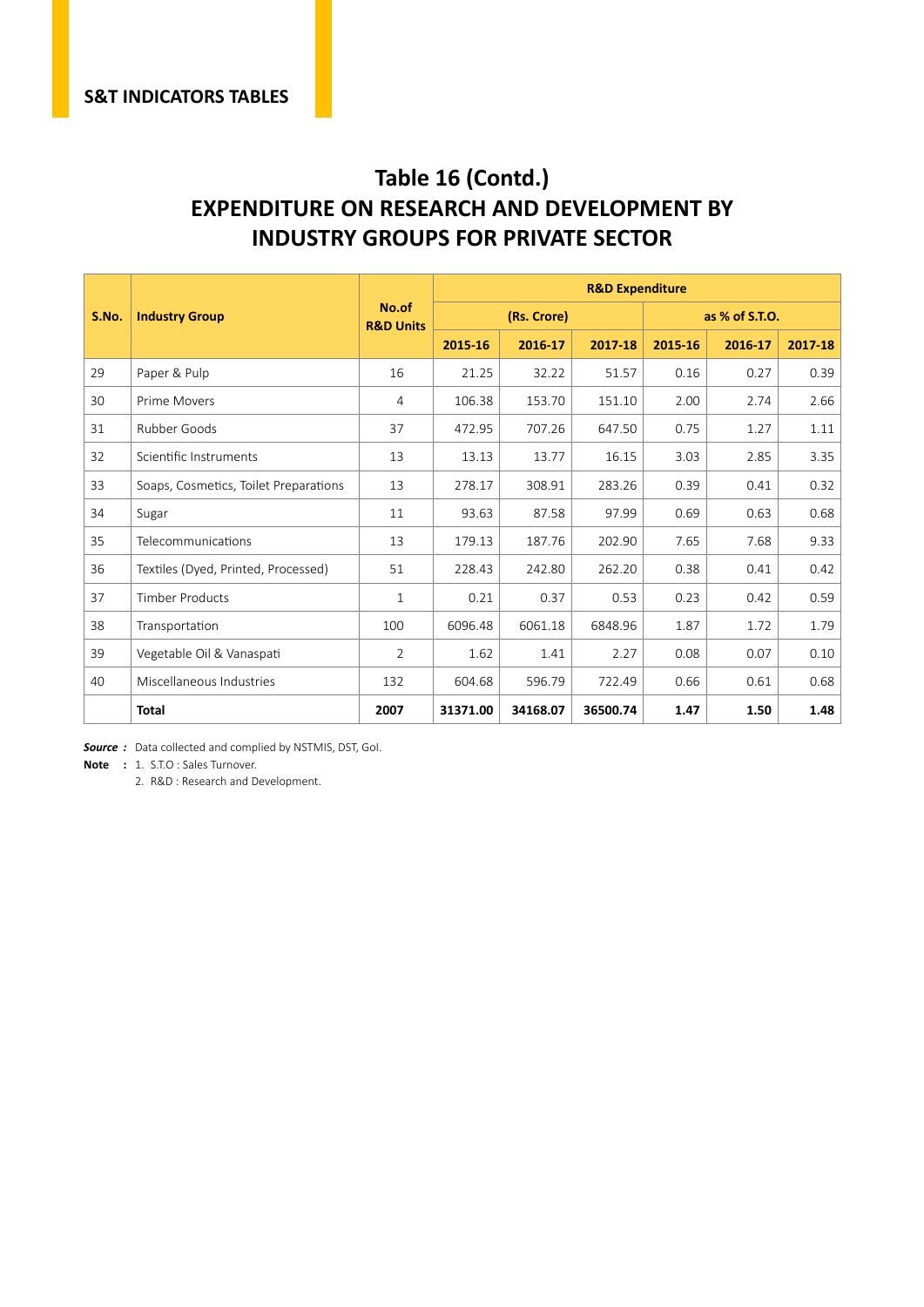#### **RESEARCH AND DEVELOPMENT EXPENDITURE BY MULTINATIONAL ENTERPRISES**

**(Rs. Crore)**

| <b>Type of Multinational Enterprises</b> | <b>No.of R&amp;D Units</b> | 2015-16  | 2016-17  | 2017-18  |
|------------------------------------------|----------------------------|----------|----------|----------|
| Private Sector-India                     | 261                        | 11981.27 | 13358.2  | 13162.74 |
| Private Sector-Foreign                   | 146                        | 5351.96  | 5266.52  | 6089.04  |
| Public Sector                            | 5                          | 1063.88  | 1089.57  | 1110.84  |
| <b>Total</b>                             | 412                        | 18397.11 | 19714.29 | 20362.62 |

*Source :* Data collected and compiled by NSTMIS, DST, GoI.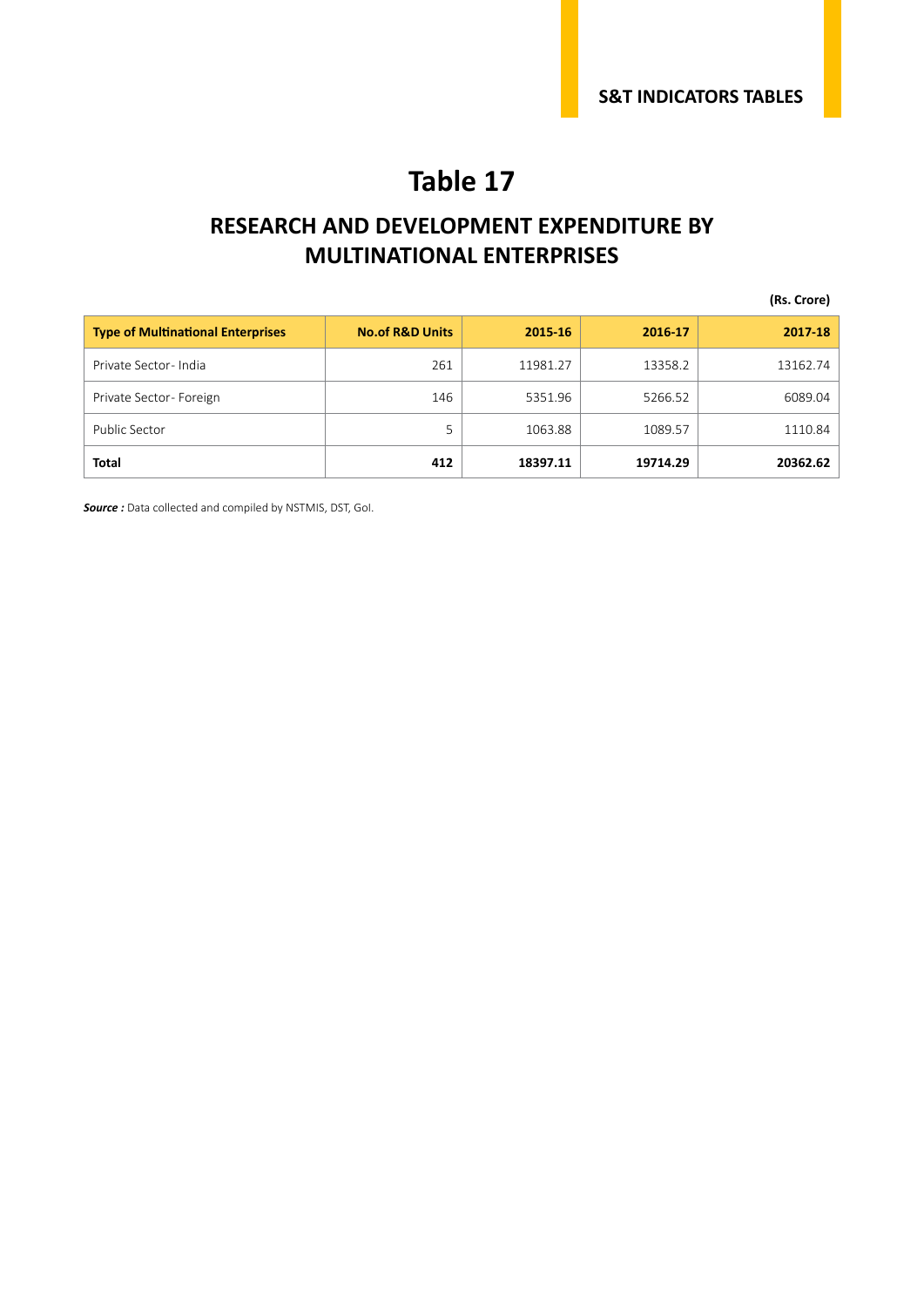#### **NATIONAL EXPENDITURE ON R&D BY ECONOMIC ACTIVITY**

|         |                                                                                 |              |         |                                               | (Rs. Crore) |
|---------|---------------------------------------------------------------------------------|--------------|---------|-----------------------------------------------|-------------|
|         |                                                                                 | <b>NIC</b>   |         | <b>Research &amp; Development Expenditure</b> |             |
| SI. No. | <b>Economic Activity</b>                                                        | Code         | 2015-16 | 2016-17                                       | 2017-18     |
| 1       | Agriculture, Forestry and Fishing                                               | $\mathbf{1}$ | 9158.72 | 9618.42                                       | 10734.75    |
| 2       | Mining and Quarrying                                                            | 5            | 194.05  | 212.88                                        | 279.82      |
| 3       | Manufacture of Food Products                                                    | 10           | 311.87  | 354.32                                        | 330.17      |
| 4       | Manufacture of Beverages                                                        | 11           | 19.44   | 21.24                                         | 25.65       |
| 5       | Manufacture of Tobacco Products                                                 | 12           | 20.38   | 18.91                                         | 17.39       |
| 6       | Manufacture of Textiles                                                         | 13           | 280.40  | 283.53                                        | 304.43      |
| 7       | Manufacture of Wearing Apparel                                                  | 14           | 34.79   | 33.95                                         | 38.51       |
| 8       | Manufacture of Leather and Related Products                                     | 15           | 134.40  | 137.16                                        | 143.96      |
| 9       | Manufacture of Wood and of Products of Wood & Cork, except<br>Furniture         | 16           | 4.63    | 5.83                                          | 6.80        |
| 10      | Manufacture of Paper and Paper Products                                         | 17           | 181.94  | 194.44                                        | 214.62      |
| 11      | Manufacture of Coke and Refined Petroleum Products                              | 19           | 826.50  | 969.29                                        | 959.09      |
| 12      | Manufacture of Chemicals and Chemical Products                                  | 20           | 3354.15 | 3870.04                                       | 3970.88     |
| 13      | Manufacture of Basic Pharmaceutical Products and<br>Pharmaceutical Preparations | 21           | 8628.65 | 10039.44                                      | 10105.92    |
| 14      | Manufacture of Rubber and Plastic Products                                      | 22           | 610.88  | 841.73                                        | 792.11      |
| 15      | Manufacture of Other Non-Metallic Mineral Products                              | 23           | 41.86   | 43.17                                         | 47.15       |
| 16      | Manufacture of Basic Metals                                                     | 24           | 93.44   | 162.24                                        | 152.86      |
| 17      | Manufacture of Fabricated Metal Products, except Machinery and<br>Equipment     | 25           | 99.49   | 113.04                                        | 136.83      |
| 18      | Manufacture of Computer, Electronic and other Optical Products                  | 26           | 1633.55 | 1760.09                                       | 1983.94     |
| 19      | Manufacture of Electrical Equipment                                             | 27           | 1140.80 | 1308.47                                       | 1358.62     |
| 20      | Manufacture of Machinery and Equipment NEC                                      | 28           | 1895.20 | 1938.63                                       | 2014.05     |
| 21      | Manufacture of Motor Vehicles, Trailers and Semi-Trailers                       | 29           | 8083.99 | 8176.04                                       | 9207.98     |
| 22      | Manufacture of Other Transport Equipment                                        | 30           | 437.62  | 568.62                                        | 648.28      |
| 23      | Other Manufacturing                                                             | 32           | 1773.95 | 1605.49                                       | 1968.27     |
| 24      | Repair and Installation of Machinery and Equipment                              | 33           | 2.17    | 2.43                                          | 19.19       |
| 25      | Electricity, Gas, Steam and Air Conditioning Supply                             | 35           | 139.48  | 87.48                                         | 131.70      |
| 26      | Water Supply, Sewerage, Waste Management and Remediation<br>activities          | 36           | 12.97   | 16.35                                         | 16.28       |
| 27      | Construction                                                                    | 41           | 94.54   | 131.26                                        | 211.54      |
| 28      | Transportation and Storage                                                      | 49           | 157.67  | 91.49                                         | 122.43      |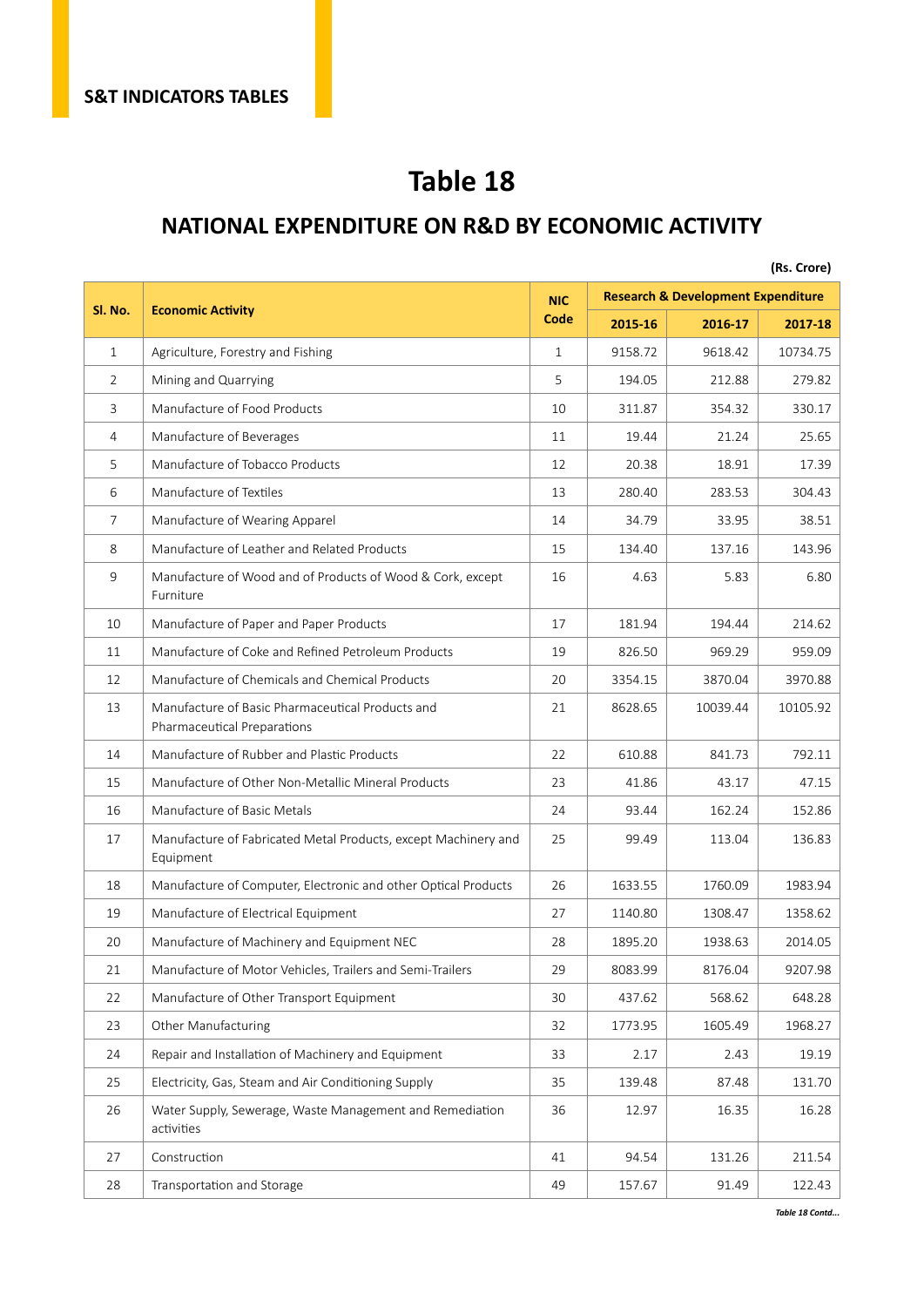#### **Table 18 (Contd.) NATIONAL EXPENDITURE ON R&D BY ECONOMIC ACTIVITY**

**(Rs. Crore)**

|         |                                                               |      |          | <b>Research &amp; Development Expenditure</b> |           |
|---------|---------------------------------------------------------------|------|----------|-----------------------------------------------|-----------|
| SI. No. | <b>Economic Activity</b>                                      | Code | 2015-16  | 2016-17                                       | 2017-18   |
| 29      | Professional, Scientific and Technical Activities             | 69   | 35598.44 | 37960.86                                      | 42554.88  |
| 30      | Public Administration and Defence, Compulsory Social Security | 84   | 622.25   | 697.79                                        | 953.37    |
| 31      | Education                                                     | 85   | 3789.62  | 4102.06                                       | 4328.20   |
| 32      | Human Health and Social Work Activities                       | 86   | 4150.07  | 4682.29                                       | 5344.17   |
| 33      | Service Sector                                                |      | 2740.55  | 2642.15                                       | 3202.29   |
| 34      | Others                                                        | 91   | 2750.65  | 3165.07                                       | 3341.79   |
|         | Total                                                         |      | 89019.11 | 95856.20                                      | 105667.92 |

*Source :* Data collected and compiled by NSTMIS, DST, GoI.

**Note :** 1. National R&D Expenditure by Economic Activity comprises of Central Government, State Government, Private, Public Sector, Scientific and Industrial Research Organisations (SIROs).

2. Break-up of Higher Education Sector by economic activity is not available.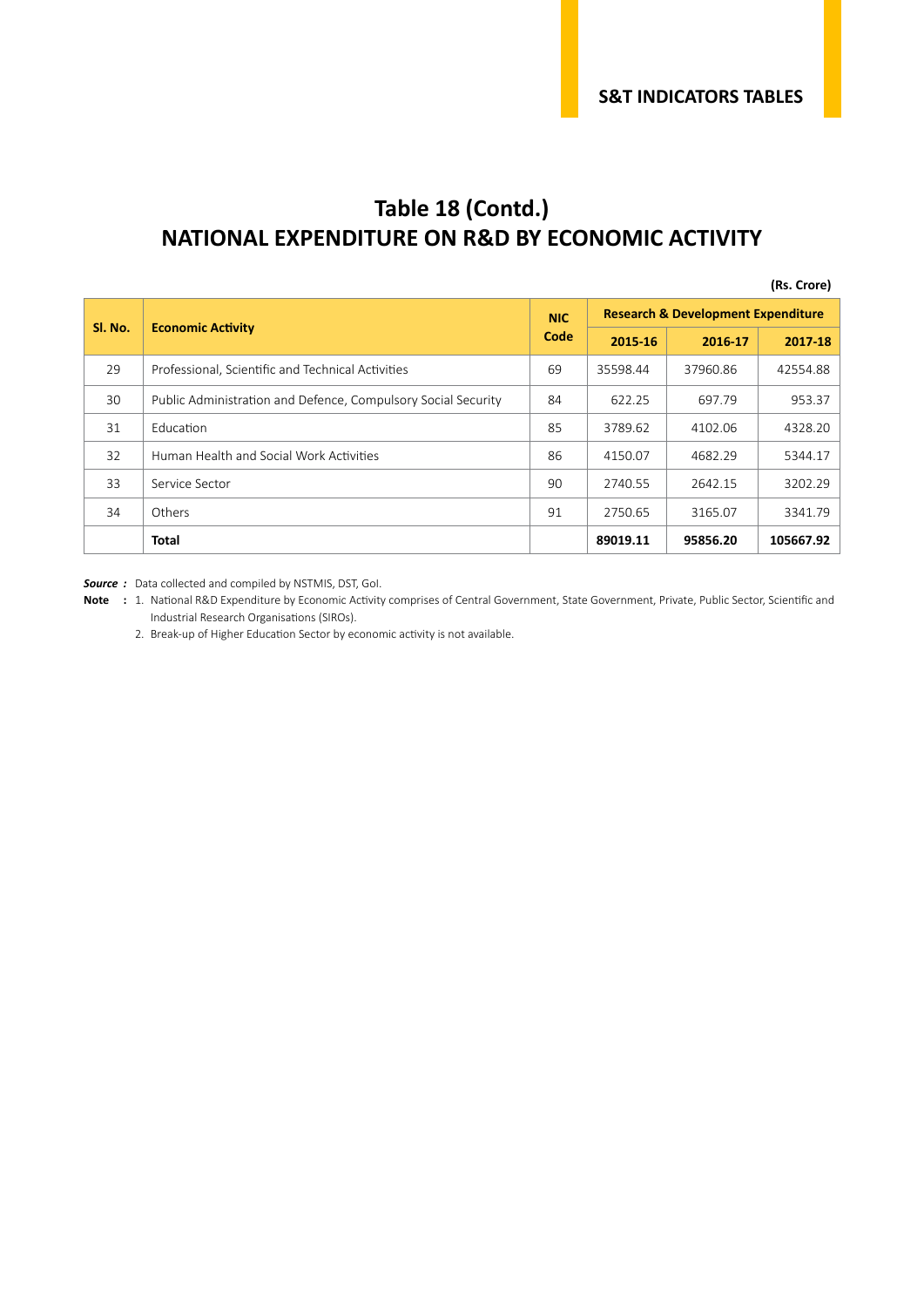#### **GOVERNMENT EXPENDITURE ON R&D BY ECONOMIC ACTIVITY**

|                |                                                                                 |              |                |                                               |          | (Rs. Crore) |  |  |
|----------------|---------------------------------------------------------------------------------|--------------|----------------|-----------------------------------------------|----------|-------------|--|--|
|                |                                                                                 | <b>NIC</b>   |                | <b>Research &amp; Development Expenditure</b> |          |             |  |  |
| SI.No.         | <b>Economic Activity</b>                                                        | Code         | <b>Units</b>   | 2015-16                                       | 2016-17  | 2017-18     |  |  |
| $\mathbf{1}$   | Agriculture, Forestry and Fishing                                               | $\mathbf{1}$ | 160            | 8279.42                                       | 8666.08  | 9747.76     |  |  |
| $\overline{2}$ | Mining and Quarrying                                                            | 5            | 4              | 111.95                                        | 127.97   | 138.81      |  |  |
| 3              | Manufacture of Food Products                                                    | 10           | $\overline{2}$ | 13.99                                         | 16.78    | 25.76       |  |  |
| 4              | Manufacture of Textiles                                                         | 13           | 8              | 126.77                                        | 111.41   | 123.38      |  |  |
| 5              | Manufacture of Leather and Related Products                                     | 15           | 1              | 101.29                                        | 116.43   | 124.6       |  |  |
| 6              | Manufacture of Wood and of Products of Wood & Cork,<br>except Furniture         | 16           | $\mathbf{1}$   | 4.42                                          | 5.46     | 6.27        |  |  |
| $\overline{7}$ | Manufacture of Paper and Paper Products                                         | 17           | $\mathbf{1}$   | 10.22                                         | 10.95    | 13.11       |  |  |
| 8              | Manufacture of Coke and Refined Petroleum Products                              | 19           | $\mathbf{1}$   | 2.51                                          | 2.56     | 3.04        |  |  |
| 9              | Manufacture of Chemicals and Chemical Products                                  | 20           | $\mathbf{1}$   | 91.30                                         | 93.14    | 76.70       |  |  |
| 10             | Manufacture of Basic Pharmaceutical Products and<br>Pharmaceutical Preparations | 21           | $\overline{2}$ | 0.29                                          | 0.32     | 0.35        |  |  |
| 11             | Manufacture of Rubber and Plastic Products                                      | 22           | $\overline{2}$ | 42.46                                         | 43.32    | 48.11       |  |  |
| 12             | Manufacture of Basic Metals                                                     | 24           | $\overline{2}$ | 11.93                                         | 10.47    | 14.85       |  |  |
| 13             | Manufacture of Electrical Equipment                                             | 27           | $\mathbf{1}$   | 158.76                                        | 249.65   | 256.10      |  |  |
| 14             | Other Manufacturing                                                             | 32           | $\mathbf{1}$   | 0.01                                          | 0.01     | 0.01        |  |  |
| 15             | Construction                                                                    | 41           | 1              | 27.80                                         | 37.54    | 45.00       |  |  |
| 16             | Transportation and Storage                                                      | 49           | $\mathbf{1}$   | 5.51                                          | 6.38     | 3.91        |  |  |
| 17             | Professional, Scientific and Technical Activities                               | 69           | 103            | 33522.66                                      | 35800.86 | 40322.29    |  |  |
| 18             | Education                                                                       | 85           | 49             | 3191.79                                       | 3453.48  | 3637.67     |  |  |
| 19             | Human Health and Social Work Activities                                         | 86           | 49             | 1500.89                                       | 1837.84  | 2257.97     |  |  |
| 20             | Service Sector                                                                  | 90           | 14             | 349.20                                        | 301.09   | 324.61      |  |  |
| 21             | Others                                                                          | 91           | 39             | 1328.19                                       | 1488.62  | 1761.34     |  |  |
|                | Total                                                                           |              | 443            | 48881.36                                      | 52380.36 | 58931.64    |  |  |

*Source :* Data collected and compiled by NSTMIS, DST, GoI.

**Note :** Goverment includes Major Scientific Agencies, Central Ministries/Departments and State Governments.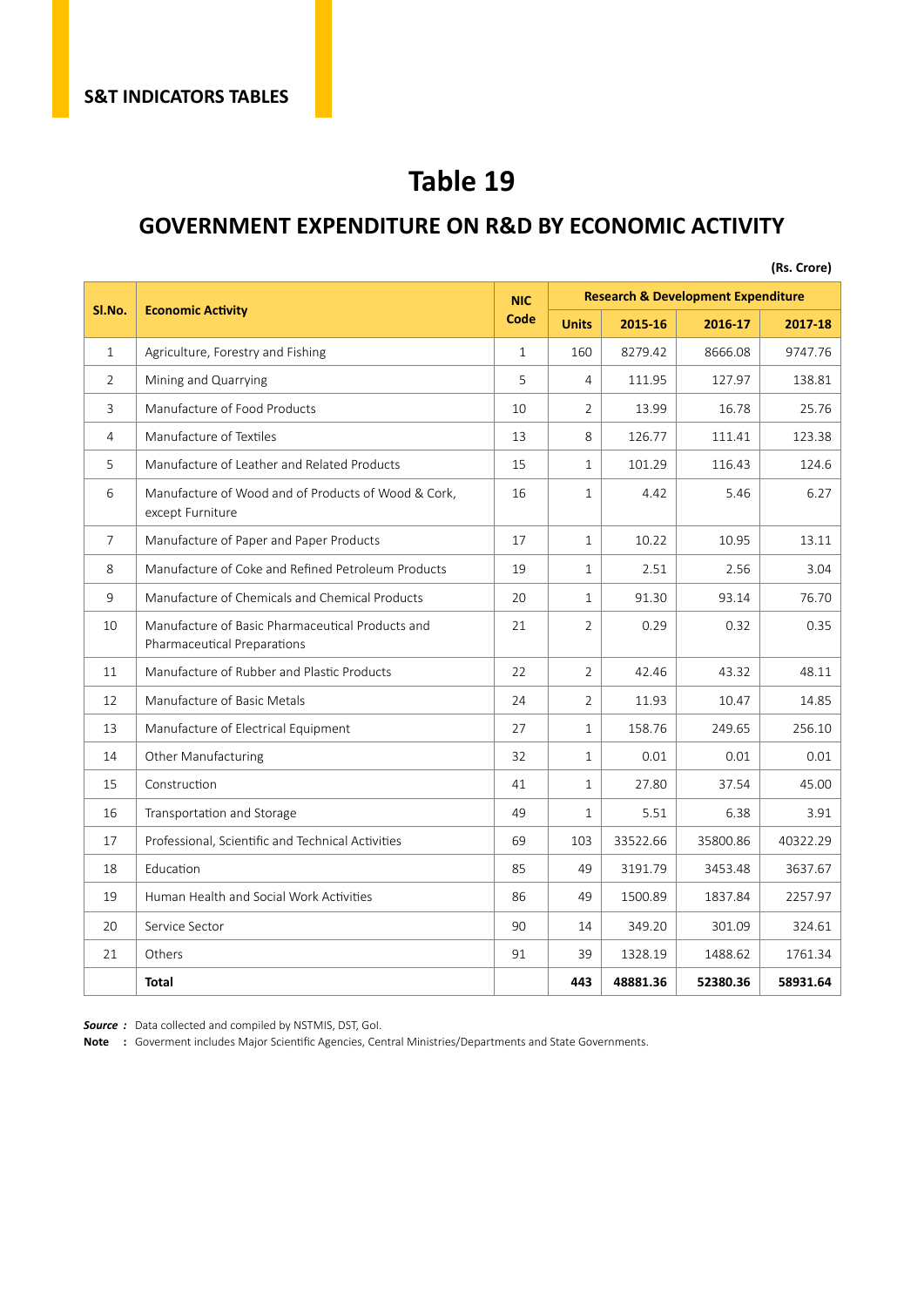#### **INDUSTRIAL SECTOR EXPENDITURE ON R&D BY ECONOMIC ACTIVITY**

|                |                                                                                 |              |                      |         |                                               | (Rs. Crore) |
|----------------|---------------------------------------------------------------------------------|--------------|----------------------|---------|-----------------------------------------------|-------------|
|                |                                                                                 | <b>NIC</b>   | <b>No.of R&amp;D</b> |         | <b>Research &amp; Development Expenditure</b> |             |
| SI.No.         | <b>Economic Activity</b>                                                        | Code         | <b>Units</b>         | 2015-16 | 2016-17                                       | 2017-18     |
| $\mathbf{1}$   | Agriculture, Forestry and Fishing                                               | $\mathbf{1}$ | 225                  | 879.30  | 952.34                                        | 986.99      |
| $\overline{2}$ | Mining and Quarrying                                                            |              | 18                   | 82.10   | 84.91                                         | 141.01      |
| 3              | Manufacture of Food Products                                                    |              | 82                   | 297.88  | 337.54                                        | 304.41      |
| 4              | Manufacture of Beverages                                                        |              | 6                    | 19.44   | 21.24                                         | 25.65       |
| 5              | Manufacture of Tobacco Products                                                 |              | 5                    | 20.38   | 18.91                                         | 17.39       |
| 6              | Manufacture of Textiles                                                         | 13           | 51                   | 153.63  | 172.12                                        | 181.05      |
| $\overline{7}$ | Manufacture of Wearing Apparel                                                  |              | $\overline{2}$       | 34.79   | 33.95                                         | 38.51       |
| 8              | Manufacture of Leather and Related Products                                     |              | 8                    | 33.11   | 20.73                                         | 19.36       |
| 9              | Manufacture of Wood and of Products of Wood<br>&Cork, except Furniture          |              | $\mathbf{1}$         | 0.21    | 0.37                                          | 0.53        |
| 10             | Manufacture of Paper and Paper Products                                         |              | 21                   | 171.72  | 183.49                                        | 201.51      |
| 11             | Manufacture of Coke and Refined Petroleum<br>Products                           |              | 8                    | 823.99  | 966.73                                        | 956.05      |
| 12             | Manufacture of Chemicals and Chemical Products                                  |              | 245                  | 3262.85 | 3776.90                                       | 3894.18     |
| 13             | Manufacture of Basic Pharmaceutical Products and<br>Pharmaceutical Preparations |              | 298                  | 8628.36 | 10039.12                                      | 10105.57    |
| 14             | Manufacture of Rubber and Plastic Products                                      |              | 58                   | 568.42  | 798.41                                        | 744.00      |
| 15             | Manufacture of Other Non-Metallic Mineral Products                              |              | 7                    | 41.86   | 43.17                                         | 47.15       |
| 16             | Manufacture of Basic Metals                                                     |              | 24                   | 81.51   | 151.77                                        | 138.01      |
| 17             | Manufacture of Fabricated Metal Products, except<br>Machinery and Equipment     |              | 34                   | 99.49   | 113.04                                        | 136.83      |
| 18             | Manufacture of Computer, Electronic and other<br><b>Optical Products</b>        |              | 63                   | 1633.55 | 1760.09                                       | 1983.94     |
| 19             | Manufacture of Electrical Equipment                                             | 27           | 135                  | 982.04  | 1058.82                                       | 1102.52     |
| 20             | Manufacture of Machinery and Equipment n.e.c                                    | 28           | 165                  | 1895.20 | 1938.63                                       | 2014.05     |
| 21             | Manufacture of Motor Vehicles, Trailers and Semi-<br><b>Trailers</b>            |              | 64                   | 8083.99 | 8176.04                                       | 9207.98     |
| 22             | Manufacture of Other Transport Equipment                                        | 30           | 41                   | 437.62  | 568.62                                        | 648.28      |
| 23             | Other Manufacturing                                                             | 32           | 273                  | 1773.94 | 1605.48                                       | 1968.26     |
| 24             | Repair and Installation of Machinery and Equipment                              | 33           | 2                    | 2.17    | 2.43                                          | 19.19       |
| 25             | Electricity, Gas, Steam and Air Conditioning Supply                             | 35           | 12                   | 139.48  | 87.48                                         | 131.70      |
| 26             | Water Supply, Sewerage, Waste Management and<br>Remediation activities          | 36           | 12                   | 12.97   | 16.35                                         | 16.28       |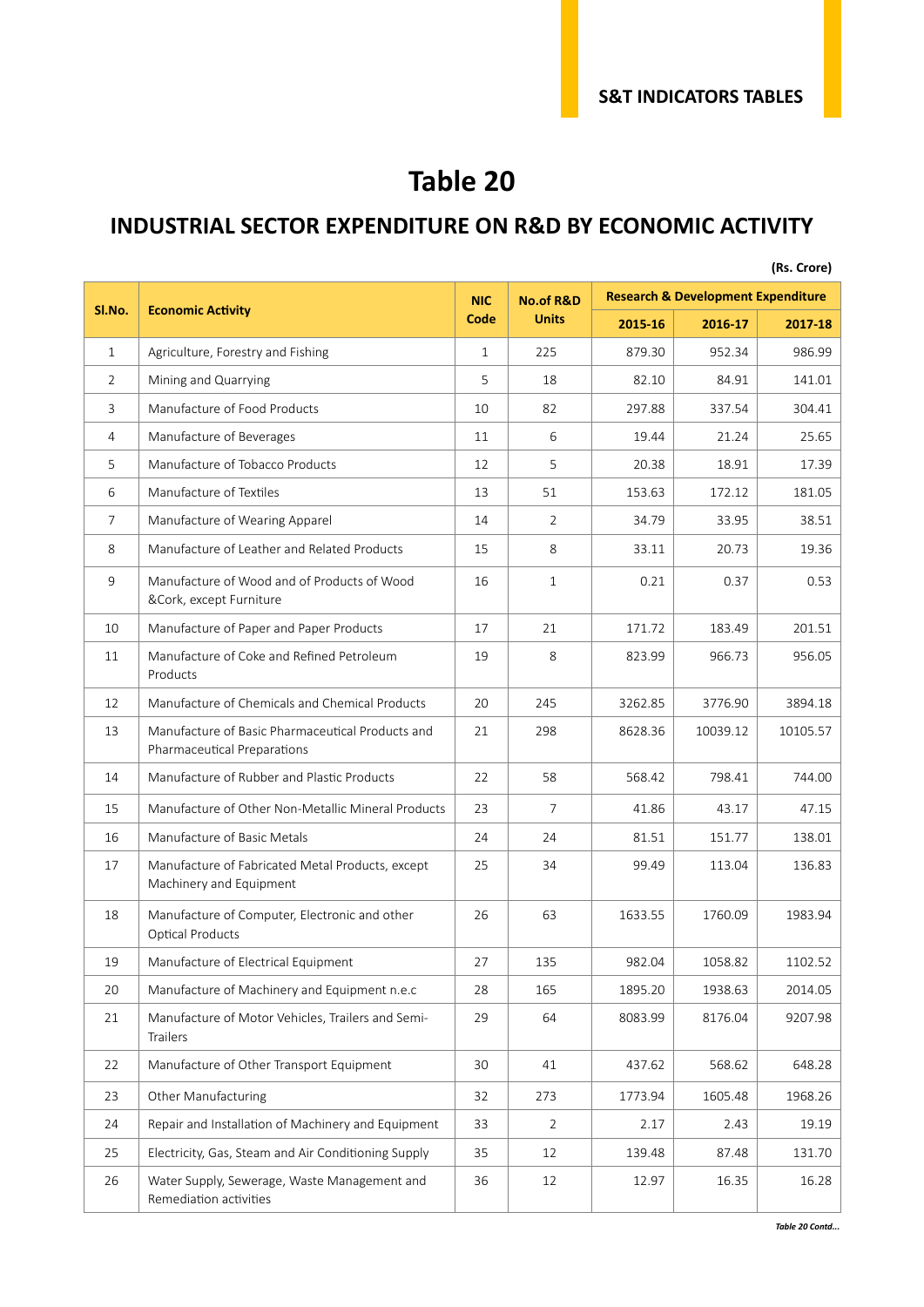#### **Table 20 (Contd.) INDUSTRIAL SECTOR EXPENDITURE ON R&D BY ECONOMIC ACTIVITY**

|        |                                                                  |            |                      |          |                                               | (Rs. Crore) |
|--------|------------------------------------------------------------------|------------|----------------------|----------|-----------------------------------------------|-------------|
|        |                                                                  | <b>NIC</b> | <b>No.of R&amp;D</b> |          | <b>Research &amp; Development Expenditure</b> |             |
| SI.No. | <b>Economic Activity</b>                                         | Code       | <b>Units</b>         | 2015-16  | 2016-17                                       | 2017-18     |
| 27     | Construction                                                     | 41         | 20                   | 66.74    | 93.72                                         | 166.54      |
| 28     | Transportation and Storage                                       | 49         | 13                   | 152.16   | 85.11                                         | 118.52      |
| 29     | Professional, Scientific and Technical Activities                |            | 170                  | 2075.78  | 2160.00                                       | 2232.59     |
| 30     | Public Administration and Defence, Compulsory<br>Social Security | 84         | 22                   | 622.25   | 697.79                                        | 953.37      |
| 31     | Education                                                        | 85         | 106                  | 597.83   | 648.58                                        | 690.53      |
| 32     | Human Health and Social Work Activities                          | 86         | 197                  | 2649.18  | 2844.45                                       | 3086.20     |
| 33     | Service Sector                                                   | 90         | 43                   | 2391.35  | 2341.06                                       | 2877.68     |
| 34     | Others                                                           | 91         | 176                  | 1422.46  | 1676.45                                       | 1580.45     |
|        | <b>Total</b>                                                     |            | 2607                 | 40137.75 | 43475.84                                      | 46736.28    |

*Source :* Data collected and compiled by NSTMIS, DST, GoI.

**Note :** Industrial Sector comprises of Private Sector (2007), Public Sector (103) and Scientific and Industrial Research Organisations (497).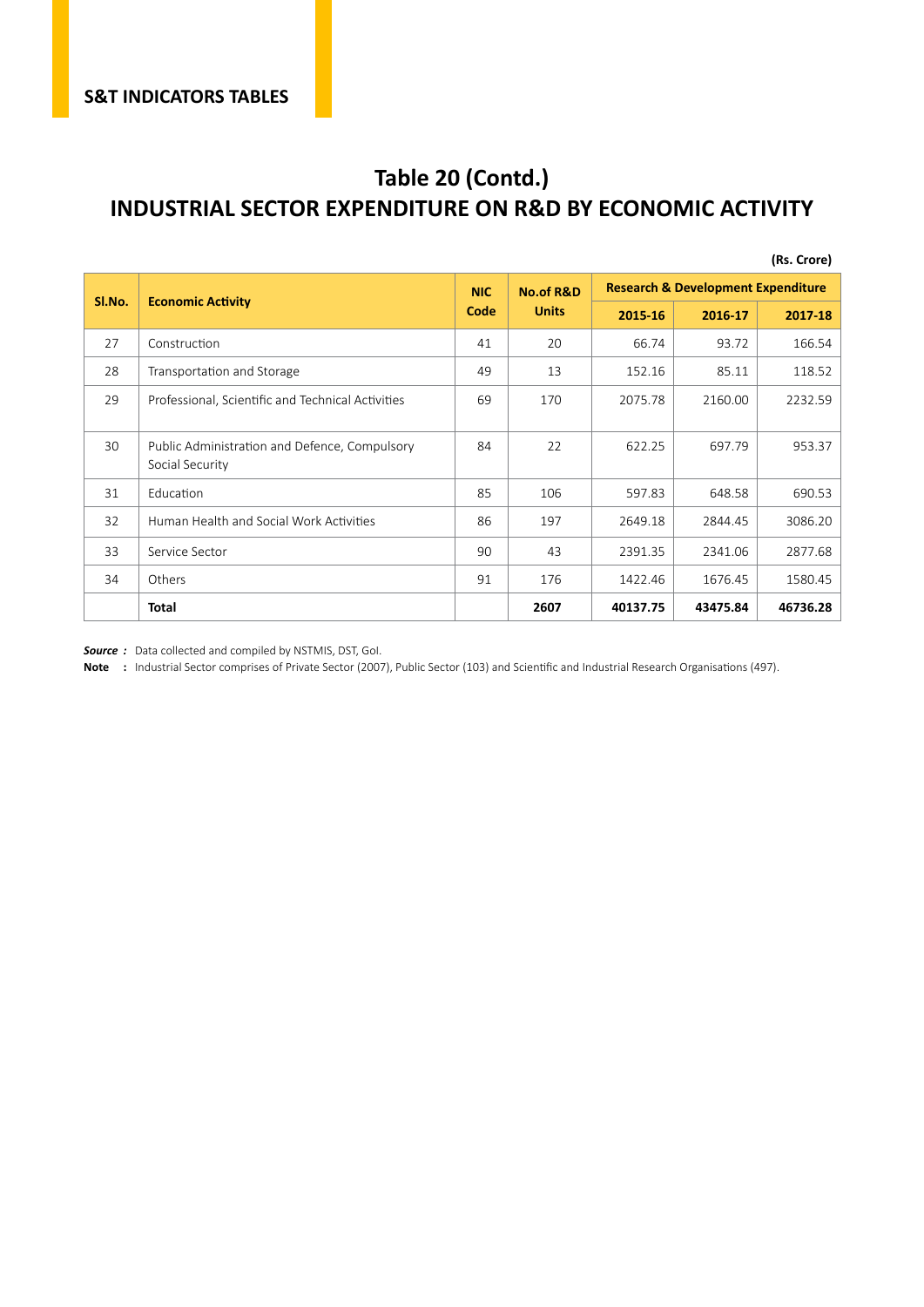#### **FULL TIME EQUIVALENT OF MANPOWER EMPLOYED IN R&D ESTABLISHMENTS AS ON 01.04.2018**

|    |                                                           |                                            |                                               |                                                   | (Number)                  |
|----|-----------------------------------------------------------|--------------------------------------------|-----------------------------------------------|---------------------------------------------------|---------------------------|
|    |                                                           |                                            | <b>Personnel Engaged in</b>                   |                                                   |                           |
|    | <b>Name of Establishment</b>                              | <b>R&amp;D</b><br><b>Activities</b><br>(1) | <b>Auxilliary</b><br><b>Activities</b><br>(2) | <b>Administrative</b><br><b>Activities</b><br>(3) | <b>Total</b><br>$(1+2+3)$ |
| 1. | <b>INSTITUTIONAL SECTOR</b>                               |                                            |                                               |                                                   |                           |
|    | A. GOVERNMENT INSTITUTIONS                                |                                            |                                               |                                                   |                           |
|    | a. Major Scientific Agencies                              | 53891                                      | 34149                                         | 34125                                             | 122165                    |
|    | b. Central Government Ministries / Departments            | 8790                                       | 11495                                         | 10144                                             | 30429                     |
|    | c. State Governments/UT                                   | 16376                                      | 9828                                          | 22590                                             | 48794                     |
|    | Total Government Institutions (A=a+b+c)                   | 79057                                      | 55472                                         | 66859                                             | 201388                    |
|    | <b>B. HIGHER EDUCATION SECTOR</b>                         | 124702                                     |                                               | $\qquad \qquad -$                                 | 124702                    |
|    | <b>TOTAL INSTITUTIONAL SECTOR (1= A+B)</b>                | 203759                                     | 55472                                         | 66859                                             | 326090                    |
| 2. | <b>INDUSTRIAL SECTOR</b>                                  |                                            |                                               |                                                   |                           |
|    | a. Public Sector including Joint Sector                   | 9291                                       | 1480                                          | 1264                                              | 12035                     |
|    | b. Private Sector                                         | 107003                                     | 23741                                         | 24745                                             | 155489                    |
|    | c. Scientific and Industrial Research Organisation (SIRO) | 21765                                      | 18131                                         | 19459                                             | 59355                     |
|    | Private Sector + SIRO (b+c)                               | 128768                                     | 41872                                         | 44204                                             | 214844                    |
|    | TOTAL INDUSTRIAL SECTOR (2= a+b+c)                        | 138059                                     | 43352                                         | 45468                                             | 226879                    |
|    | Total $(1+2)$                                             | 341818                                     | 98824                                         | 112327                                            | 552969                    |

*Source :* Data collected and compiled by NSTMIS, DST, GoI.

**Note :** 1. Data for Industrial Sector refers to 2607 in-house R&D units including 2007 Private Sector industries, 103 Public Sector industries and 497 SIRO units.

2. R&D : Research and Development.

3. - Not available

4. Data includes Part Time (FTE) of manpower employed in R&D establishments.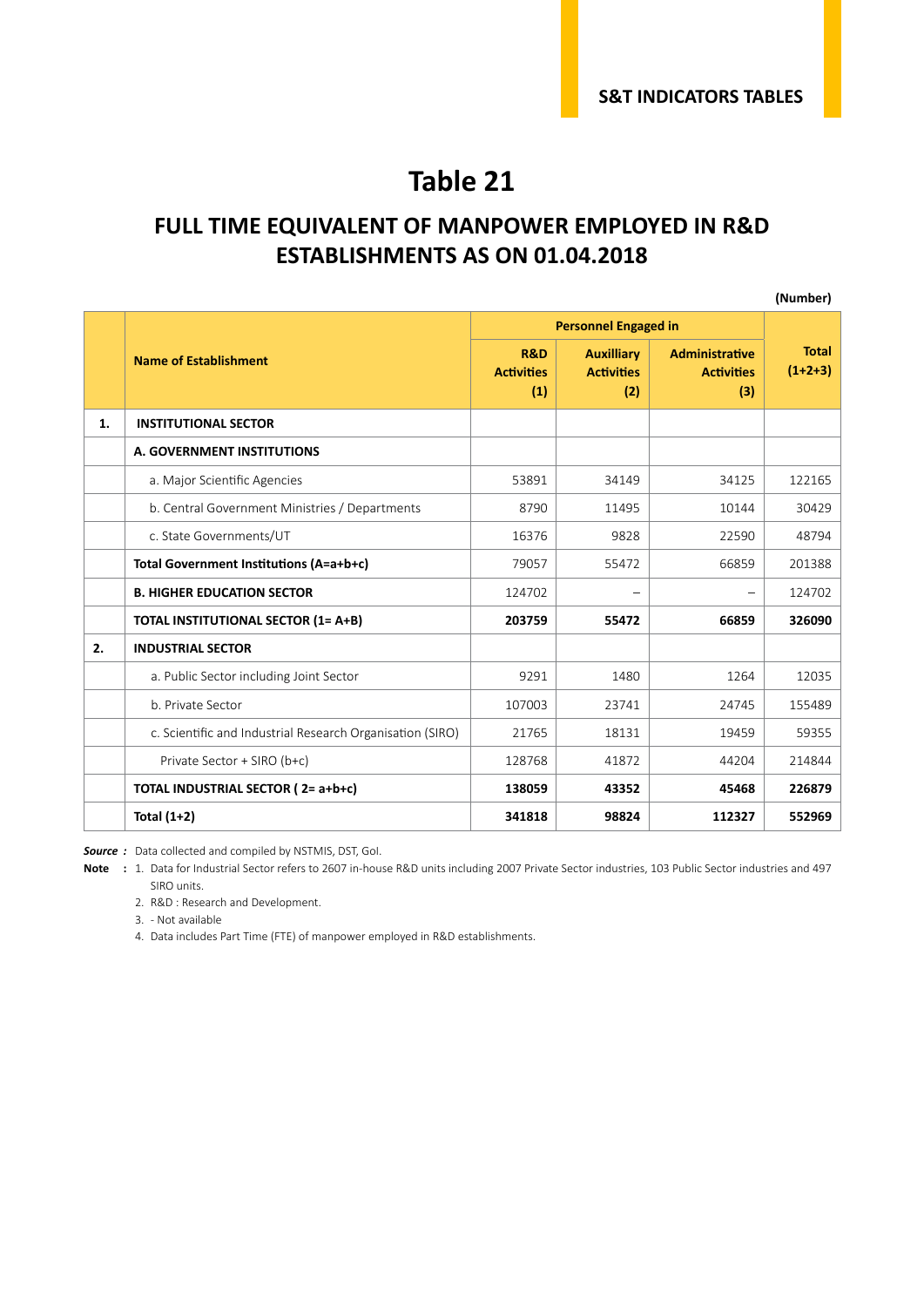#### **FULL TIME EQUIVALENT OF WOMEN EMPLOYED IN R&D ESTABLISHMENTS AS ON 01.04.2018**

|                |                                                           |                                 |                                               |                                                   | (Number)                  |
|----------------|-----------------------------------------------------------|---------------------------------|-----------------------------------------------|---------------------------------------------------|---------------------------|
|                |                                                           |                                 | <b>Personnel Engaged in</b>                   |                                                   |                           |
|                | <b>Name of Establishment</b>                              | R&D<br><b>Activities</b><br>(1) | <b>Auxilliary</b><br><b>Activities</b><br>(2) | <b>Administrative</b><br><b>Activities</b><br>(3) | <b>Total</b><br>$(1+2+3)$ |
| 1              | <b>INSTITUTIONAL SECTOR</b>                               |                                 |                                               |                                                   |                           |
|                | A. GOVERNMENT INSTITUTIONS                                |                                 |                                               |                                                   |                           |
|                | a. Major Scientific Agencies                              | 10138                           | 5789                                          | 7081                                              | 23008                     |
|                | b. Central Government Ministries / Departments            | 2073                            | 3659                                          | 2376                                              | 8108                      |
|                | c. State Governments/UT                                   | 3957                            | 2250                                          | 6072                                              | 12279                     |
|                | Total Government Institutions (A=a+b+c)                   |                                 | 11698                                         | 15529                                             | 40457                     |
|                | <b>B. HIGHER EDUCATION SECTOR</b>                         | 16211                           | -                                             |                                                   | 16211                     |
|                | <b>TOTAL INSTITUTIONAL SECTOR (1= A+B)</b>                |                                 |                                               |                                                   |                           |
| $\overline{2}$ | <b>INDUSTRIAL SECTOR</b>                                  |                                 |                                               |                                                   |                           |
|                | a. Public Sector including Joint Sector                   | 1527                            | 157                                           | 273                                               | 1957                      |
|                | b. Private Sector                                         | 15011                           | 2815                                          | 2525                                              | 20351                     |
|                | c. Scientific and Industrial Research Organisation (SIRO) |                                 | 7790                                          | 6777                                              | 22397                     |
|                | Private + SIRO (b+c)                                      | 22841                           | 10605                                         | 9302                                              | 42748                     |
|                | TOTAL INDUSTRIAL SECTOR (2= a+b+c)                        | 24368                           | 10762                                         | 9575                                              | 44705                     |
|                | Total $(1+2)$                                             | 56747<br>(16.6%)                | 22460<br>(22.7%)                              | 25104<br>(22.3)                                   | 104311<br>(18.8%)         |

*Source :* Data collected and compiled by NSTMIS, DST, GoI.

**Note :** 1. Data for Industrial Sector refers to 2607 in-house R&D units including 2007 Private Sector industries, 103 Public Sector industries and 497 SIRO units.

2. R&D : Research and Development.

3. - Not available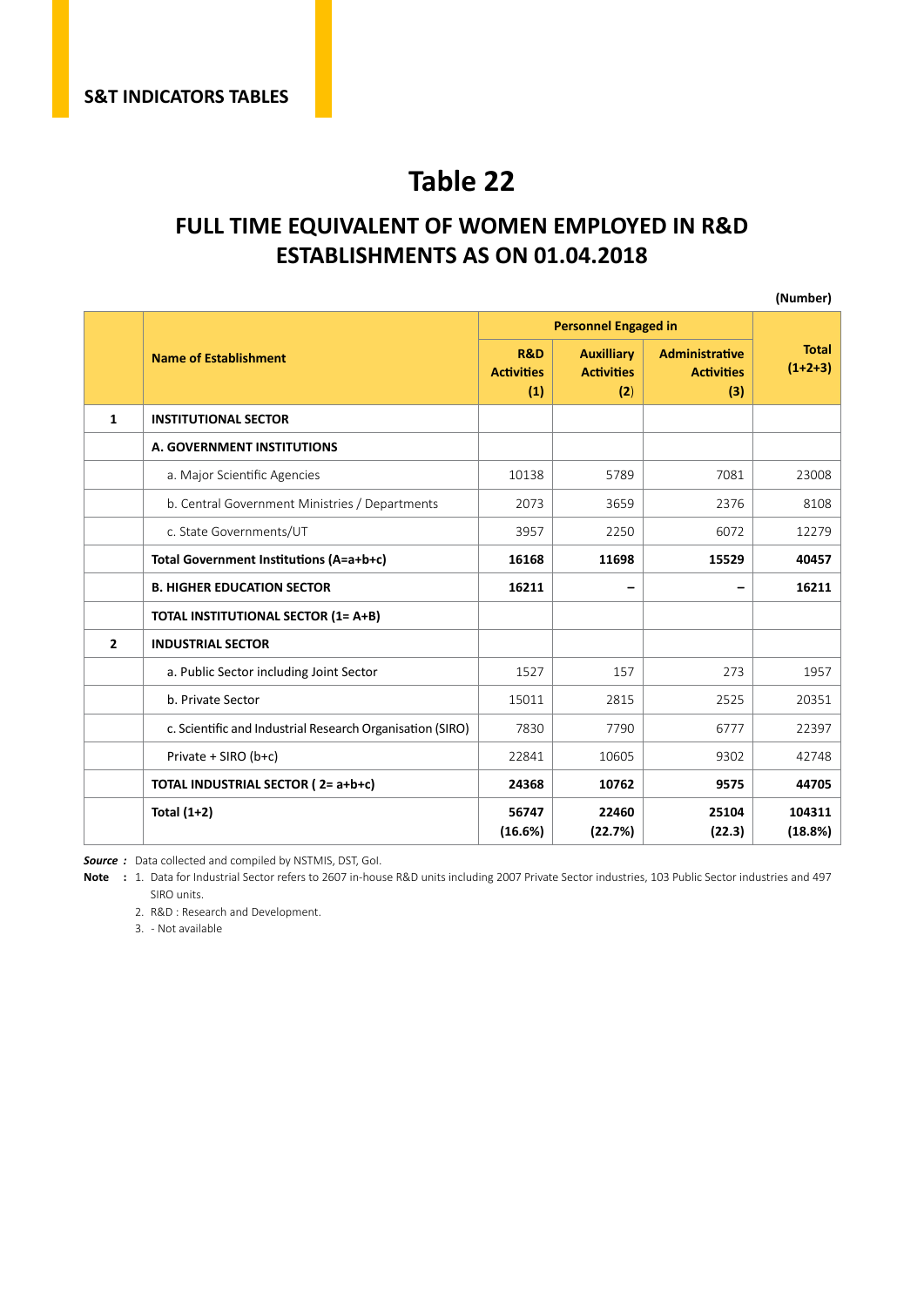#### **FIELD OF SPECIALIZATION OF FULL TIME PERSONNEL EMPLOYED IN R&D AS ON 01.04.2018**

|                                |             |        |                    | (Number)     |
|--------------------------------|-------------|--------|--------------------|--------------|
| <b>Field of Specialization</b> | <b>Male</b> | Female | <b>Transgender</b> | <b>Total</b> |
| Agricultural Sciences          | 20010       | 5823   | 0                  | 25833        |
| Engineering Technology         | 103944      | 17587  | 0                  | 121531       |
| <b>Medical Sciences</b>        | 24255       | 7888   | 0                  | 32143        |
| Natural Sciences               | 24860       | 7232   | $\Omega$           | 32092        |
| Social Sciences                | 3510        | 2006   | 1                  | 5517         |
| <b>Total</b>                   | 176579      | 40536  | 1                  | 217116       |

*Source :* Data collected and compiled by NSTMIS, DST, GoI.

**Note :** Data analysed is based on the Survey response. Data includes all sectors except Higher Education. In case of Higher Education, field of specialization of full time personnel employed in R&D is not available.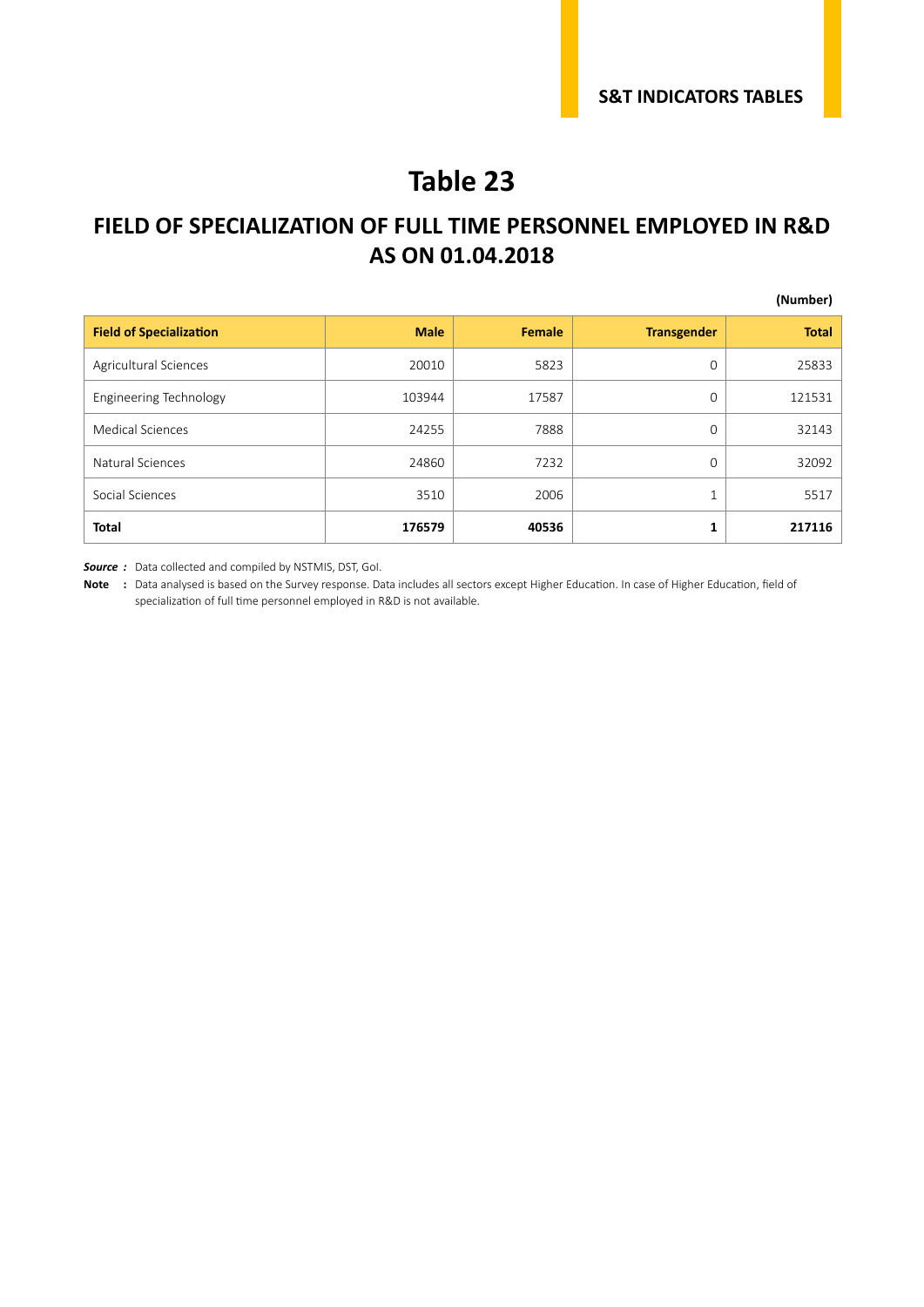#### **UNIVERSITIES/COLLEGES AND THEIR ENROLMENT FROM 1976-77 TO 2018-19**

#### **(Number)**

| Year    | <b>Universities</b> | <b>Institutions/Deemed to be Universities</b> | <b>Colleges</b> | <b>Total Enrolment</b> |
|---------|---------------------|-----------------------------------------------|-----------------|------------------------|
| 1976-77 | 105                 | $\mathsf 9$                                   | 4317            | 2431563                |
| 1977-78 | 108                 | 9                                             | 4375            | 2564972                |
| 1978-79 | 108                 | 10                                            | 4460            | 2618228                |
| 1979-80 | 112                 | 10                                            | 4558            | 2648579                |
| 1980-81 | 116                 | 12                                            | 4722            | 2752437                |
| 1981-82 | 120                 | 12                                            | 4880            | 2952066                |
| 1982-83 | 125                 | 14                                            | 5039            | 3133093                |
| 1983-84 | 126                 | 14                                            | 5246            | 3307649                |
| 1984-85 | 132                 | 16                                            | 5590            | 3404096                |
| 1985-86 | 136                 | 17                                            | 5816            | 3605029                |
| 1986-87 | 143                 | 21                                            | 6040            | 3757158                |
| 1987-88 | 144                 | 22                                            | 6685            | 4020159                |
| 1988-89 | 145                 | 27                                            | 6773            | 4285489                |
| 1989-90 | 149                 | 28                                            | 7145            | 4602680                |
| 1990-91 | 150                 | 29                                            | 7346            | 4924868                |
| 1991-92 | 155                 | 31                                            | 7761            | 5265886                |
| 1992-93 | 159                 | 31                                            | 7993            | 5534966                |
| 1993-94 | 163                 | 34                                            | 8441            | 5817249                |
| 1994-95 | 168                 | 36                                            | 9019            | 6113929                |
| 1995-96 | 171                 | 37                                            | 9252            | 6574005                |
| 1996-97 | 172                 | 38                                            | 9940            | 6842598                |
| 1997-98 | 182                 | 39                                            | 10678           | 7260418                |
| 1998-99 | 182                 | 40                                            | 11397           | 7705520                |
| 1999-00 | 189                 | 42                                            | 11865           | 8050607                |
| 2000-01 | 193                 | 47                                            | 12806           | 8399443                |
| 2001-02 | 196                 | 52                                            | 15437           | 8964680                |
| 2002-03 | 200                 | 81                                            | 16206           | 9516773                |
| 2003-04 | 213                 | 89                                            | 16742           | 10201981               |
| 2004-05 | 229                 | 96                                            | 18080           | 11038543               |
| 2005-06 | 241                 | 101                                           | 19327           | 12043050               |
| 2006-07 | 249                 | 109                                           | 21170           | 13163054               |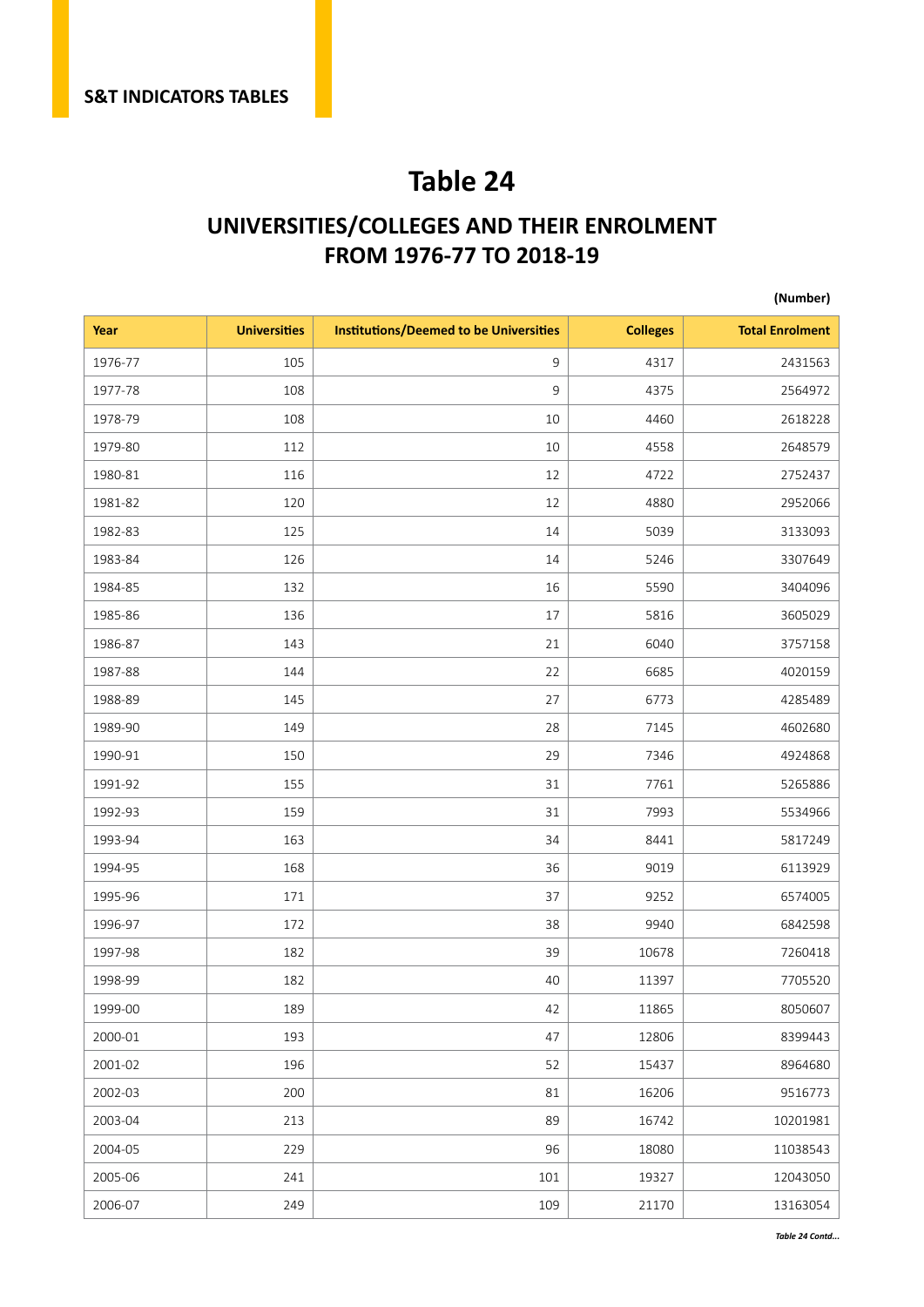#### **Table 24 (Contd.) UNIVERSITIES/COLLEGES AND THEIR ENROLMENT FROM 1976-77 TO 2018-19**

#### **(Number)**

| Year    | <b>Universities</b> | <b>Institutions/Deemed to be Universities</b> | <b>Colleges</b> | <b>Total Enrolment</b> |
|---------|---------------------|-----------------------------------------------|-----------------|------------------------|
| 2007-08 | 272                 | 103                                           | 23206           | 14400381               |
| 2008-09 | 300                 | 128                                           | 25951           | 15768417               |
| 2009-10 | 363                 | 130                                           | 31812           | 17243352               |
| 2010-11 | 621                 | 131                                           | 32974           | 27499749               |
| 2011-12 | 642                 | 128                                           | 34852           | 29184331               |
| 2012-13 | 667                 | 127                                           | 35525           | 30152417               |
| 2013-14 | 723                 | 127                                           | 36634           | 32336234               |
| 2014-15 | 760                 | 122                                           | 38498           | 34211637               |
| 2015-16 | 799                 | 122                                           | 39071           | 34584781               |
| 2016-17 | 864                 | 122                                           | 40026           | 35705905               |
| 2017-18 | 903                 | 123                                           | 39050           | 36642378               |
| 2018-19 | 993                 | 124                                           | 39931           | 37399388               |

*Source :* UGC Annual Reports and AISHE,MHRD Survey Reports.

**Note :** 1. Series revised from 2010-11 as per the various AISHE, MHRD survey reports.

2. The number of Universities since 2010-11 onwards also include Institutions of National Importance.

3. Figures of students enrolment pertain to regular/distance mode courses in universities and colleges including Standalone Institutions such as polytechnics, Institutes under central ministries, Nursing Institutes, Teacher training Institutes etc awarding diploma and certificate.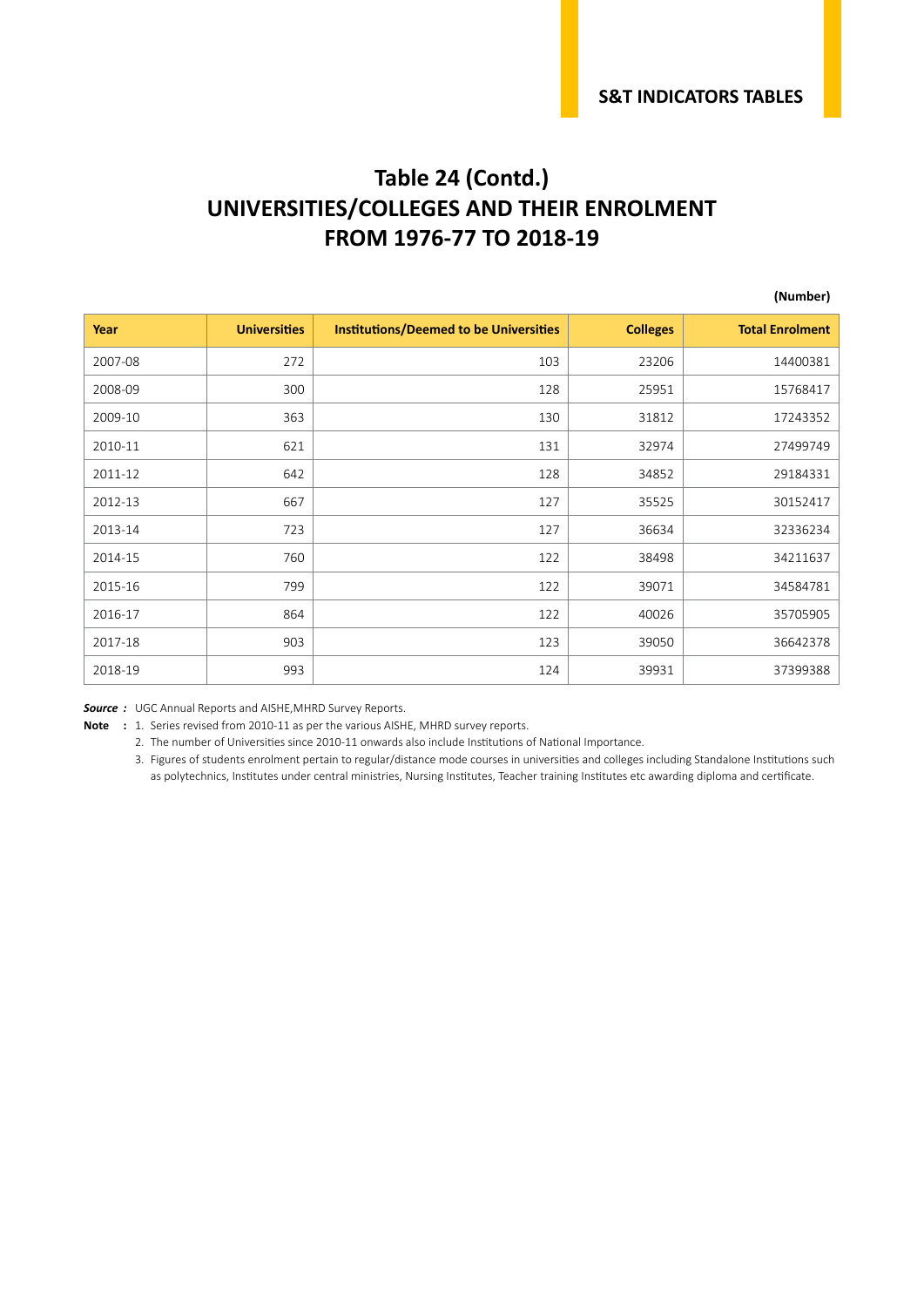# Table 25<br>FACULTY- WISE ENROLMENT IN HIGHER EDUCATION FROM 2001-02 TO 2018-19<br><sub>(Thousand)</sub> FACULTY- WISE ENROLMENT IN HIGHER EDUCATION FROM 2001-02 TO 2018-19

(Thousand) 2018-19

2017-18

2016-17

2015-16

2014-15

2010-11

2005-06

2001-02

| Course of Study            | 2001-02   |                  | 2005-06   |               | 2010-11       |               | 2014-15   |                  | 2015-16   |               | 2016-17          |                  | 2017-18   |                                  | 2018-19   |                           |
|----------------------------|-----------|------------------|-----------|---------------|---------------|---------------|-----------|------------------|-----------|---------------|------------------|------------------|-----------|----------------------------------|-----------|---------------------------|
| <b>Discipline</b>          | Enrolment | ৼ<br>of total    | Enrolment | æ<br>of total | Enrolment     | ×<br>of total | Enrolment | ৼ<br>of total    | Enrolment | ×<br>of total | <b>Enrolment</b> | old<br>of total  | Enrolment | $\frac{1}{\sqrt{2}}$<br>of total | Enrolment | $\frac{8}{5}$<br>of total |
| A. Science and Technology  |           |                  |           |               |               |               |           |                  |           |               |                  |                  |           |                                  |           |                           |
| Science                    | 1739.1    | 19.4             | 2255.2    | 20.5          | 1801.0        | 11.1          | 4608.9    | 15.1             | 4930.7    | 15.7          | 5350.1           | 16.5             | 5509.3    | 16.8                             | 5357.3    | 16.3                      |
| Engineering/<br>Technology | 618.6     | 6.9              | 795.1     | 7.2           | 3024.0        | 18.7          | 5515.8    | 18.0             | 5472.0    | 17.4          | 5322.1           | 16.4             | 5194.5    | 15.9                             | 5024.7    | 15.3                      |
| Medicine                   | 277.9     | $\overline{3}.1$ | 348.5     | 3.2           | 433.3         | 2.7           | 932.6     | $\overline{3}.1$ | 1035.3    | 3.3           | 1123.7           | 3.5              | 1251.8    | $\frac{8}{3}$ .                  | 1363.9    | 4.2                       |
| Agriculture                | 89.6      | 1.0              | 64.0      | 0.6           | 95.0          | 0.6           | 194.5     | 0.6              | 215.3     | 0.7           | 265.6            | $0.\overline{8}$ | 270.7     | $\frac{8}{2}$                    | 290.3     | 0.9                       |
| Veterinary Science         | 17.9      | $0.\overline{2}$ | 16.5      | 0.2           | $\frac{1}{1}$ | 0.0           | 14.4      | 0.0              | 16.1      | 0.1           | 18.7             | 0.1              | 22.5      | 0.1                              | 23.8      | $\overline{0}$ :          |
| Total (A)                  | 2743.2    | 30.6             | 3479.3    | 31.5          | 5354.4        | 33.0          | 11266.3   | 36.9             | 11669.3   | 37.2          | 12080.2          | 37.3             | 12248.8   | 37.5                             | 12059.8   | 36.8                      |
| <b>B. Other Discipline</b> | 6221.5    | 69.4             | 7548.7    | 68.5          | 0856.8<br>٣   | 67.0          | 19297.4   | 63.1             | 19695.1   | 62.8          | 20325.2          | 62.7             | 20447.3   | 62.5                             | 20712.1   | 63.2                      |
| Total (A+B)                | 8964.7    | 100.0            | 11028.0   | 100.0         | 6211.2<br>⊣   | 100.0         | 30563.7   | 100.0            | 31364.4   | 100.0         | 32405.5          | 100.0            | 32696.1   | 100.0                            | 32771.9   | 100.0                     |
|                            |           |                  |           |               |               |               |           |                  |           |               |                  |                  |           |                                  |           |                           |

Source: University Grants Commission (UGC), Annual Reports and AISHE, MHRD Survey reports *Source :* University Grants Commission (UGC), Annual Reports and AISHE,MHRD Survey reports

Note : Figures for 2010-11 onwards are taken from AISHE, MHRD Survey Reports and pertains only to UG, PG, M.Phil and Ph.D disciplines based on the actual survey response which also excludes courses **Note :** Figures for 2010-11 onwards are taken from AISHE, MHRD Survey Reports and pertains only to UG, PG, M.Phil and Ph.D disciplines based on the actual survey response which also excludes courses conducted by standalone institutions. Hence, the total of faculty-wise figures will not match with the overall enrolmment figures. conducted by standalone institutions. Hence, the total of faculty- wise figures will not match with the overall enrolmment figures.

#### **S&T INDICATORS TABLES**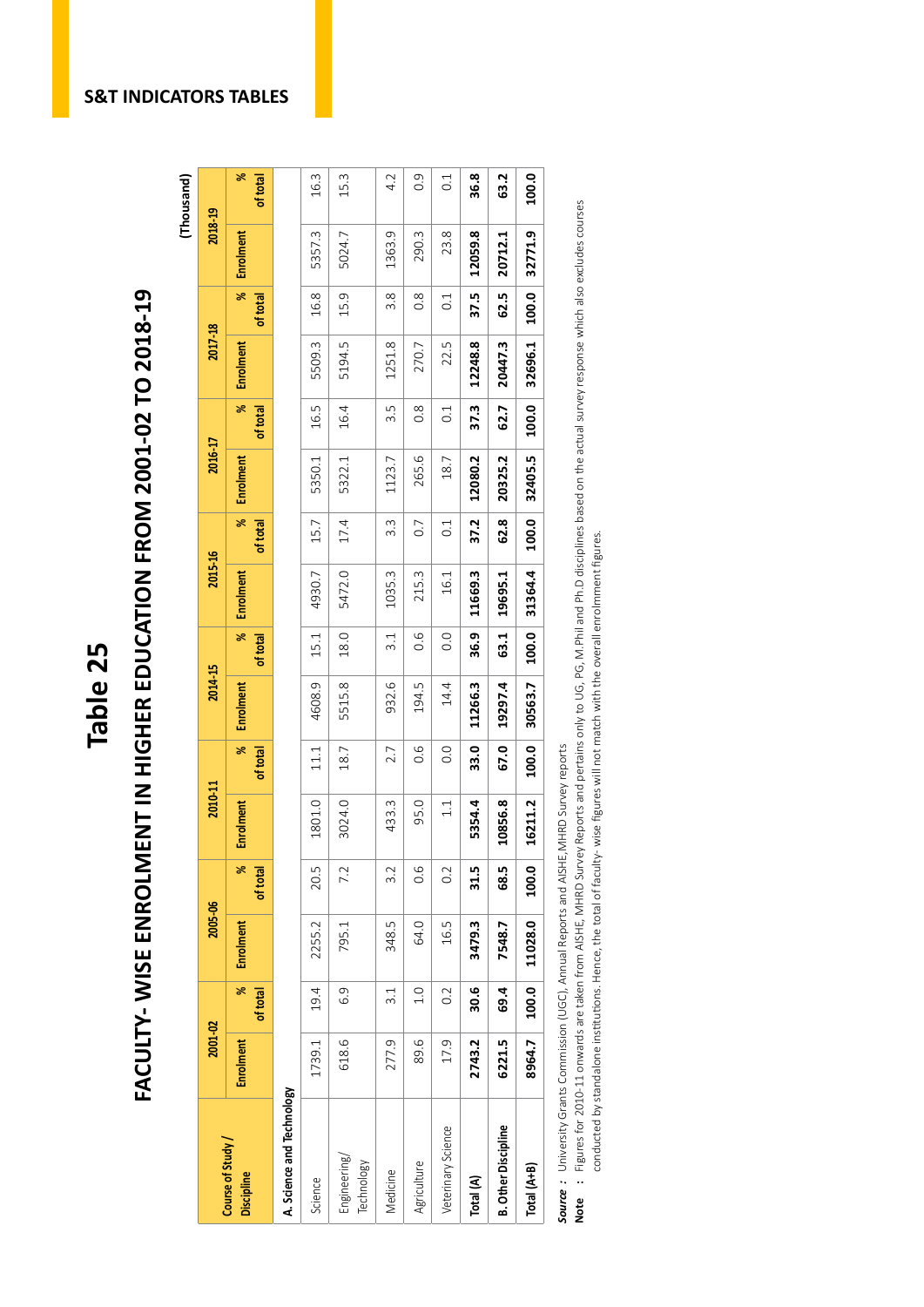**(Thousand)**

#### **Table 26**

#### **FACULTY-WISE ENROLMENT OF WOMEN IN HIGHER EDUCATION FROM 2001-02 TO 2018-19**

|         | <b>Science &amp;Technology Disciplines</b> |        |        |        |           |                         |              |  |  |  |
|---------|--------------------------------------------|--------|--------|--------|-----------|-------------------------|--------------|--|--|--|
| Year    | <b>Science</b>                             | Engg.  | Med.   | Agri.  | Vety. Sc. | <b>Other Discipline</b> | <b>Total</b> |  |  |  |
|         | (1)                                        | (2)    | (3)    | (4)    | (5)       | (5)                     |              |  |  |  |
| 2001-02 | 699.4                                      | 131.8  | 123.0  | 9.1    | 3.2       | 2547.9                  | 3514.4       |  |  |  |
|         | (40.2)                                     | (21.3) | (44.3) | (10.2) | (17.8)    | (41.0)                  | (39.2)       |  |  |  |
| 2005-06 | 901.3                                      | 185.9  | 162.6  | 10.8   | 3.6       | 3202.6                  | 4466.8       |  |  |  |
|         | (40.0)                                     | (23.4) | (46.7) | (16.9) | (21.8)    | (42.4)                  | (40.5)       |  |  |  |
| 2010-11 | 853.0                                      | 916.4  | 225.6  | 24.9   | 0.5       | 5051.3                  | 7071.7       |  |  |  |
|         | (47.36)                                    | (30.3) | (52.0) | (26.2) | (43.6)    | (46.5)                  | (43.6)       |  |  |  |
| 2011-12 | 1183.7                                     | 1274.0 | 360.3  | 25.4   | 4.2       | 6126.2                  | 8974.0       |  |  |  |
|         | (49.2)                                     | (32.0) | (59.0) | (26.6) | (30.8)    | (49.0)                  | (45.7)       |  |  |  |
| 2012-13 | 1458.0                                     | 1465.3 | 405.7  | 36.3   | 4.7       | 7484.1                  | 10854.2      |  |  |  |
|         | (49.1)                                     | (31.8) | (58.6) | (26.7) | (33.2)    | (50.2)                  | (46.5)       |  |  |  |
| 2013-14 | 1796.8                                     | 1682.3 | 489.9  | 48.6   | 4.8       | 8687.9                  | 12710.4      |  |  |  |
|         | (48.4)                                     | (31.8) | (59.3) | (29.6) | (34.9)    | (50.6)                  | (46.8)       |  |  |  |
| 2014-15 | 2207.2                                     | 1747.0 | 552.8  | 51.3   | 5.0       | 9865.7                  | 14429.1      |  |  |  |
|         | (47.9)                                     | (31.7) | (59.2) | (26.4) | (34.5)    | (51.1)                  | (47.2)       |  |  |  |
| 2015-16 | 2388.0                                     | 1718.0 | 619.3  | 59.3   | 5.8       | 10119.3                 | 14909.8      |  |  |  |
|         | (48.4)                                     | (31.4) | (59.8) | (27.6) | (36.2)    | (51.4)                  | (47.5)       |  |  |  |
| 2016-17 | 2622.1                                     | 1673.6 | 678.1  | 75.5   | 6.9       | 10563.5                 | 15619.6      |  |  |  |
|         | (49.0)                                     | (31.4) | (60.3) | (28.4) | (37.1)    | (52.0)                  | (48.2)       |  |  |  |
| 2017-18 | 2757.0                                     | 1642.2 | 758.0  | 78.9   | 8.4       | 10617.9                 | 15862.4      |  |  |  |
|         | (50.0)                                     | (31.6) | (60.5) | (29.2) | (37.6)    | (51.9)                  | (48.5)       |  |  |  |
| 2018-19 | 2804.8                                     | 1600.7 | 823.1  | 89.1   | 9.2       | 10933.3                 | 16260.3      |  |  |  |
|         | (52.4)                                     | (31.9) | (60.3) | (30.7) | (38.7)    | (52.8)                  | (49.6)       |  |  |  |

**Source** : University Grants Commission (UGC),) Annual Reports and AISHE, MHRD Survey reports

**Note :** 1. Figure in paranthesis indicates % share of women enrolled against total enrolment by discipline in respective year.

2. Agri.: Agriculture; Vety. Sc.: Veterinary Sciences; Engg.: Engineering and Technology; Med.: Medicine

3. Figures for 2010-11 onwards are taken from AISHE, MHRD Survey Reports and pertains only to UG, PG, M.Phil and Ph.D disciplines based on the actual survey response which also excludes courses conducted by standalone institutions. Hence, the total of faculty- wise figures will not match with the overall enrolmment figures.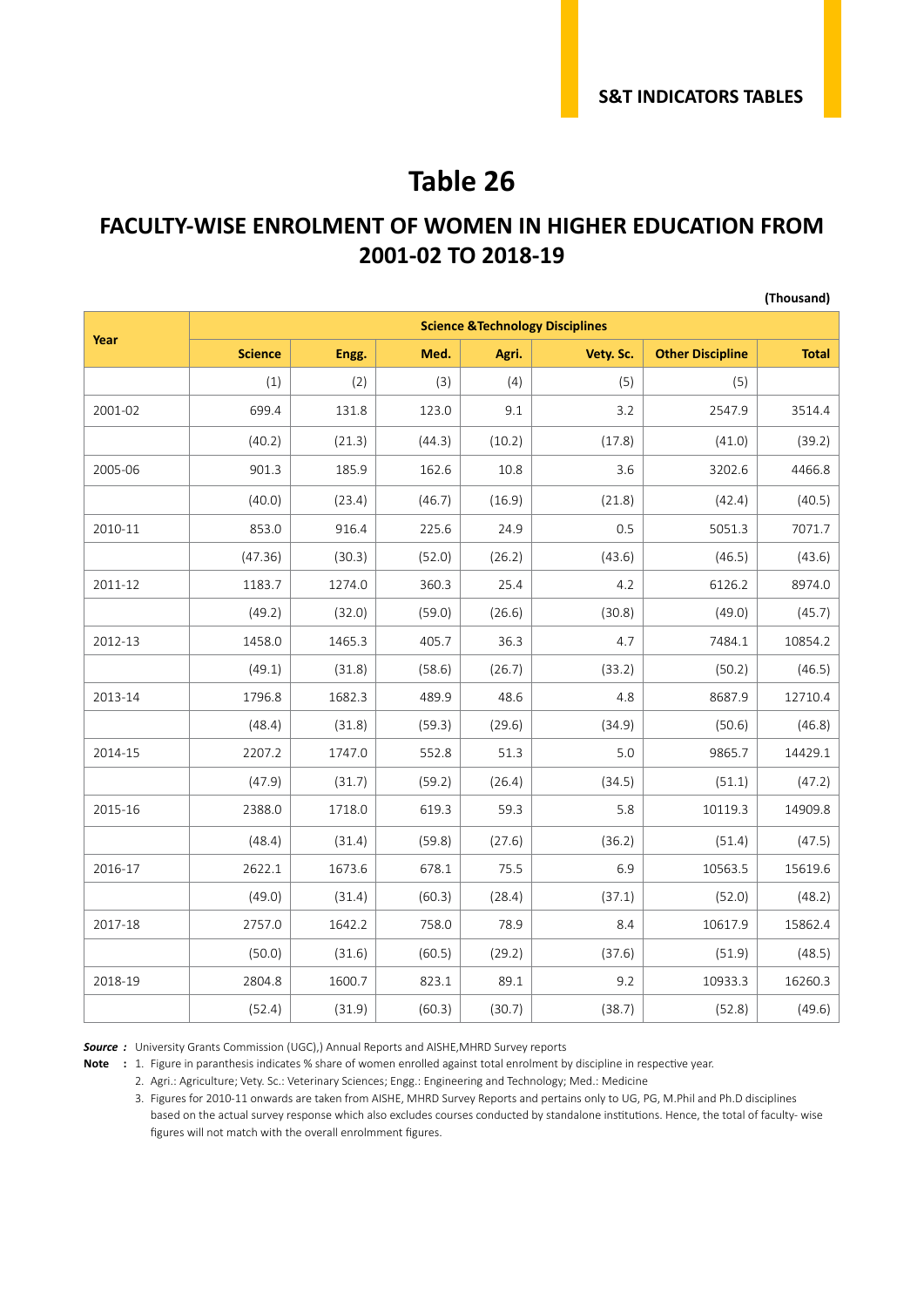#### **PUBLIC EXPENDITURE ON EDUCATION AND GROSS DOMESTIC PRODUCT (GDP)**

|             |                                                 |                                                                                      | (Rs. Crore)                                                                     |
|-------------|-------------------------------------------------|--------------------------------------------------------------------------------------|---------------------------------------------------------------------------------|
| Year        | <b>GDP at Current price</b><br>(at Factor cost) | <b>Total Expenditure on Education by</b><br><b>Education &amp; other Departments</b> | <b>Expenditure on Education by Education</b><br>& other Departments as % of GDP |
| 1951-52     | 10080                                           | 64.46                                                                                | 0.64                                                                            |
| 1960-61     | 16220                                           | 239.56                                                                               | 1.48                                                                            |
| 1970-71     | 42222                                           | 892.36                                                                               | 2.11                                                                            |
| 1980-81     | 130178                                          | 3884.20                                                                              | 2.98                                                                            |
| 1990-91     | 510964                                          | 19615.85                                                                             | 3.84                                                                            |
| 2000-01     | 1991982                                         | 82486.48                                                                             | 4.14                                                                            |
| 2005-06     | 3390503                                         | 113228.71                                                                            | 3.34                                                                            |
| 2006-07     | 3953276                                         | 137383.99                                                                            | 3.48                                                                            |
| 2007-08     | 4582086                                         | 155797.27                                                                            | 3.40                                                                            |
| 2008-09     | 5303567                                         | 189068.84                                                                            | 3.56                                                                            |
| 2009-10     | 6108903                                         | 241256.02                                                                            | 3.95                                                                            |
| 2010-11     | 7248860                                         | 293478.23                                                                            | 4.05                                                                            |
| 2011-12     | 8736039                                         | 333930.38                                                                            | 3.82                                                                            |
| 2012-13     | 9946636                                         | 368132.87                                                                            | 3.70                                                                            |
| 2013-14(RE) | 11236635                                        | 433640.59                                                                            | 3.86                                                                            |
| 2014-15(BE) | 12433749                                        | 502929.34                                                                            | 4.04                                                                            |

*Source :* Education Statistics at a Glance, 2016, MHRD, GoI (website: http://mhrd.gov.in/statist)

**Note :** 1. RE: Revised Estimate, BE: Budget Estimate

2. GDP Base Year has been revised since 2004-05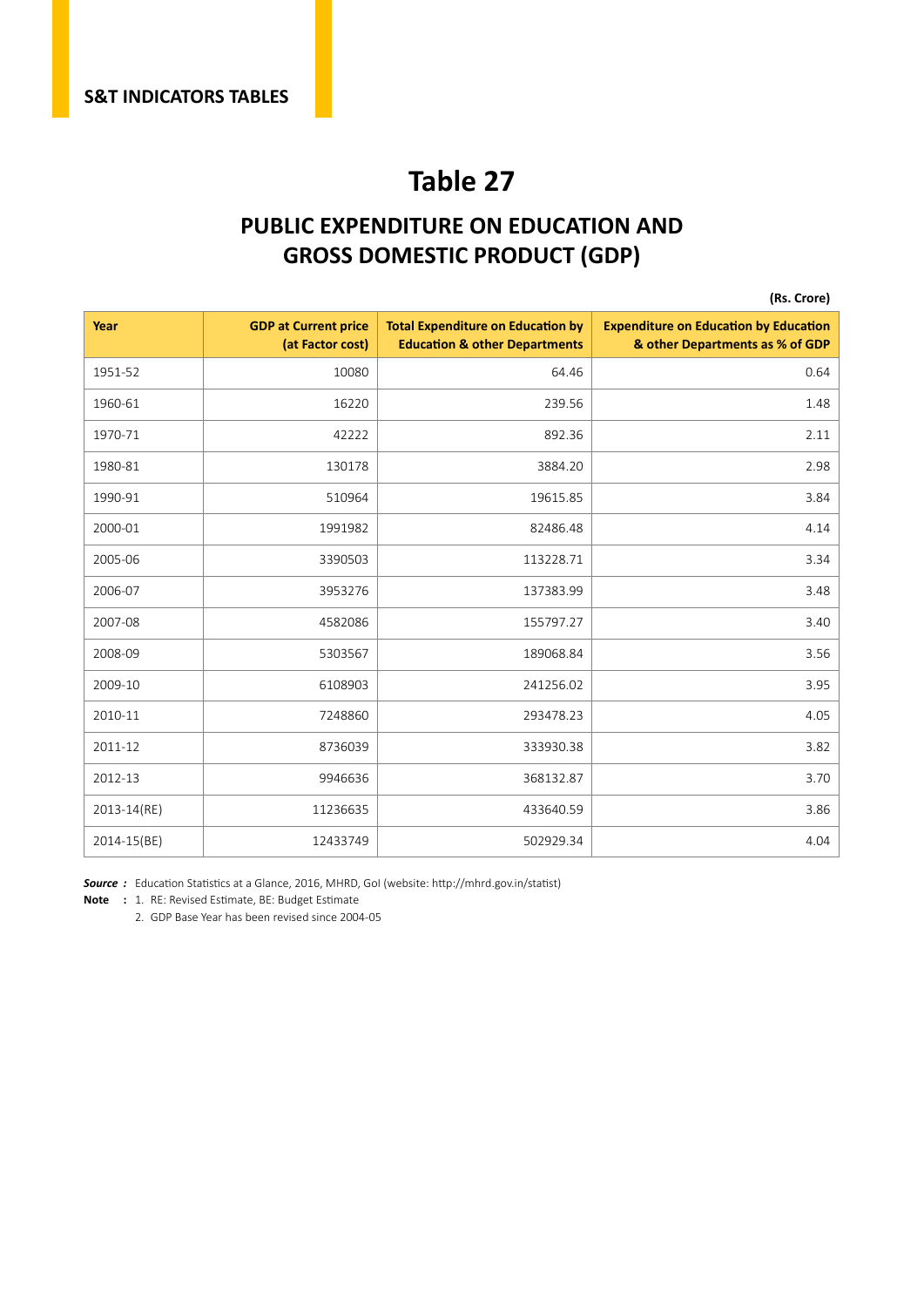#### **DOCTORATE DEGREES AWARDED FACULTY-WISE, 2010-11 TO 2017-18**

|                        |                                             |         |         |         |         |         |         | (Number) |  |
|------------------------|---------------------------------------------|---------|---------|---------|---------|---------|---------|----------|--|
| <b>Faculty</b>         | 2010-11                                     | 2011-12 | 2012-13 | 2013-14 | 2014-15 | 2015-16 | 2016-17 | 2017-18  |  |
| Science                | 5271                                        | 6334    | 6641    | 7018    | 7617    | 7636    | 8914    | 10055    |  |
| Engineering/Technology | 1682                                        | 2173    | 2119    | 2533    | 4340    | 5470    | 5289    | 7659     |  |
| Medicine               | 601                                         | 638     | 756     | 819     | 1395    | 1021    | 1422    | 1606     |  |
| Agriculture            | 586                                         | 677     | 738     | 871     | 1690    | 1350    | 4465    | 4748     |  |
| Veterinary Science     | 162                                         | 189     | 204     | 241     | 204     | 283     | 298     | 406      |  |
| Total S&T-(A)          | 8302                                        | 10011   | 10458   | 11482   | 15246   | 15760   | 20388   | 24474    |  |
| Others-(B)             | 7791                                        | 9850    | 9817    | 11367   | 12081   | 11911   | 14012   | 16339    |  |
| Total (A+B)            | 16093                                       | 19861   | 20275   | 22849   | 27327   | 27671   | 34400   | 40813    |  |
|                        | % in Science & Technology (S&T) Disciplines |         |         |         |         |         |         |          |  |
| <b>Faculty</b>         | 2010-11                                     | 2011-12 | 2012-13 | 2013-14 | 2014-15 | 2015-16 | 2016-17 | 2017-18  |  |
| Science                | 63.5                                        | 63.3    | 63.5    | 61.1    | 50.0    | 48.5    | 43.7    | 41.1     |  |
| Engineering/Technology | 20.3                                        | 21.7    | 20.3    | 22.1    | 28.5    | 34.7    | 25.9    | 31.3     |  |
| Medicine               | 7.3                                         | 6.4     | 7.2     | 7.1     | 9.1     | 6.5     | 7.0     | 6.6      |  |
| Agriculture            | 7.1                                         | 6.8     | 7.1     | 7.6     | 11.1    | 8.6     | 21.9    | 19.4     |  |
| Veterinary Science     | 2.0                                         | 1.9     | 2.0     | 2.1     | 1.3     | 1.8     | 1.5     | 1.7      |  |
| Total (S&T) - A        | (100.0)                                     | (100.0) | (100.0) | (100.0) | (100.0) | (100.0) | (100.0) | (100.0)  |  |

**Source** : University Grants Commission (UGC), Annual Reports and AISHE, MHRD Survey reports

**Note :** Engineering/Technology includes IT & Computer; Science includes Fisheries Science, Marine Science/Oceanography; Others includes Arts, Commerce, Law, Eduction, Library & Information Science; Music, Performing/Visual Arts, Journalism & Mass Communication, Physical Education & Social Work etc.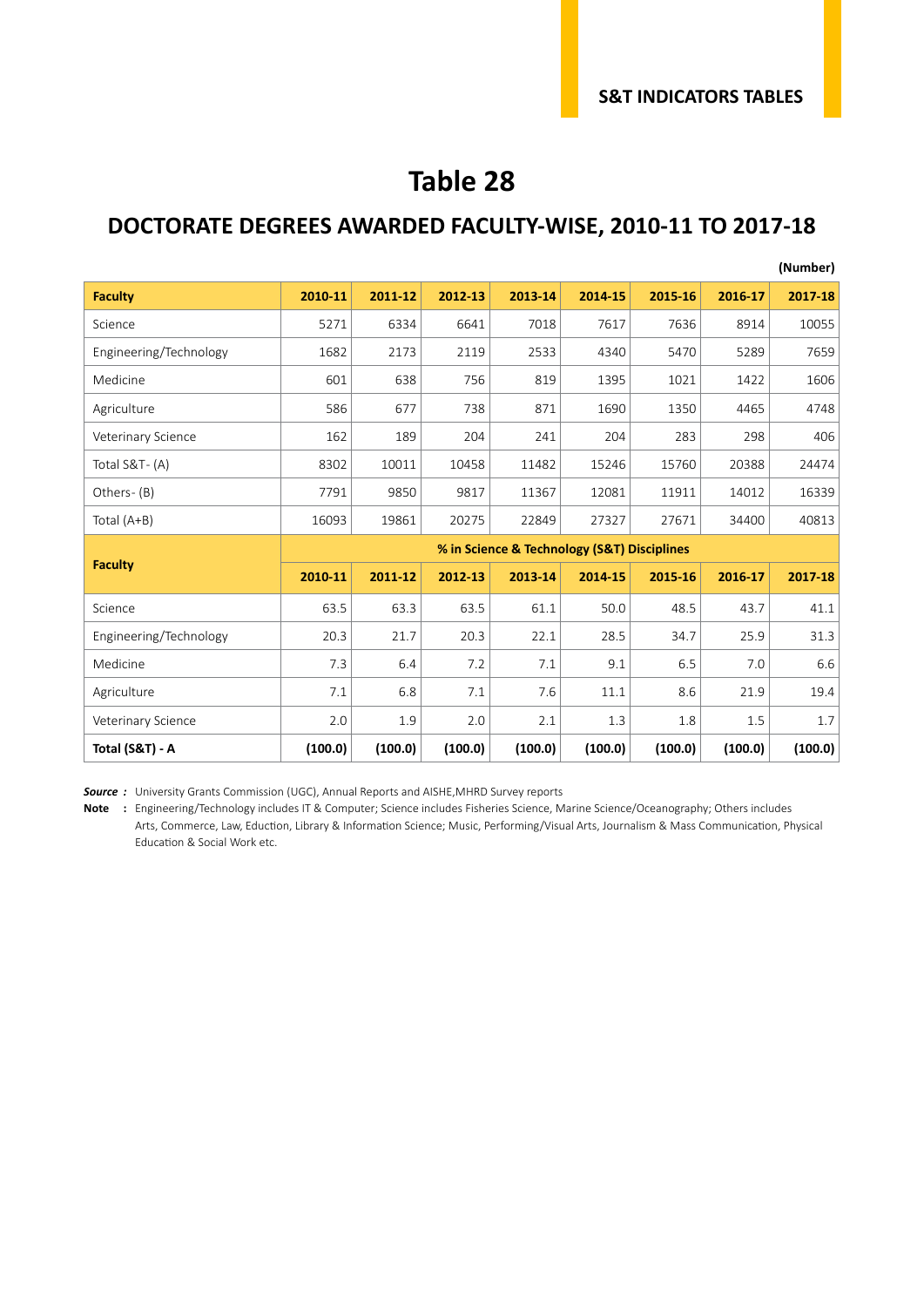#### **DOCTORAL DEGREE AWARDED BY SELECT COUNTRY AND FIELD, 2016 (OR MOST RECENT YEAR)**

|                   |                      |                   |                 |                                                   |                                                    |                                        |                    |                                                            | (Number) |
|-------------------|----------------------|-------------------|-----------------|---------------------------------------------------|----------------------------------------------------|----------------------------------------|--------------------|------------------------------------------------------------|----------|
| SI <sub>No.</sub> | <b>Country</b>       | <b>All fields</b> | All S&E         | Physical/<br><b>Biological</b><br><b>Sciences</b> | Mathematics/<br><b>Computer</b><br><b>Sciences</b> | <b>Agricultural</b><br><b>Sciences</b> | <b>Engineering</b> | <b>Social and</b><br><b>Behavioural</b><br><b>Sciences</b> | Non-S&E  |
|                   |                      | $(1)=2+8$         | $(2)=3+4+5+6+7$ | (3)                                               | (4)                                                | (5)                                    | (6)                | (7)                                                        | (8)      |
| $\mathbf{1}$      | <b>United States</b> | 69,525            | 39,710          | 16,466                                            | 1,951                                              | 1,003                                  | 10,582             | 9,708                                                      | 29,815   |
| $\overline{2}$    | China (2015)         | 53,778            | 34,440          | 10,978                                            | 0.0                                                | 2,549                                  | 18,729             | 2,184                                                      | 19,338   |
| 3                 | <b>India (2018)</b>  | 40,813            | 24,474          | 11,661                                            | #                                                  | 5,154                                  | 7,659              | @                                                          | 16,339   |
| 4                 | Germany              | 29,303            | 15,871          | 8,382                                             | 1,021                                              | 898                                    | 3,710              | 1,860                                                      | 13,432   |
| 5                 | United Kingdom       | 27,366            | 15,757          | 7,763                                             | 1,136                                              | 334                                    | 3,965              | 2,559                                                      | 11,609   |
| 6                 | Russia               | 27,212            | 14,376          | 3,781                                             | 1,860                                              | 1,045                                  | 5,222              | 2,468                                                      | 12,836   |
| 7                 | Brazil               | 20,605            | 10,469          | 3,143                                             | 332                                                | 2,389                                  | 3,061              | 1,544                                                      | 10,136   |
| 8                 | France               | 13,016            | 9,564           | 5,788                                             | 630                                                | 0.0                                    | 1,757              | 1,389                                                      | 3,452    |
| 9                 | Spain                | 14,694            | 8,373           | 4,706                                             | 775                                                | 248                                    | 1,141              | 1,503                                                      | 6,321    |
| 10                | Japan                | 15,804            | 7,391           | 2,316                                             | 0.0                                                | 881                                    | 3,440              | 754                                                        | 8,413    |
| 11                | South Korea          | 13,882            | 6,557           | 1,861                                             | 154                                                | 286                                    | 3,519              | 737                                                        | 7,325    |
| 12                | Italy                | 9,803             | 5,656           | 2,346                                             | 477                                                | 499                                    | 1,796              | 538                                                        | 4,147    |
| 13                | Canada               | 7,768             | 5,556           | 2,083                                             | 251                                                | 248                                    | 1,632              | 1,341                                                      | 2,212    |
| 14                | Australia            | 9,089             | 5,285           | 1,988                                             | 346                                                | 406                                    | 1,502              | 1,043                                                      | 3,804    |
| 15                | Turkey               | 6,052             | 3,004           | 1,207                                             | 34                                                 | 210                                    | 1,088              | 465                                                        | 3,048    |
| 16                | Mexico               | 9,268             | 2,654           | 792                                               | 65                                                 | 233                                    | 716                | 848                                                        | 6,614    |
| 17                | Switzerland          | 3,935             | 2,441           | 1,253                                             | 120                                                | 122                                    | 627                | 319                                                        | 1,494    |
| 18                | Sweden               | 3,533             | 2,188           | 745                                               | 177                                                | 81                                     | 927                | 258                                                        | 1,345    |
| 19                | Taiwan               | 3,623             | 2,128           | 556                                               | 51                                                 | 89                                     | 1,244              | 188                                                        | 1,495    |
| 20                | South Africa         | 2,536             | 1,313           | 616                                               | 51                                                 | 121                                    | 221                | 304                                                        | 1,223    |
| 21                | Israel               | 1,570             | 1,151           | 680                                               | 62                                                 | 23                                     | 176                | 210                                                        | 419      |
| 22                | Romania              | 2,260             | 1,070           | 237                                               | 53                                                 | 134                                    | 417                | 229                                                        | 1,190    |

*Source :* 1. Science and Engineering Indicators 2020, NSF,USA

2. Data for India taken from- UGC Annual Report 2017-18 and AISHE, MHRD Survey reports

**Note :** 1. S&E-Science and Engineering, Non-S&E includes Arts,Commerce, Law,Education etc

2. India - Physical and Biological Sciences includes Science & Medicine; Agricultural Sciences includes Veterinary Science

3. #- Mathematics/Computer Sciences merged in physical/biological sciences ; @- merged with Non-S&E

4. Figure in bracket represent data year for China and India. For other countries data year is 2016.

5. Countries are ranked based on the Doctoral degrees in S&E field.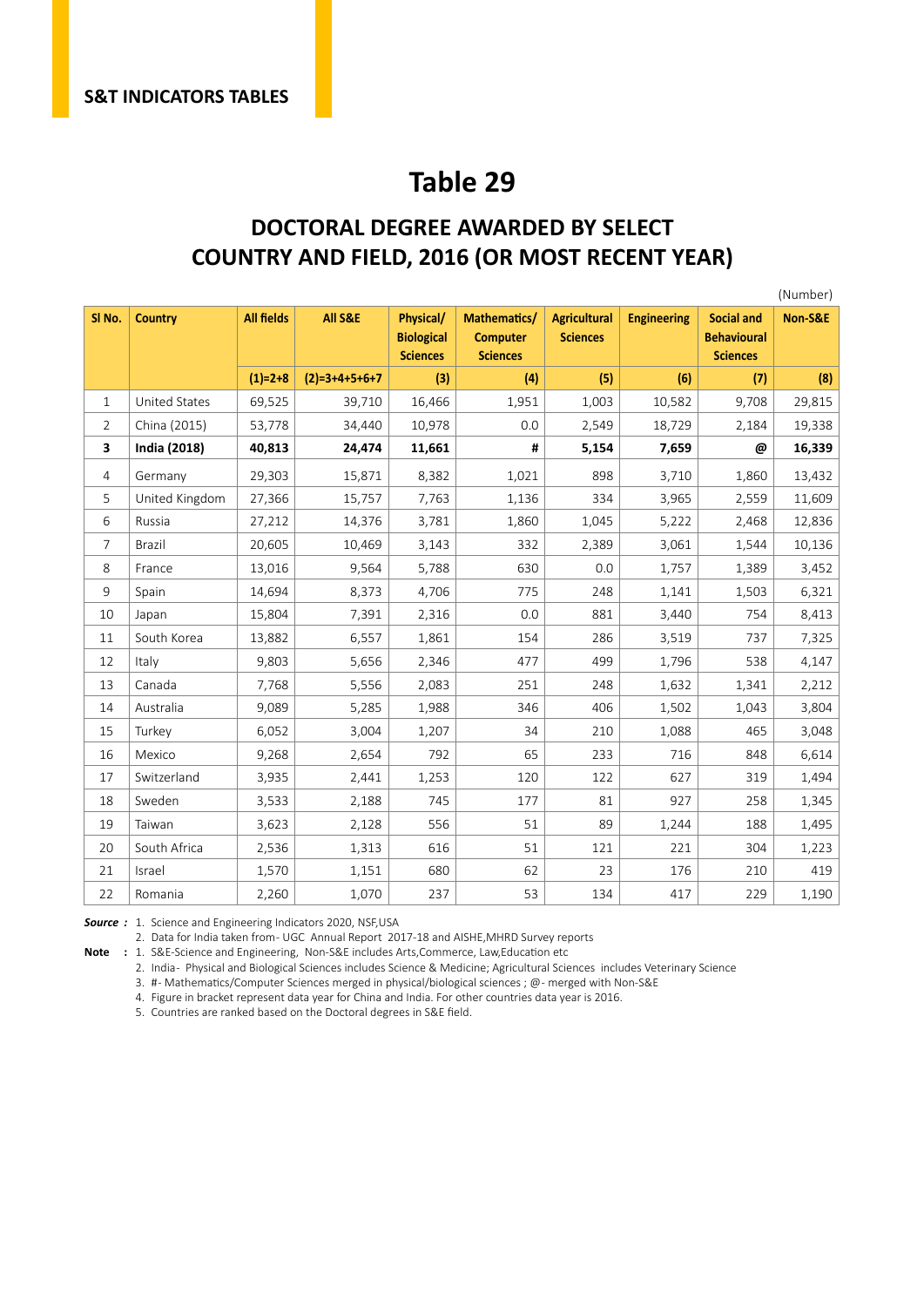## DOCTORATE RECIPIENTS ON TEMPORARY VISAS, BY FIELD: 2000-17 **DOCTORATE RECIPIENTS ON TEMPORARY VISAS, BY FIELD: 2000–17** TOP 15 REGIONS, COUNTRIES, OR ECONOMIES OF ORIGIN OF U.S. **TOP 15 REGIONS, COUNTRIES, OR ECONOMIES OF ORIGIN OF U.S.**

 **(Number)**

| 7,750<br>5,688<br>1,396<br>1,492<br>50<br>469<br>යි<br>149<br>663<br>713<br>322<br>57<br>73<br>$\Box$<br>22<br>164<br>8,896<br>756<br>11,889<br>4,874<br>368<br>338<br>213<br>126<br>279<br>282<br>132<br>54<br>190<br>851<br>137<br>151<br>36<br>3,395<br>1,623<br>343<br>143<br>78<br>$\overline{4}$<br>83<br>110<br>83<br>272<br>200<br>123<br>4,732<br>$\approx$<br>77<br>136<br>13,785<br>4,962<br>419<br>220<br>82<br>98<br>2,399<br>212<br>114<br>169<br>137<br>10,701<br>941<br>451<br>307<br>496<br>26,962<br>11,879<br>5,933<br>1,219<br>590<br>179<br>433<br>440<br>444<br>208<br>34,142<br>1,823<br>342<br>447<br>2,132<br>7,886<br>1,748<br>775<br>168<br>226<br>359<br>$\frac{3}{4}$<br>76<br>$\frac{6}{1}$<br>250<br>402<br>20<br>$\overline{4}$<br>584<br>5,201<br>307<br>7,476<br>72,416<br>420<br>59,915<br>24,714<br>12,222<br>3,253<br>955<br>2,814<br>1,665<br>3,113<br>443<br>474<br>382<br>502<br>831<br>29,050<br>2,746<br>2,496<br>1,998<br>210,053<br>161,769<br>66,690<br>5,765<br>2,352<br>18,160<br>6,629<br>4,345<br>3,131<br>4,261<br>2,991<br>9,127<br>186,134(76)<br>246,126(100)<br>71,864(29)<br>31,069(13)<br>4,928(2)<br>23,697(10)<br>8,178(3)<br>12,036(5)<br>7,959(3)<br>2,828(1)<br>4,522(2)<br>4,011(2)<br>3,700(2)<br>3,523(1)<br>2,582(1)<br>2,827(1)<br>countries, or economies<br>(212 regions, countries,<br>or economies of origin<br>All regions, countries,<br>or economies) <sup>a</sup><br>Top 15 regions,<br>South Korea<br>Germany<br>of origin<br>Thailand<br>Canada<br>Mexico<br>Taiwan<br>China <sup>b</sup><br>Turkey<br>Russia<br>Iapan<br>India<br>Brazil<br><b>Italy</b><br>lran | Region, country, or<br>economy | All fields | All S&E<br>fields | Engineering | sciences<br>Agricultural | sciences<br>Biological | sciences<br>Computer | atmospheric, and<br>ocean sciences<br>Earth, | <b>Mathematics</b> | other health<br>Medical and<br>sciences | Physical<br>sciences | Psychology                                | Social<br>sciences | Non-S&E |
|-----------------------------------------------------------------------------------------------------------------------------------------------------------------------------------------------------------------------------------------------------------------------------------------------------------------------------------------------------------------------------------------------------------------------------------------------------------------------------------------------------------------------------------------------------------------------------------------------------------------------------------------------------------------------------------------------------------------------------------------------------------------------------------------------------------------------------------------------------------------------------------------------------------------------------------------------------------------------------------------------------------------------------------------------------------------------------------------------------------------------------------------------------------------------------------------------------------------------------------------------------------------------------------------------------------------------------------------------------------------------------------------------------------------------------------------------------------------------------------------------------------------------------------------------------------------------------------------------------------------------------------------------|--------------------------------|------------|-------------------|-------------|--------------------------|------------------------|----------------------|----------------------------------------------|--------------------|-----------------------------------------|----------------------|-------------------------------------------|--------------------|---------|
|                                                                                                                                                                                                                                                                                                                                                                                                                                                                                                                                                                                                                                                                                                                                                                                                                                                                                                                                                                                                                                                                                                                                                                                                                                                                                                                                                                                                                                                                                                                                                                                                                                               |                                |            |                   |             |                          |                        |                      |                                              |                    |                                         | 28,671               | 4,186                                     | 24,596             | 36,073  |
|                                                                                                                                                                                                                                                                                                                                                                                                                                                                                                                                                                                                                                                                                                                                                                                                                                                                                                                                                                                                                                                                                                                                                                                                                                                                                                                                                                                                                                                                                                                                                                                                                                               |                                |            |                   |             |                          |                        |                      |                                              |                    |                                         | 21,678               | 2,955                                     | 16,378             | 24,365  |
|                                                                                                                                                                                                                                                                                                                                                                                                                                                                                                                                                                                                                                                                                                                                                                                                                                                                                                                                                                                                                                                                                                                                                                                                                                                                                                                                                                                                                                                                                                                                                                                                                                               |                                |            |                   |             |                          |                        |                      |                                              |                    |                                         | 10,923               | 598                                       | 3,877              | 5,174   |
|                                                                                                                                                                                                                                                                                                                                                                                                                                                                                                                                                                                                                                                                                                                                                                                                                                                                                                                                                                                                                                                                                                                                                                                                                                                                                                                                                                                                                                                                                                                                                                                                                                               |                                |            |                   |             |                          |                        |                      |                                              |                    |                                         | 3,432                | 274                                       | 1,520              | 2,019   |
|                                                                                                                                                                                                                                                                                                                                                                                                                                                                                                                                                                                                                                                                                                                                                                                                                                                                                                                                                                                                                                                                                                                                                                                                                                                                                                                                                                                                                                                                                                                                                                                                                                               |                                |            |                   |             |                          |                        |                      |                                              |                    |                                         | 1,804                | 454                                       | 2,983              | 5,537   |
|                                                                                                                                                                                                                                                                                                                                                                                                                                                                                                                                                                                                                                                                                                                                                                                                                                                                                                                                                                                                                                                                                                                                                                                                                                                                                                                                                                                                                                                                                                                                                                                                                                               |                                |            |                   |             |                          |                        |                      |                                              |                    |                                         | 937                  | 58<br>$\sim$                              | 963                | 2,909   |
|                                                                                                                                                                                                                                                                                                                                                                                                                                                                                                                                                                                                                                                                                                                                                                                                                                                                                                                                                                                                                                                                                                                                                                                                                                                                                                                                                                                                                                                                                                                                                                                                                                               |                                |            |                   |             |                          |                        |                      |                                              |                    |                                         | 671                  | 664                                       | 1,064              | 2,413   |
|                                                                                                                                                                                                                                                                                                                                                                                                                                                                                                                                                                                                                                                                                                                                                                                                                                                                                                                                                                                                                                                                                                                                                                                                                                                                                                                                                                                                                                                                                                                                                                                                                                               |                                |            |                   |             |                          |                        |                      |                                              |                    |                                         | 662                  | 144                                       | 1,276              | 1,330   |
|                                                                                                                                                                                                                                                                                                                                                                                                                                                                                                                                                                                                                                                                                                                                                                                                                                                                                                                                                                                                                                                                                                                                                                                                                                                                                                                                                                                                                                                                                                                                                                                                                                               |                                |            |                   |             |                          |                        |                      |                                              |                    |                                         | 366                  | 32                                        | 489                | 667     |
|                                                                                                                                                                                                                                                                                                                                                                                                                                                                                                                                                                                                                                                                                                                                                                                                                                                                                                                                                                                                                                                                                                                                                                                                                                                                                                                                                                                                                                                                                                                                                                                                                                               |                                |            |                   |             |                          |                        |                      |                                              |                    |                                         | 324                  | 20                                        | 141                | 177     |
|                                                                                                                                                                                                                                                                                                                                                                                                                                                                                                                                                                                                                                                                                                                                                                                                                                                                                                                                                                                                                                                                                                                                                                                                                                                                                                                                                                                                                                                                                                                                                                                                                                               |                                |            |                   |             |                          |                        |                      |                                              |                    |                                         | 335                  | 179                                       | 1,102              | 1,020   |
|                                                                                                                                                                                                                                                                                                                                                                                                                                                                                                                                                                                                                                                                                                                                                                                                                                                                                                                                                                                                                                                                                                                                                                                                                                                                                                                                                                                                                                                                                                                                                                                                                                               |                                |            |                   |             |                          |                        |                      |                                              |                    |                                         | 287                  | 36                                        | 648                | 569     |
|                                                                                                                                                                                                                                                                                                                                                                                                                                                                                                                                                                                                                                                                                                                                                                                                                                                                                                                                                                                                                                                                                                                                                                                                                                                                                                                                                                                                                                                                                                                                                                                                                                               |                                |            |                   |             |                          |                        |                      |                                              |                    |                                         | 469                  | $\frac{3}{4}$<br>$\overline{\phantom{0}}$ | 584                | 777     |
|                                                                                                                                                                                                                                                                                                                                                                                                                                                                                                                                                                                                                                                                                                                                                                                                                                                                                                                                                                                                                                                                                                                                                                                                                                                                                                                                                                                                                                                                                                                                                                                                                                               |                                |            |                   |             |                          |                        |                      |                                              |                    |                                         | 113                  | 46                                        | 529                | 476     |
|                                                                                                                                                                                                                                                                                                                                                                                                                                                                                                                                                                                                                                                                                                                                                                                                                                                                                                                                                                                                                                                                                                                                                                                                                                                                                                                                                                                                                                                                                                                                                                                                                                               |                                |            |                   |             |                          |                        |                      |                                              |                    |                                         | 863                  | 44                                        | 340                | 331     |
|                                                                                                                                                                                                                                                                                                                                                                                                                                                                                                                                                                                                                                                                                                                                                                                                                                                                                                                                                                                                                                                                                                                                                                                                                                                                                                                                                                                                                                                                                                                                                                                                                                               |                                |            |                   |             |                          |                        |                      |                                              |                    |                                         | 314                  | 38                                        | 538                | 584     |
|                                                                                                                                                                                                                                                                                                                                                                                                                                                                                                                                                                                                                                                                                                                                                                                                                                                                                                                                                                                                                                                                                                                                                                                                                                                                                                                                                                                                                                                                                                                                                                                                                                               | Colombia                       | 2,410(1)   | 2,028             | 651         | 133                      | 397                    | 54                   | $\overline{5}$                               | 105                | 58                                      | 178                  | 34                                        | 324                | 382     |

# : Science and Engineering Indicators 2020, National Science Foundation, special tabulations (2018) of the 2017 Survey of Earned Doctorates (SED).<br>: 1. <sup>a</sup> Excludes cases with unknown region, country, or economy of origin. *Source :* Science and Engineering Indicators 2020, National Science Foundation, special tabulations (2018) of the 2017 Survey of Earned Doctorates (SED).

**Note :** 1. a Excludes cases with unknown region, country, or economy of origin. Source<br>Note

2. b China includes Hong Kong

2. <sup>b</sup> China includes Hong Kong<br>3. Data include temporary residents and non-U.S. citizens with unknown visa status. Rank is based on total number of doctorates. 3. Data include temporary residents and non-U.S. citizens with unknown visa status. Rank is based on total number of doctorates.

4. Figures in paranthesis represents percentage 4. Figures in paranthesis represents percentage

#### **S&T INDICATORS TABLES**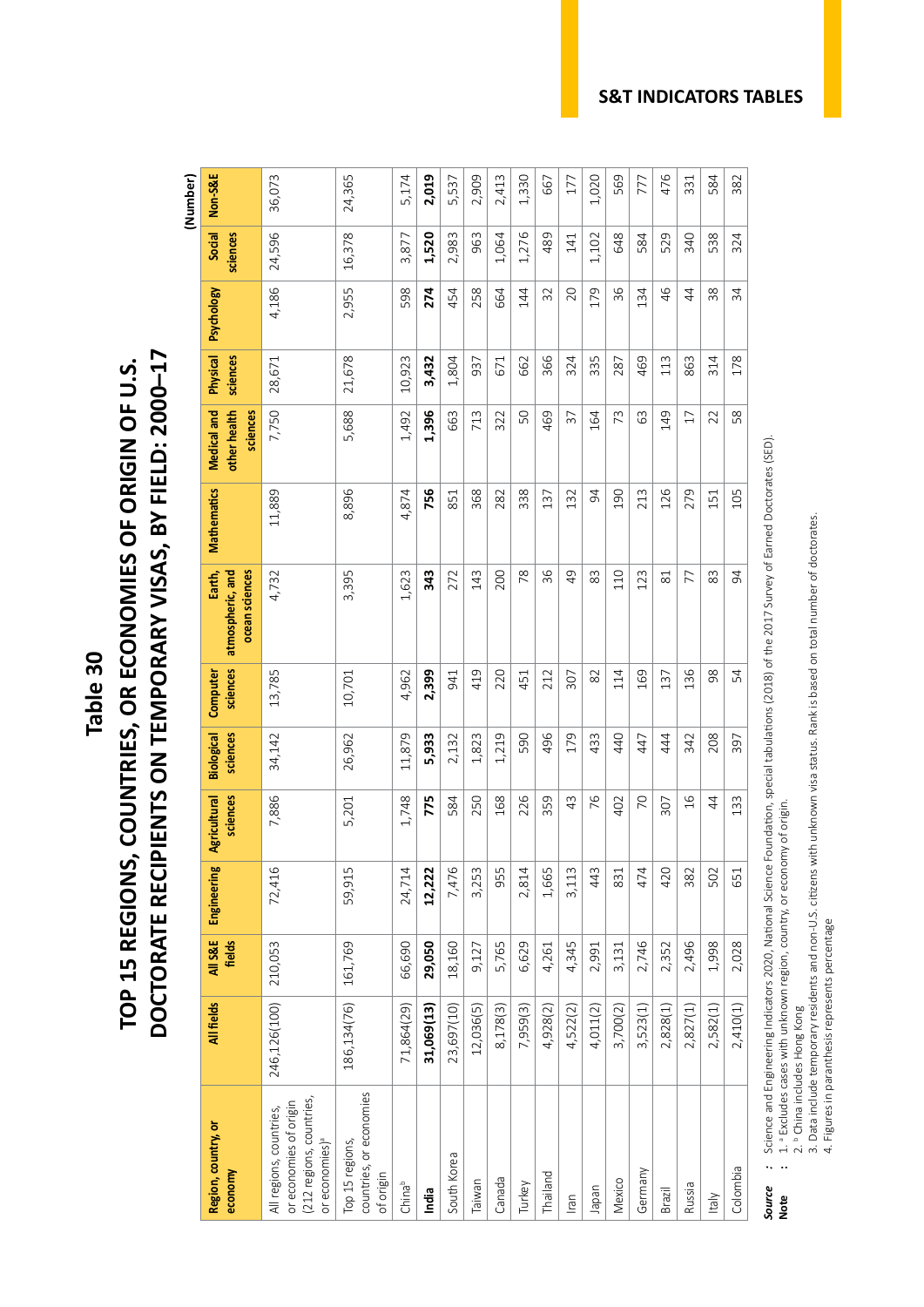#### **RESEARCHERS PER MILLION INHABITANTS (FTE) FOR SELECT COUNTRIES, 2017**

| SI <sub>No</sub> | <b>Country</b>           | <b>Reseachers Per Million People</b> | <b>Population in Million</b> | <b>Number of Researchers</b> |
|------------------|--------------------------|--------------------------------------|------------------------------|------------------------------|
| $\mathbf{1}$     | Australia                | 4539                                 | 24.58                        | 100414                       |
| $\overline{2}$   | <b>Brazil</b>            | 888                                  | 207.83                       | 179989                       |
| 3                | Canada                   | 4264                                 | 36.73                        | 155128                       |
| $\overline{4}$   | China                    | 1225                                 | 1421.02                      | 1740442                      |
| 5                | Denmark                  | 7899                                 | 5.73                         | 45277                        |
| 6                | Finland                  | 6722                                 | 5.51                         | 37047                        |
| 7                | France                   | 4450                                 | 64.84                        | 288579                       |
| 8                | Germany                  | 5003                                 | 82.66                        | 413542                       |
| 9                | Hungary                  | 2922                                 | 9.73                         | 28426                        |
| 10               | India                    | 255                                  | 1338.68                      | 341818                       |
| 11               | Israel                   | 8342                                 | 8.24                         | 63521                        |
| 12               | Italy                    | 2245                                 | 60.67                        | 136204                       |
| 13               | Japan                    | 5304                                 | 126.99                       | 676292                       |
| 14               | Malaysia                 | 2397                                 | 31.10                        | 73537                        |
| 15               | Mexico                   | 252                                  | 124.78                       | 29921                        |
| 16               | Netherlands              | 5011                                 | 17.02                        | 85300                        |
| 17               | New Zealand              | 4052                                 | 4.70                         | 18700                        |
| 18               | Norway                   | 6489                                 | 5.30                         | 34367                        |
| 19               | Pakistan                 | 336                                  | 207.91                       | 69769                        |
| 20               | Philippines              | 106                                  | 105.17                       | 10791                        |
| 21               | Republic of Korea        | 7498                                 | 51.10                        | 383100                       |
| 22               | Russian Federation       | 2822                                 | 145.53                       | 410617                       |
| 23               | Singapore                | 6636                                 | 5.71                         | 36666                        |
| 24               | South Africa             | 492                                  | 57.01                        | 27656                        |
| 25               | Spain                    | 2855                                 | 46.65                        | 133195                       |
| 26               | Sri Lanka                | 106                                  | 21.13                        | 2216                         |
| 27               | Sweden                   | 7597                                 | 9.90                         | 75247                        |
| 28               | Switzerland              | 5272                                 | 8.46                         | 43740                        |
| 29               | United Kingdom           | 4341                                 | 66.73                        | 289674                       |
| 30               | United States of America | 4245                                 | 325.15                       | 1371290                      |
| 31               | Venezuela                | 300                                  | 29.40                        | 8963                         |
|                  | World                    | 1198                                 | 7510.99                      | 9042285                      |

*Source :* UNESCO & World Bank website accessed March, 2020 ; India -R&D Statistics 2019-20, DST, GoI.

**Note** : S&T Indicator- Reference years:

1. Researcher per Million People : 2016 -Canada, Malaysia, South Africa, USA, Venezuela

2015- New Zealand, Sri Lanka, Switzerland; Philipines; 2014- Brazil, Singapore; 2013-Mexico, 2012- Israel;

2010- Australia<br>2. Researchers (FTE) (2016- Canada.

: 2016 - Canada, Malaysia, South Africa, USA, Venezuela;

2015- New Zealand, Philippines, Switzerland, Sri Lanka;

2014 - Singapore, Brazil; 2013- Mexico; 2012-Israel; 2010-Australia

3. Population : Japan, USA & World data from World Bank ; other countries data -UNESCO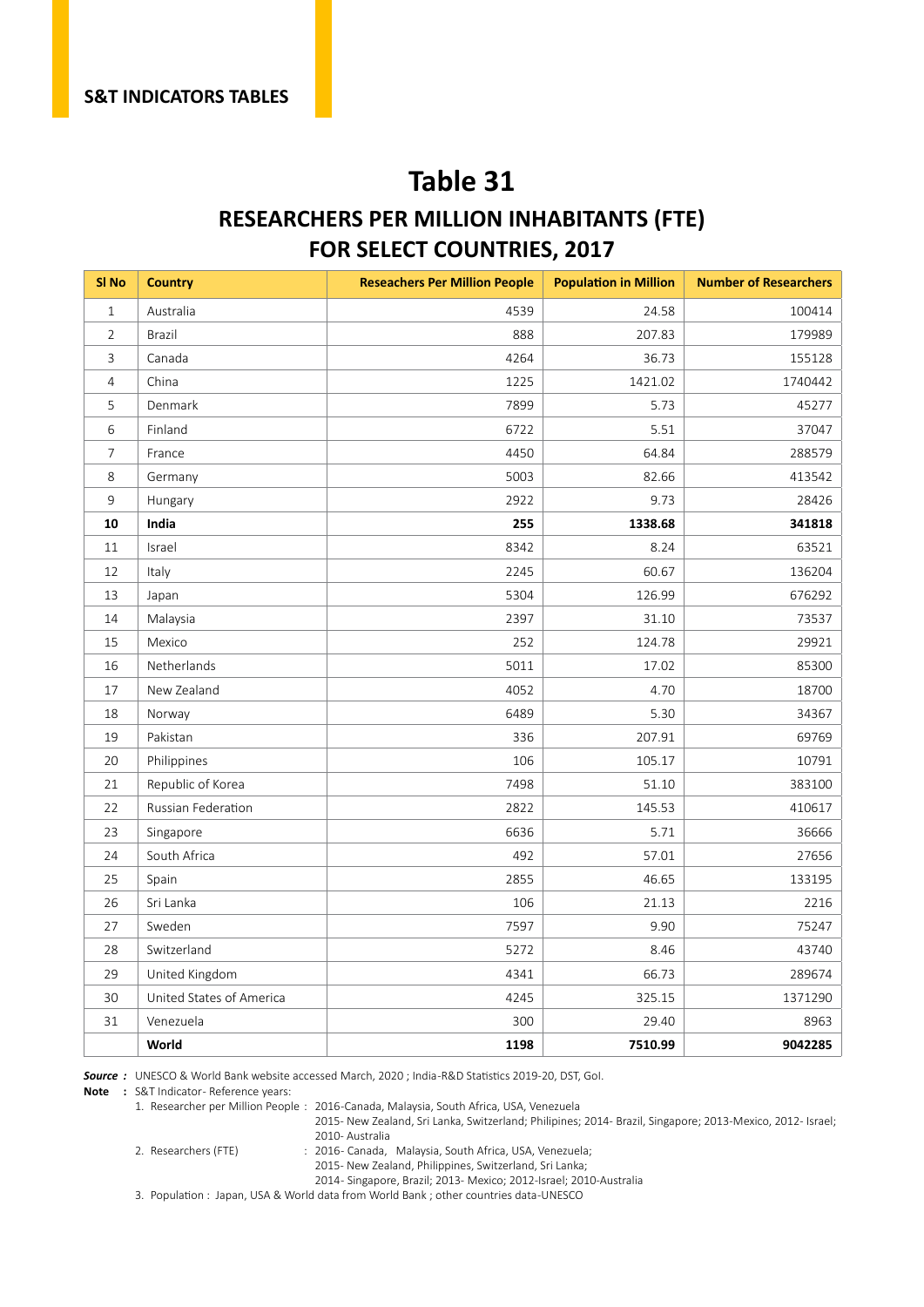#### **R&D EXPENDITURE PER CAPITA AND GDP FOR SELECT COUNTRIES, 2017 (IN PPP US\$)**

| SI No.         | <b>Country</b>    | <b>R&amp;D Expenditure</b><br>(billion current PPP \$) | R&D Exp. as %<br>of GDP | Per capita R&D<br>(current PPP \$) | Per capita GDP<br>(current PPP \$) | <b>R&amp;D per Researcher,</b><br>FTE ('000 current PPP \$) |
|----------------|-------------------|--------------------------------------------------------|-------------------------|------------------------------------|------------------------------------|-------------------------------------------------------------|
| $\mathbf{1}$   | Australia         | 21.2                                                   | 1.9                     | 883.8                              | 49653.7                            | 205                                                         |
| $\overline{2}$ | Brazil            | 41.1                                                   | 1.3                     | 197.9                              | 15662.2                            | 234                                                         |
| 3              | Canada            | 27.2                                                   | 1.6                     | 746.7                              | 46723.3                            | 178                                                         |
| 4              | China             | 499.1                                                  | 2.1                     | 351.2                              | 16782.2                            | 287                                                         |
| 5              | Denmark           | 9.6                                                    | 3.1                     | 1670.5                             | 54356.5                            | 211                                                         |
| 6              | Finland           | 7.0                                                    | 2.8                     | 1277.1                             | 46349.0                            | 190                                                         |
| 7              | France            | 64.7                                                   | 2.2                     | 997.4                              | 44255.9                            | 224                                                         |
| 8              | Germany           | 131.3                                                  | 3.0                     | 1588.9                             | 52574.3                            | 318                                                         |
| 9              | Hungary           | 3.8                                                    | 1.3                     | 390.7                              | 28798.6                            | 134                                                         |
| 10             | India             | 63.2                                                   | 0.7                     | 47.2                               | 7169.0                             | 185                                                         |
| 11             | Israel            | 15.4                                                   | 4.5                     | 1867.0                             | 38867.8                            | 164                                                         |
| 12             | Italy             | 33.5                                                   | 1.4                     | 552.8                              | 40981.3                            | 246                                                         |
| 13             | Japan             | 170.9                                                  | 3.2                     | 1340.4                             | 41959.0                            | 253                                                         |
| 14             | Malaysia          | 12.4                                                   | 1.4                     | 404.9                              | 30004.1                            | 169                                                         |
| 15             | Mexico            | 11.3                                                   | 0.5                     | 91.3                               | 19432.2                            | 344                                                         |
| 16             | Netherlands       | 18.6                                                   | 2.0                     | 1090.6                             | 54503.1                            | 218                                                         |
| 17             | New Zealand       | 2.1                                                    | 1.2                     | 460.2                              | 40438.6                            | 114                                                         |
| 18             | Norway            | 6.9                                                    | 2.1                     | 1307.1                             | 62182.8                            | 201                                                         |
| 19             | Pakistan          | 2.6                                                    | 0.2                     | 12.4                               | 5249.2                             | 37                                                          |
| 20             | Philippines       | 1.2                                                    | 0.2                     | 12.0                               | 8340.3                             | 114                                                         |
| 21             | Republic of Korea | 91.0                                                   | 4.6                     | 1780.5                             | 38824.1                            | 237                                                         |
| 22             | Russian Fed.      | 41.9                                                   | 1.1                     | 287.7                              | 25766.9                            | 102                                                         |
| 23             | Singapore         | 11.1                                                   | 2.2                     | 1965.0                             | 96552.6                            | 276                                                         |
| 24             | South Africa      | 6.1                                                    | 0.8                     | 108.5                              | 13464.2                            | 220                                                         |
| 25             | Spain             | 21.9                                                   | 1.2                     | 469.8                              | 39037.4                            | 165                                                         |
| 26             | Sri Lanka         | 0.3                                                    | 0.1                     | 12.9                               | 12878.6                            | 122                                                         |
| 27             | Sweden            | 17.2                                                   | 3.3                     | 1736.7                             | 51404.8                            | 229                                                         |
| 28             | Switzerland       | 17.9                                                   | 3.4                     | 2152.0                             | 66299.6                            | 408                                                         |
| 29             | United Kingdom    | 49.3                                                   | 1.7                     | 739.5                              | 44896.3                            | 170                                                         |
| 30             | <b>USA</b>        | 543.2                                                  | 2.8                     | 1671.1                             | 59927.9                            | 376                                                         |
| 31             | Venezuela         | 1.8                                                    | 0.3                     | 61.0                               | 12640.7                            | 224                                                         |
|                | World             | 2192.4                                                 | 1.7                     | 290.5                              | 17117.2                            | 242                                                         |

*Source :* UNESCO & World Bank website accessed March, 2020 ; India -R&D Statistics 2019-20, DST, GoI.

**Note** : S&T Indicator- Reference years:

2015-Australia, New Zealand, Sri Lanka, Switzerland, Philippines; 2014- Venezuela

2. R&D Exp/GDP(%): 2016- Malaysia, Mexico, Singapore, South Africa;

2015- Australia, Philipines, New Zealand, Sri Lanka, Switerzerland; 2014- Venezuela

3. Per capita R&D ('curr PPP \$) : 2016- Malaysia, Mexico, Singapore, South Africa; 2015- Australia, New Zealand, Philipines, Sri Lanka, Switzerland ; 2014-Venezuela

4. R&D per Researcher, FTE ('000 curr PPP \$) : 2016- Canada, Malaysia, South Africa, USA; 2015- New Zealand,

Philipines, Sri Lanka, Switzerland; 2014-Brazil, Singapore, Venezuela; 2013- Mexico; 2012- Israel; 2010-Australia 5. Per Capita GDP : Venezuela and World data from World Bank

<sup>1.</sup> R&D Exp.(billion current PPP): 2016 - Malaysia, Mexico, Singaore, South Africa;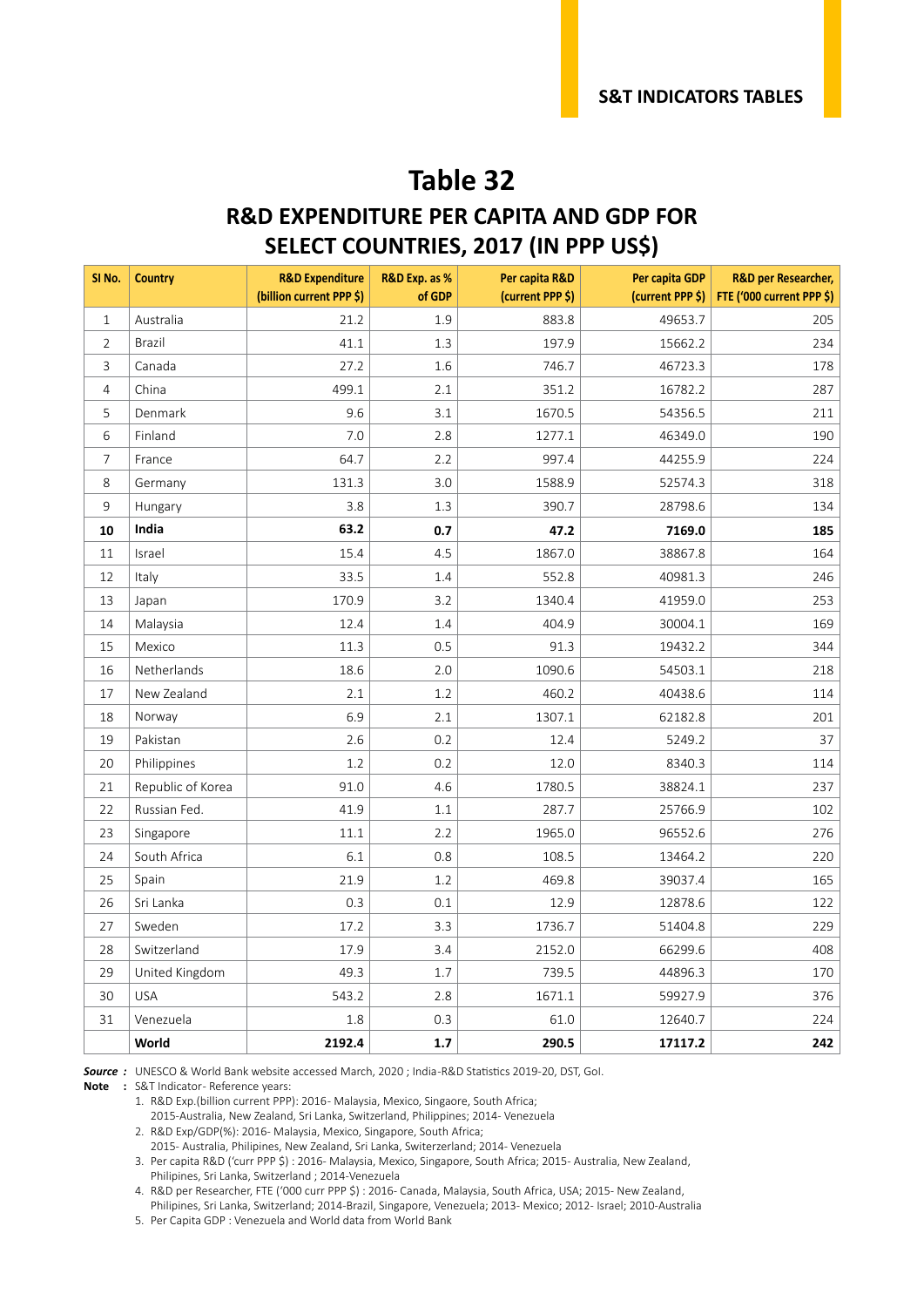#### **SCIENCE AND ENGINEERING (S&E) ARTICLES IN ALL FIELDS, FOR REGIONS, COUNTRIES, OR ECONOMIES (NSF): 2008 AND 2018**

|                |                             |           |           | (Number)                                |
|----------------|-----------------------------|-----------|-----------|-----------------------------------------|
| <b>Rank</b>    | Region, country, or economy | 2008      | 2018      | Average annual growth rate, 2008-18 (%) |
| 1              | China                       | 249,049   | 528,263   | 7.81                                    |
| $\overline{2}$ | <b>United States</b>        | 393,979   | 422,808   | 0.71                                    |
| 3              | India                       | 48,998    | 135,788   | 10.73                                   |
| $\overline{4}$ | Germany                     | 91,904    | 104,396   | 1.28                                    |
| 5              | Japan                       | 108,241   | 98,793    | $-0.91$                                 |
| 6              | United Kingdom              | 91,358    | 97,681    | 0.67                                    |
| $\overline{7}$ | Russia                      | 31,798    | 81,579    | 9.88                                    |
| 8              | Italy                       | 56,157    | 71,240    | 2.41                                    |
| 9              | South Korea                 | 44,094    | 66,376    | 4.17                                    |
| 10             | France                      | 66,460    | 66,352    | $-0.02$                                 |
| 11             | Brazil                      | 35,490    | 60,148    | 5.42                                    |
| 12             | Canada                      | 53,296    | 59,968    | 1.19                                    |
| 13             | Spain                       | 44,191    | 54,537    | 2.13                                    |
| 14             | Australia                   | 37,174    | 53,610    | 3.73                                    |
| 15             | Iran                        | 17,034    | 48,306    | 10.99                                   |
| 16             | European Union              | 528,938   | 622,125   | 1.64                                    |
|                | World                       | 1,755,850 | 2,555,959 | 3.83                                    |

*Source :* National Science Foundation (NSF); Science-Metrix; Elsevier, Scopus abstract and citation database, accessed June 2019. Science and Engineering Indicators 2020

**Note :** 1 The countries or economies are ranked based on the 2018 total.

Article counts refer to publications from peer-reviewed journals and conference proceedings in S&E and indexed in Scopus.

 Articles are classified by their year of publication and are assigned to a region, country, or economy on the basis of the institutional address(es) of the author(s) listed in the article. Articles are credited on a fractional-count basis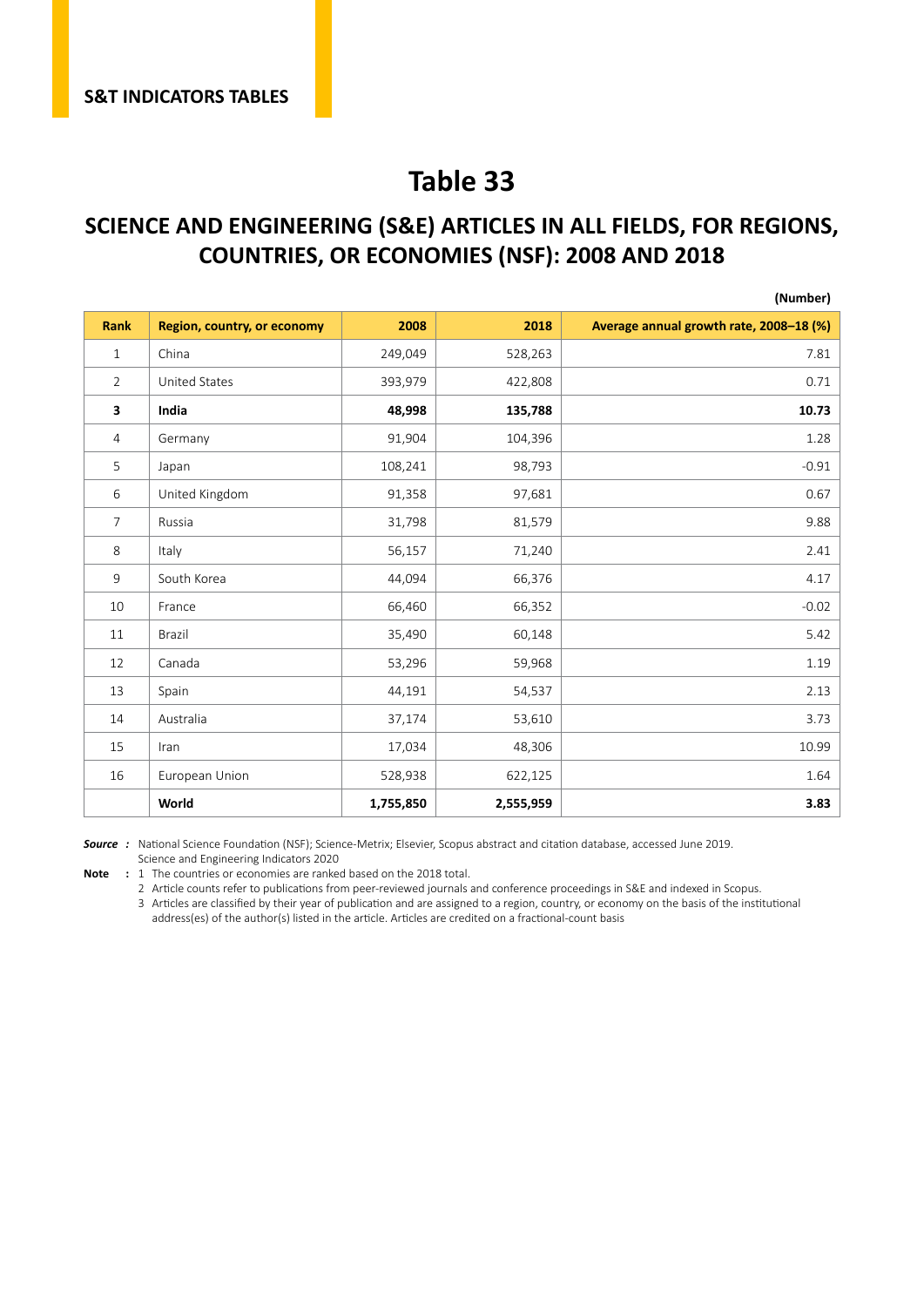#### **SCIENTIFIC RESEARCH PUBLICATION TREND (SCOPUS DATABASE), 2011-2016**

|                |                |           |           |           |           |           |           |                                 |                | (Number)                 |
|----------------|----------------|-----------|-----------|-----------|-----------|-----------|-----------|---------------------------------|----------------|--------------------------|
| SI No.         | <b>Country</b> | 2011      | 2012      | 2013      | 2014      | 2015      | 2016      | % of World<br><b>Share 2016</b> | Rank<br>2016   | 2011-2016<br><b>CAGR</b> |
| $\mathbf{1}$   | <b>USA</b>     | 525,626   | 538,357   | 548,182   | 557,395   | 552,803   | 546,548   | 21.8                            | 1              | 0.8%                     |
| 2              | China          | 382,648   | 399,833   | 440,356   | 475,780   | 443,892   | 469,441   | 18.7                            | 2              | 4.2%                     |
| $\overline{3}$ | UK             | 143,318   | 149,165   | 155,373   | 158,951   | 160,891   | 162,005   | 6.5                             | 3              | 2.5%                     |
| 4              | Germany        | 140,260   | 147,978   | 150,139   | 154,975   | 153,289   | 154,809   | 6.2                             | 4              | 2.0%                     |
| 5              | India          | 90,864    | 99,974    | 106,957   | 121,516   | 128,021   | 136,238   | 5.4                             | 5              | 8.4%                     |
| 6              | Japan          | 123,653   | 123,689   | 124,893   | 121,401   | 115,060   | 115,541   | 4.6                             | 6              | $-1.3%$                  |
| $\overline{7}$ | France         | 100,330   | 104,144   | 107,387   | 108,758   | 106,737   | 106,557   | 4.2                             | $\overline{7}$ | 1.2%                     |
| 8              | Italy          | 79,978    | 85,938    | 91,502    | 95,315    | 96,785    | 97,665    | 3.9                             | 8              | 4.1%                     |
| 9              | Canada         | 81,766    | 85,724    | 87,691    | 90,134    | 89,640    | 89,806    | 3.6                             | 9              | 1.9%                     |
| 10             | Australia      | 64,522    | 68,560    | 75,037    | 79,699    | 80,699    | 81,862    | 3.3                             | 10             | 4.9%                     |
| 11             | Spain          | 71,428    | 75,959    | 78,030    | 81,044    | 79,309    | 80,253    | 3.2                             | 11             | 2.4%                     |
| 12             | Korea          | 64,163    | 68,324    | 71,787    | 75,408    | 77,443    | 77,215    | 3.1                             | 12             | 3.8%                     |
| 13             | Russia         | 42,075    | 42,662    | 47,137    | 55,949    | 64,769    | 75,595    | 3.0                             | 13             | 12.4%                    |
| 14             | Brazil         | 51,609    | 56,863    | 59,748    | 63,396    | 64,220    | 67,012    | 2.7                             | 14             | 5.4%                     |
| 15             | Netherlands    | 45,404    | 48,960    | 50,033    | 51,250    | 50,973    | 51,619    | 2.1                             | 15             | 2.6%                     |
| 16             | Iran           | 38,472    | 39,677    | 40,563    | 43,009    | 42,820    | 49,500    | 2.0                             | 16             | 5.2%                     |
| 17             | Polland        | 31,310    | 34,213    | 36,816    | 39,293    | 40,313    | 41,806    | 1.7                             | 17             | 6.0%                     |
| 18             | Turkey         | 32,686    | 33,838    | 36,548    | 37,175    | 39,314    | 41,405    | $1.6\,$                         | 18             | 4.8%                     |
| 19             | Switzerland    | 33,828    | 36,387    | 37,931    | 39,427    | 39,792    | 39,938    | 1.6                             | 19             | 3.4%                     |
| 20             | Taiwan         | 41,657    | 41,518    | 41,998    | 40,110    | 36,183    | 34,770    | 1.4                             | 20             | $-3.5%$                  |
|                | World          | 2,287,619 | 2,366,688 | 2,458,422 | 2,549,937 | 2,491,007 | 2,511,702 | 100.0                           |                | 1.9%                     |

*Source :* NSTMIS, DST Commissioned Study, Elsevier (SCOPUS), 2019

**Note :** India retains the 5th position globally in research publications during 2017 and 2018 as per Advanced Trends, Elsevier (SCOPUS), 2019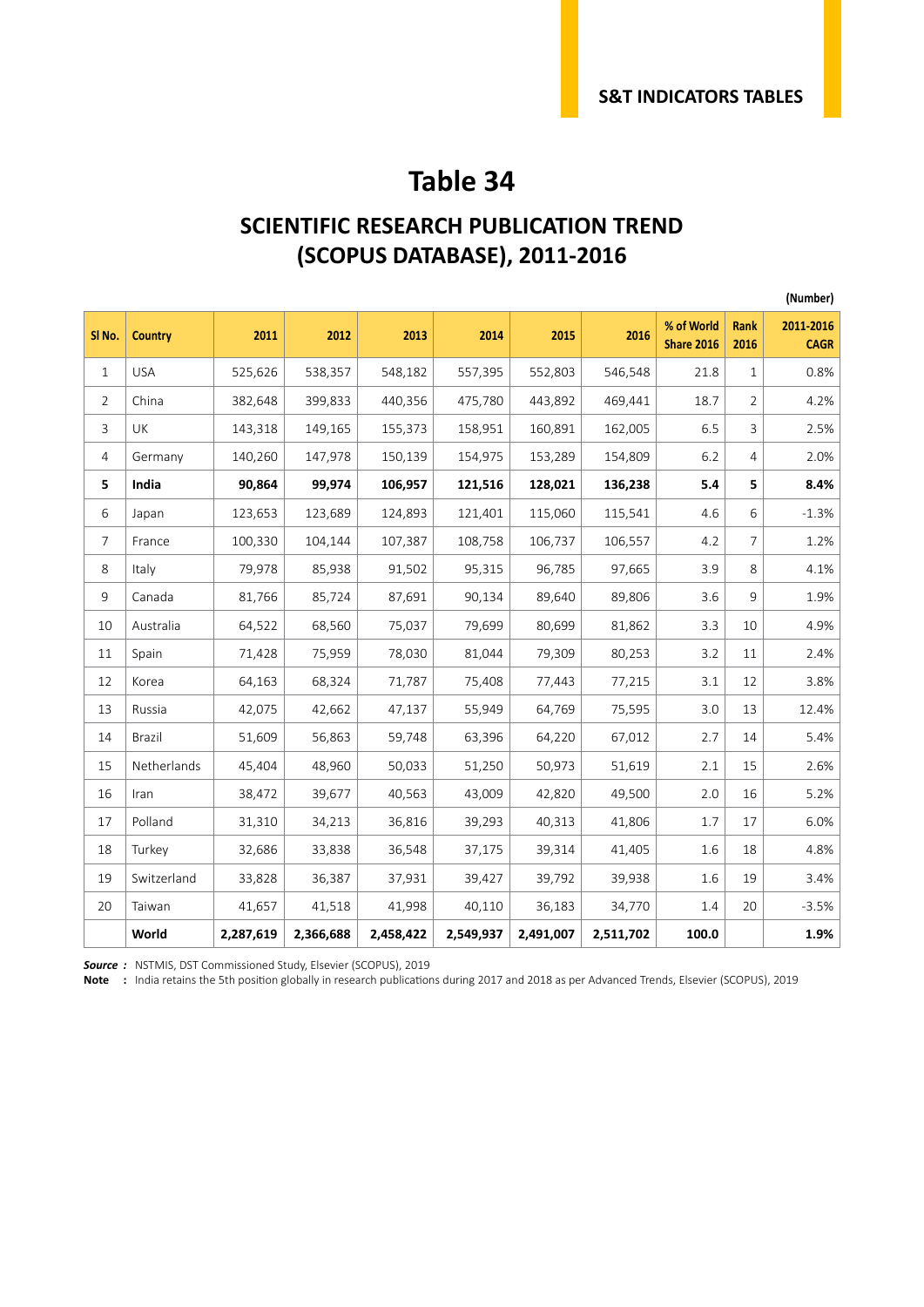#### **TOP 10 COUNTRIES, SCIENTIFIC RESEARCH PUBLICATION ADVANCED TREND (SCOPUS DATABASE), 2017-2018**

| SI No.         | <b>Country</b> | <b>Number of Publications 2017</b> | <b>Rank 2017</b> | <b>Number of Publications 2018</b> | <b>Rank 2018</b> |
|----------------|----------------|------------------------------------|------------------|------------------------------------|------------------|
| 1              | <b>USA</b>     | 681,318                            | 1                | 685,639                            | 1                |
| 2              | China          | 536,970                            | $\overline{2}$   | 605,797                            | 2                |
| 3              | UK             | 209,849                            | 3                | 212,696                            | 3                |
| $\overline{4}$ | Germany        | 179,230                            | $\overline{4}$   | 179,914                            | $\overline{4}$   |
| 5              | India          | 154,306                            | 5                | 171,879                            | 5                |
| 6              | Japan          | 131,385                            | 6                | 132,135                            | 6                |
| 7              | France         | 123,044                            | 7                | 121,265                            | 7                |
| 8              | Italy          | 118,173                            | 8                | 120,507                            | 8                |
| 9              | Canada         | 108,304                            | 9                | 111,640                            | 9                |
| 10             | Australia      | 101,758                            | 10               | 106,044                            | 10               |

*Source :* NSTMIS, DST Commissioned Study, Elsevier (SCOPUS), 2019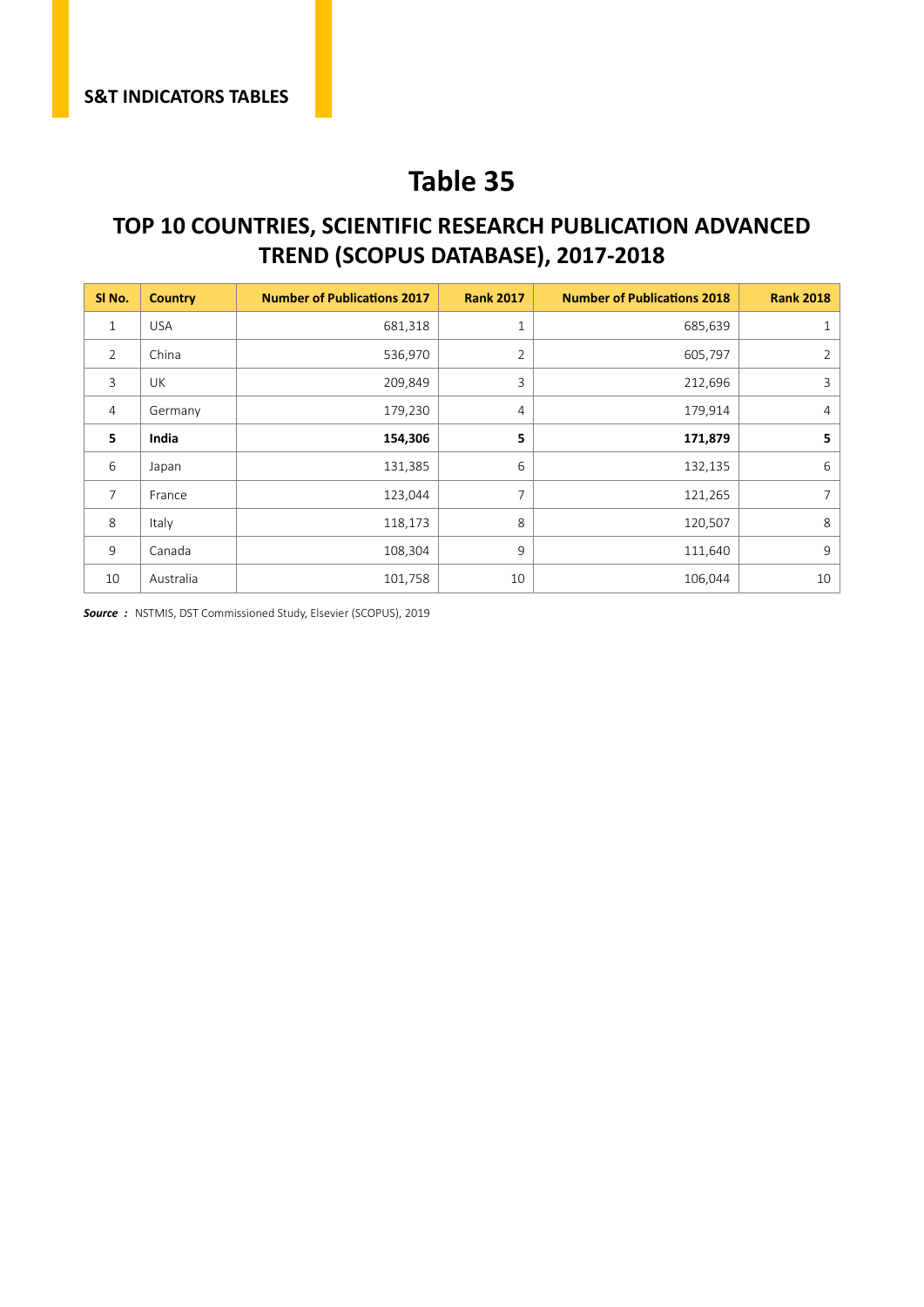#### **INDIA'S PUBLICATION OUTPUT AND SHARE IN WORLD BY FIELD OF SCIENCE (SCOPUS DATABASE), 2011-16**

|                                            |           |              | (Number)                |
|--------------------------------------------|-----------|--------------|-------------------------|
| <b>Field of Science</b>                    | 2011-2016 | <b>World</b> | % Share in World Output |
| Agricultural & Biological Sciences         | 59,127    | 1,182,998    | 5.0                     |
| Biochemistry, Genetics & Molecular Biology | 86,456    | 1,773,237    | 4.9                     |
| <b>Chemical Engineering</b>                | 45,976    | 671,451      | 6.8                     |
| Chemistry                                  | 91,605    | 1,289,921    | 7.1                     |
| Computer Science                           | 115,263   | 1,862,957    | 6.2                     |
| Earth & Planetary Sciences                 | 25,808    | 676,953      | 3.8                     |
| Energy                                     | 27,835    | 513,134      | 5.4                     |
| Engineering                                | 155,556   | 3,132,574    | 5.0                     |
| <b>Environmental Science</b>               | 40,458    | 763,564      | 5.3                     |
| Immunology & Microbiology                  | 17,746    | 408,455      | 4.3                     |
| Materials Science                          | 84,969    | 1,519,868    | 5.6                     |
| Mathematics                                | 45,377    | 1,025,437    | 4.4                     |
| Medicine                                   | 117,056   | 3,765,625    | 3.1                     |
| Pharmacology, Toxicology & Pharmaceutics   | 64,254    | 486,266      | 13.2                    |
| Physics & Astronomy                        | 94,683    | 1,817,569    | 5.2                     |
| Veterinary                                 | 8,809     | 119,836      | 7.4                     |
| <b>All fields</b>                          | 683,570   | 14,665,375   | 4.7                     |

*Source:* NSTMIS, DST Commissioned Study, 2019, Elsevier, SCOPUS Database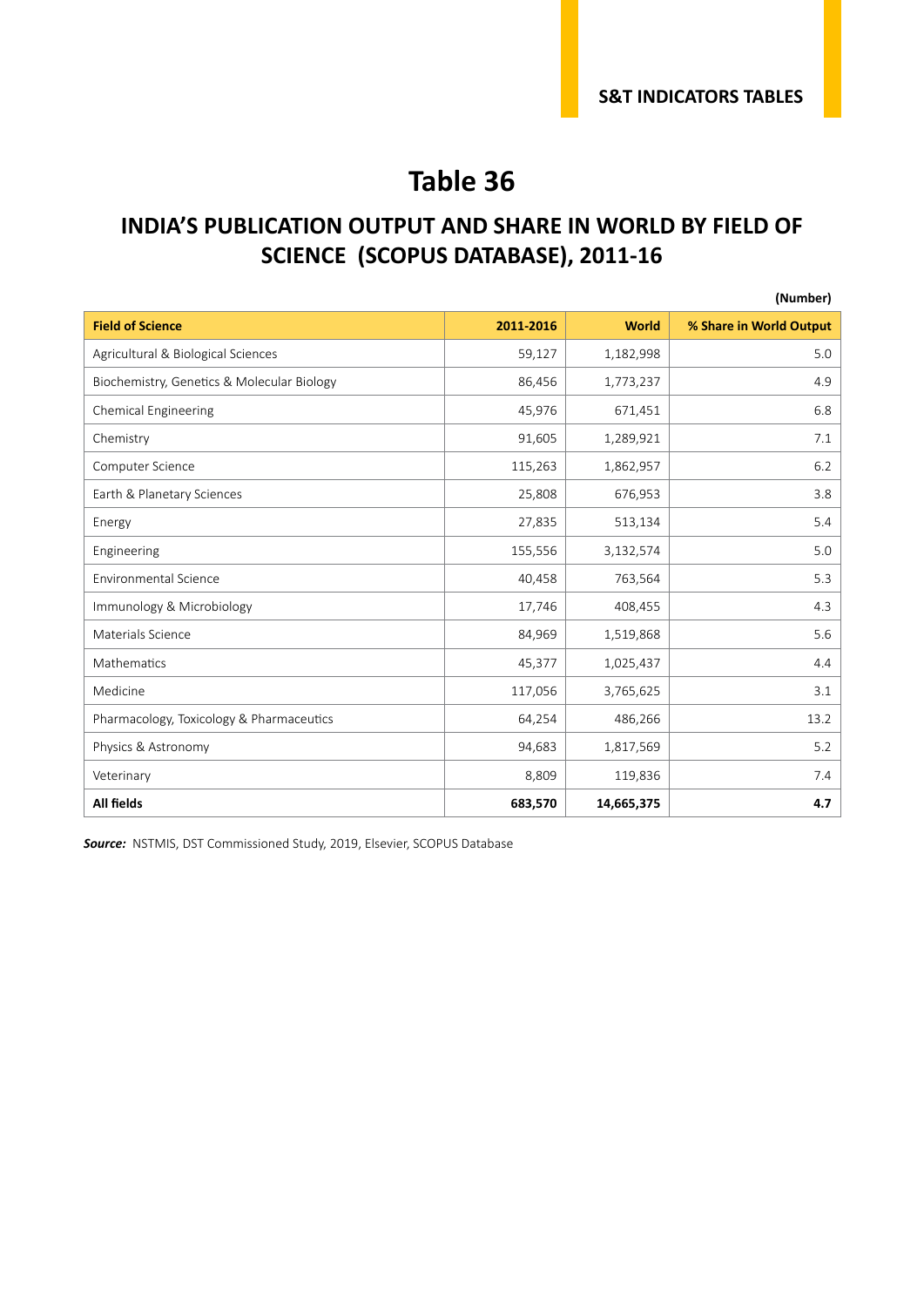#### **SCIENTIFIC PUBLICATION OUTPUT TREND BY SELECT COUNTRIES (SCI DATABASE), 2011-16**

|                |                |           |           |           |           |           |           |                                 | (Number)               |
|----------------|----------------|-----------|-----------|-----------|-----------|-----------|-----------|---------------------------------|------------------------|
| SI No.         | <b>Country</b> | 2011      | 2012      | 2013      | 2014      | 2015      | 2016      | % Share of<br><b>World 2016</b> | <b>CAGR</b><br>2011-16 |
| $\mathbf{1}$   | <b>USA</b>     | 367,493   | 380,423   | 394,642   | 401,761   | 407,638   | 411,363   | 26.2                            | 2.3                    |
| 2              | China          | 162,968   | 188,460   | 222,401   | 256,655   | 287,702   | 312,983   | 20.0                            | 13.9                   |
| 3              | United Kingdom | 101,502   | 106,209   | 112,833   | 113,058   | 118,878   | 122,764   | 7.8                             | 3.9                    |
| 4              | Germany        | 96,501    | 100,733   | 104,714   | 105,658   | 108,863   | 110,928   | 7.1                             | 2.8                    |
| 5              | Japan          | 77,777    | 78,548    | 80,171    | 78,648    | 77,943    | 79,010    | 5.0                             | 0.3                    |
| 6              | France         | 67,878    | 70,195    | 73,171    | 73,166    | 75,272    | 76,197    | 4.9                             | 2.3                    |
| $\overline{7}$ | Canada         | 59,477    | 62,406    | 65,372    | 66,713    | 68,503    | 69,374    | 4.4                             | 3.1                    |
| 8              | Italy          | 55,823    | 59,312    | 64,075    | 65,541    | 67,672    | 69,332    | 4.4                             | 4.4                    |
| 9              | Australia      | 45,645    | 49,691    | 55,139    | 58,764    | 62,713    | 64,904    | 4.1                             | 7.3                    |
| 10             | India          | 47,081    | 49,607    | 54,529    | 59,311    | 61,825    | 64,267    | 4.1                             | 6.4                    |
| 11             | Spain          | 50,886    | 54,493    | 57,056    | 57,982    | 58,856    | 59,425    | 3.8                             | 3.2                    |
| 12             | South Korea    | 45,723    | 49,898    | 52,340    | 55,210    | 58,260    | 58,930    | 3.8                             | 5.2                    |
| 13             | Brazil         | 36,019    | 38,523    | 40,127    | 41,622    | 43,517    | 45,781    | 2.9                             | 4.9                    |
| 14             | Netherlands    | 34,068    | 36,734    | 38,643    | 39,238    | 40,274    | 41,343    | 2.6                             | 3.9                    |
| 15             | Russia         | 29,193    | 28,562    | 29,906    | 31,030    | 35,309    | 35,505    | 2.3                             | 4.0                    |
| 16             | Switzerland    | 24,805    | 26,588    | 28,179    | 29,138    | 30,256    | 31,559    | 2.0                             | 4.9                    |
| 17             | Turkey         | 24,047    | 25,695    | 26,888    | 27,518    | 29,056    | 30,710    | 2.0                             | 5.0                    |
| 18             | Sweden         | 21,691    | 23,507    | 25,177    | 26,210    | 27,298    | 28,479    | 1.8                             | 5.6                    |
| 19             | Taiwan         | 27,335    | 27,756    | 28,274    | 27,764    | 26,650    | 25,979    | 1.7                             | $-1.0$                 |
| 20             | Saudi Arabia   | 5,885     | 7,701     | 9,546     | 11,910    | 13,704    | 14,699    | 0.9                             | 20.1                   |
| 21             | Mexico         | 10,572    | 11,414    | 12,200    | 12,789    | 13,749    | 14,457    | 0.9                             | 6.5                    |
| 22             | South Africa   | 9,521     | 10,287    | 11,030    | 12,184    | 13,057    | 13,932    | 0.9                             | 7.9                    |
| 23             | Argentina      | 8,176     | 8,555     | 8,831     | 8,868     | 9,265     | 9,170     | 0.6                             | 2.3                    |
| 24             | Indonesia      | 1,218     | 1,422     | 1,651     | 1,776     | 1,966     | 2,258     | 0.1                             | 13.1                   |
|                | World          | 1,308,375 | 1,376,849 | 1,453,771 | 1,498,240 | 1,546,276 | 1,568,706 | 100.0                           | 3.7                    |

*Source :* NSTMIS, DST Commissioned Study 2019, Clarivate, Web of Science -SCI database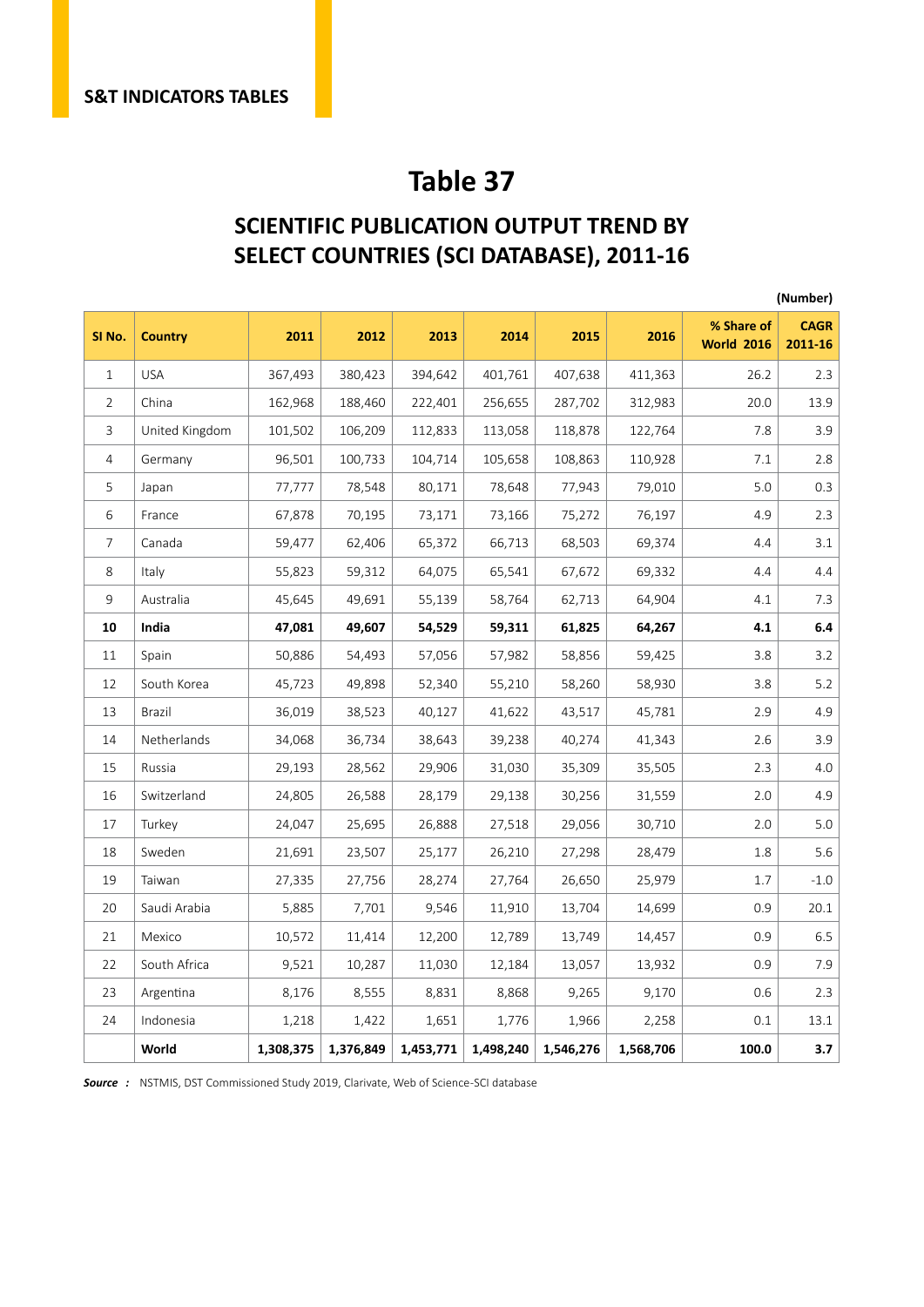#### **TOP 10 COUNTRIES, SCIENTIFIC PUBLICATION OUTPUT ADVANCED TREND (SCI DATABASE), 2017-2018**

| SI No.         | <b>Country</b> | <b>Number of Publications 2017</b> | <b>Rank 2017</b> | <b>Number of Publications 2018</b> | <b>Rank 2018</b> |
|----------------|----------------|------------------------------------|------------------|------------------------------------|------------------|
| $\mathbf{1}$   | <b>USA</b>     | 457,149                            | $1\,$            | 432,788                            | 1                |
| $\overline{2}$ | China          | 342,901                            | $\overline{2}$   | 384,888                            | 2                |
| 3              | United Kingdom | 143,662                            | 3                | 135,331                            | 3                |
| $\overline{4}$ | Germany        | 121,625                            | 4                | 117,208                            | $\overline{4}$   |
| 5              | Japan          | 84,523                             | 5                | 82,199                             | 5                |
| 6              | France         | 82,103                             | 6                | 77,618                             | 6                |
| $\overline{7}$ | Canada         | 77,543                             | $\overline{7}$   | 75,173                             | 7                |
| 8              | Italy          | 76,084                             | 8                | 74,779                             | 8                |
| 9              | Australia      | 73,909                             | 9                | 72,483                             | 9                |
| 10             | India          | 73,529                             | 10               | 73,813                             | 10               |

**Source** : NSTMIS, DST Commissioned Study 2019, Clarivate, Web of Science-SCI database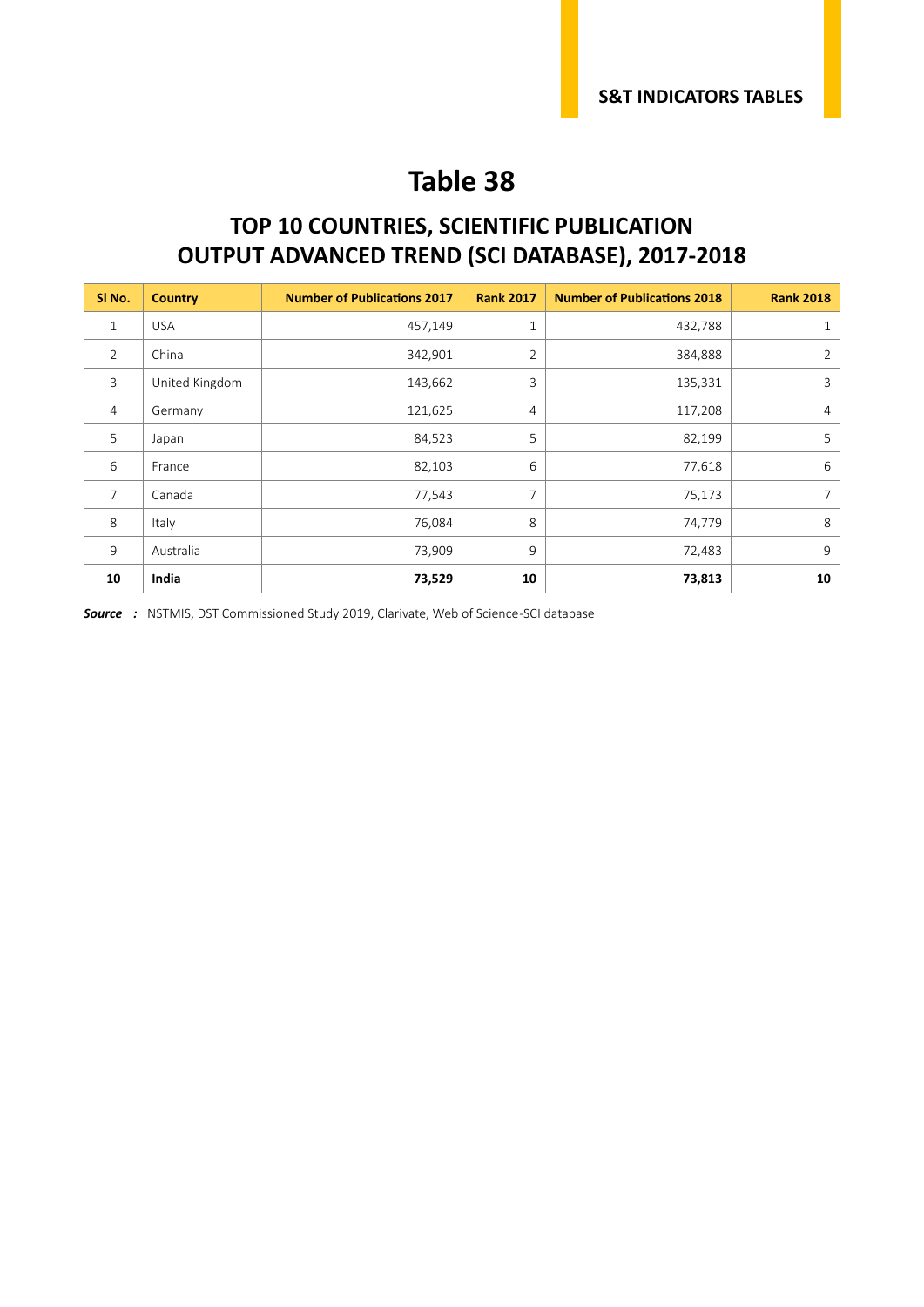#### **INDIA'S PUBLICATION OUTPUT AND SHARE IN WORLD BY FIELD OF SCIENCE (SCI DATABASE), 2011-16**

|                              |         |              | (Number)                        |
|------------------------------|---------|--------------|---------------------------------|
| <b>Field of Science</b>      | India   | <b>World</b> | % Share in World Output 2011-16 |
| Agricultural Sciences        | 15,941  | 241,321      | 6.6                             |
| Biology & Biochemistry       | 21,130  | 428,325      | 4.9                             |
| Chemistry                    | 71,493  | 997,167      | 7.2                             |
| Clinical Medicine            | 32,251  | 1,589,211    | 2.0                             |
| Computer Science             | 7,929   | 213,756      | 3.7                             |
| Economics & Business         | 1,529   | 153,282      | 1.0                             |
| Engineering                  | 34,092  | 719,308      | 4.7                             |
| Environment/Ecology          | 10,041  | 276,180      | 3.6                             |
| Geosciences                  | 10,080  | 260,977      | 3.9                             |
| Immunology                   | 4,251   | 149,583      | 2.8                             |
| Materials Science            | 29,677  | 475,887      | 6.2                             |
| Mathematics                  | 7,061   | 247,761      | 2.8                             |
| Microbiology                 | 5,692   | 122,461      | 4.6                             |
| Molecular Biology & Genetics | 6,747   | 274,568      | 2.5                             |
| Multidisciplinary            | 675     | 11,997       | 5.6                             |
| Neuroscience & Behavior      | 4,327   | 300,772      | 1.4                             |
| Pharmacology & Toxicology    | 14,533  | 228,905      | 6.3                             |
| Physics                      | 32,942  | 638,020      | 5.2                             |
| Plant & Animal Science       | 14,626  | 422,353      | 3.5                             |
| Psychiatry/Psychology        | 1,431   | 237,399      | 0.6                             |
| Social Sciences, General     | 5,304   | 521,050      | $1.0\,$                         |
| Space Science                | 3,969   | 85,559       | 4.6                             |
| <b>ALL FIELDS</b>            | 336,620 | 8,752,217    | 3.8                             |

*Source :* NSTMIS, DST Commissioned Study 2019, Clarivate, Web of Science -SCI database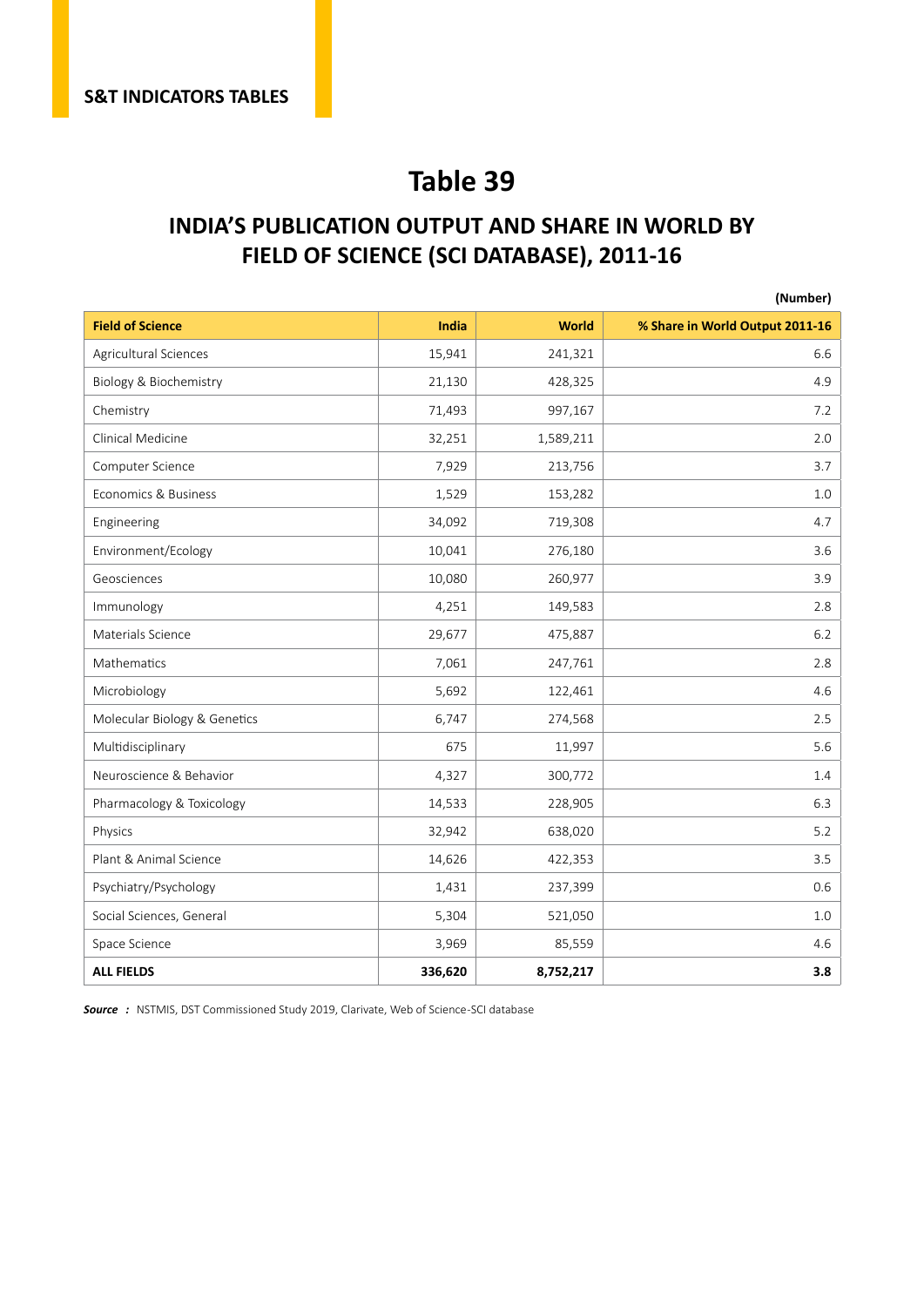## **PATENTS APPLICATIONS FROM PERSONS IN INDIA AND<br>ABROAD, 2000-01 TO 2017-18 PATENTS APPLICATIONS FROM PERSONS IN INDIA AND ABROAD, 2000-01 TO 2017-18**

**(Number)**

|                              | 10-000 | 2005-06 | 2006-07 | 2007-08 | 008-09 | 17-600; | 1010-11 | 2011-12 | 2012-13 | 1013-14 | 2014-1! | 2015-16 | 2016-17 | 2017-18 |
|------------------------------|--------|---------|---------|---------|--------|---------|---------|---------|---------|---------|---------|---------|---------|---------|
| India                        | 2179   | 4521    | 5314    | 6040    | 6161   | 7044    | 8312    | 8921    | 9911    | 10941   | 12071   | 13066   | 13219   | 15550   |
| Resident abroad<br>oreigners | 5324   | 19984   | 23626   | 29178   | 80651  | 27243   | 81088   | 34276   | 33763   | 32010   | 30692   | 33838   | 32225   | 32304   |
| <b>Total</b>                 | 8503   | 24505   | 28940   | 35218   | 36812  | 34287   | 39400   | 43197   | 43674   | 42951   | 42763   | 46904   | 45444   | 47854   |

*Source :* Annual Reports of the Controller General of Patents, Designs and Trade Marks.

Source : Annual Reports of the Controller General of Patents, Designs and Trade Marks.<br>Note : Foreigners Resident Abroad includes Ordinary, Convention & National Phase Applications under PCT since 2000-01 onwards. **Note :** Foreigners Resident Abroad includes Ordinary, Convention & National Phase Applications under PCT since 2000-01 onwards.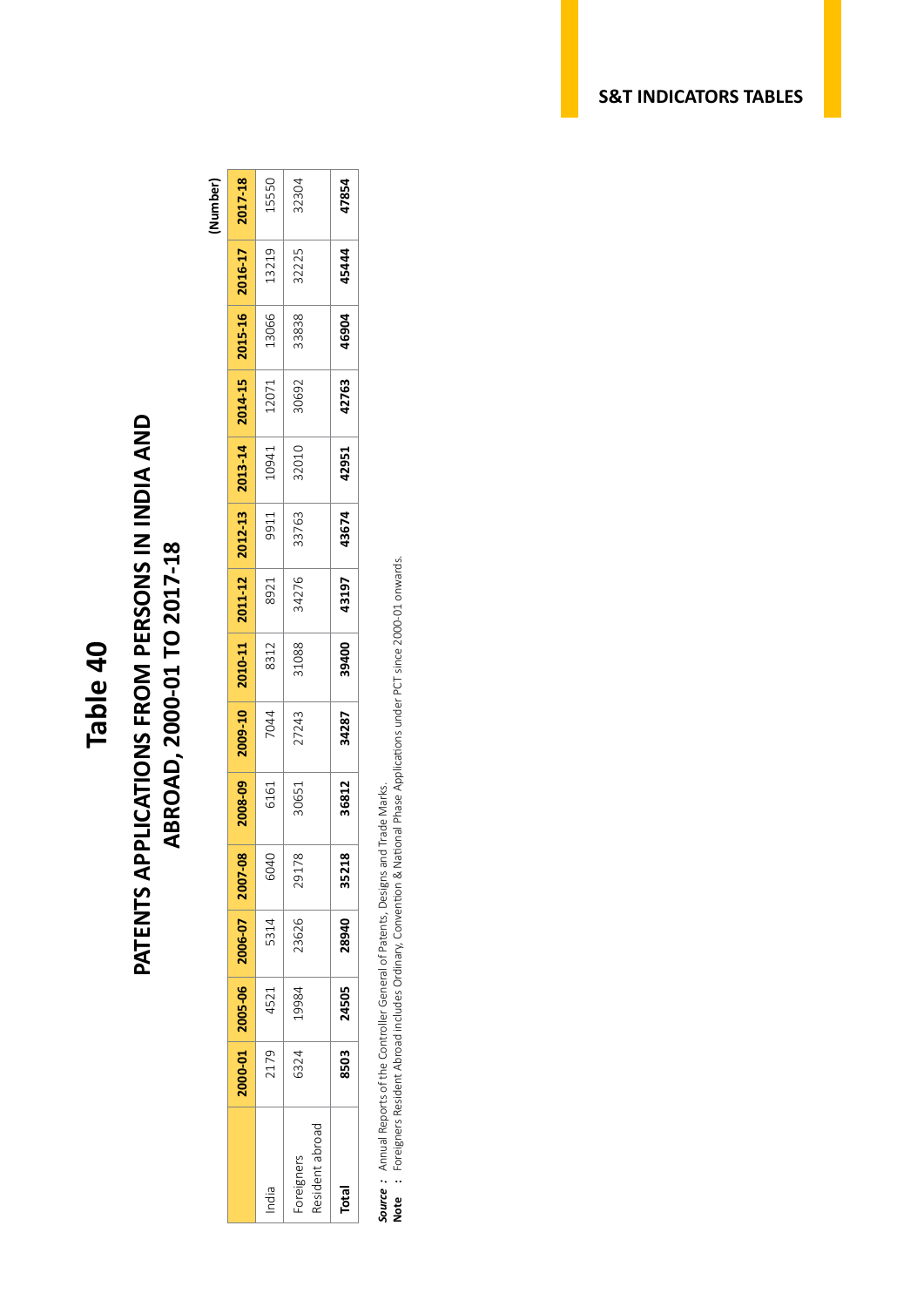## Table 41<br>PATENTS APPLICATIONS FILED IN INDIA BY<br>FOREIGN COUNTRIES, 2000-01 TO 2017-18 **PATENTS APPLICATIONS FILED IN INDIA BY<br>FOREIGN COUNTRIES, 2000-01 TO 2017-18**

(Number)

| SI. No.                  | Country      | 2000-01 | 2005-06 | 2006-07 | 2007-08 | 2008-09 | 2009-10 | 2010-11 | 2011-12        | 2012-13 | 2013-14 | 2014-15        | 2015-16 | 2016-17 | 2017-18 |
|--------------------------|--------------|---------|---------|---------|---------|---------|---------|---------|----------------|---------|---------|----------------|---------|---------|---------|
|                          | U.S.A.       | 2271    | 8048    | 8389    | 10653   | 10978   | 9154    | 10405   | 10600          | 10295   | 10113   | 9702           | 11815   | 10883   | 18179   |
| $\overline{\mathcal{N}}$ | Germany      | 829     | 1736    | 2329    | 2908    | 3323    | 3111    | 3653    | 4174           | 4096    | 3553    | 3089           | 2965    | 2818    | 2773    |
| ന്                       | У.           | 359     | 796     | 933     | 1091    | 1178    | 972     | 965     | 1187           | 1075    | 1085    | 1059           | 1165    | 1008    | 1138    |
| 4.                       | France       | 309     | 1022    | 1226    | 1522    | 1671    | 1394    | 1609    | 1670           | 1666    | 1535    | 1469           | 1263    | 1214    | 1184    |
| ட்                       | Inpapel      | 787     | 1555    | 1887    | 2453    | 2962    | 3040    | 4117    | 5349           | 6284    | 5566    | 5425           | 4835    | 4275    | 4487    |
| 6                        | Switzerland  | 338     | 927     | 1330    | 1647    | 1685    | 1579    | 1651    | 1671           | 1683    | 1756    | 1549           | 1385    | 1467    | 1268    |
|                          | <b>Italy</b> | 86      | 377     | 576     | 686     | 656     | 560     | 608     | 712            | 651     | 622     | 583            | 612     | 551     | 577     |
| ∞                        | Russia       | 23      | 34      | 45      | 37      | 63      | 45      | 55      | $\overline{7}$ | 85      | 73      | $\overline{0}$ | 93      | 67      | 93      |
| െ                        | Netherlands  | 202     | 837     | 1108    | 1332    | 1544    | 1316    | 1336    | 1670           | 1203    | 1384    | 1323           | 1498    | 1359    | 1387    |
| $\overline{10}$ .        | Others       | 1120    | 4652    | 5803    | 6849    | 6591    | 6072    | 6689    | 7172           | 6725    | 6323    | 6403           | 8207    | 8583    | 1218    |
|                          | Total #      | 6324    | 19984   | 23626   | 29178   | 30651   | 27243   | 31088   | 34276          | 33763   | 32010   | 30692          | 33838   | 32225   | 32304   |

**Source**: Annual Reports of the Controller General of Patents, Designs and Trade Marks.<br>Note : # Includes Ordinary, Convention & National Phase Applications under PCT. *Source :* Annual Reports of the Controller General of Patents, Designs and Trade Marks. **Note :** # Includes Ordinary, Convention & National Phase Applications under PCT.

**S&T INDICATORS TABLES**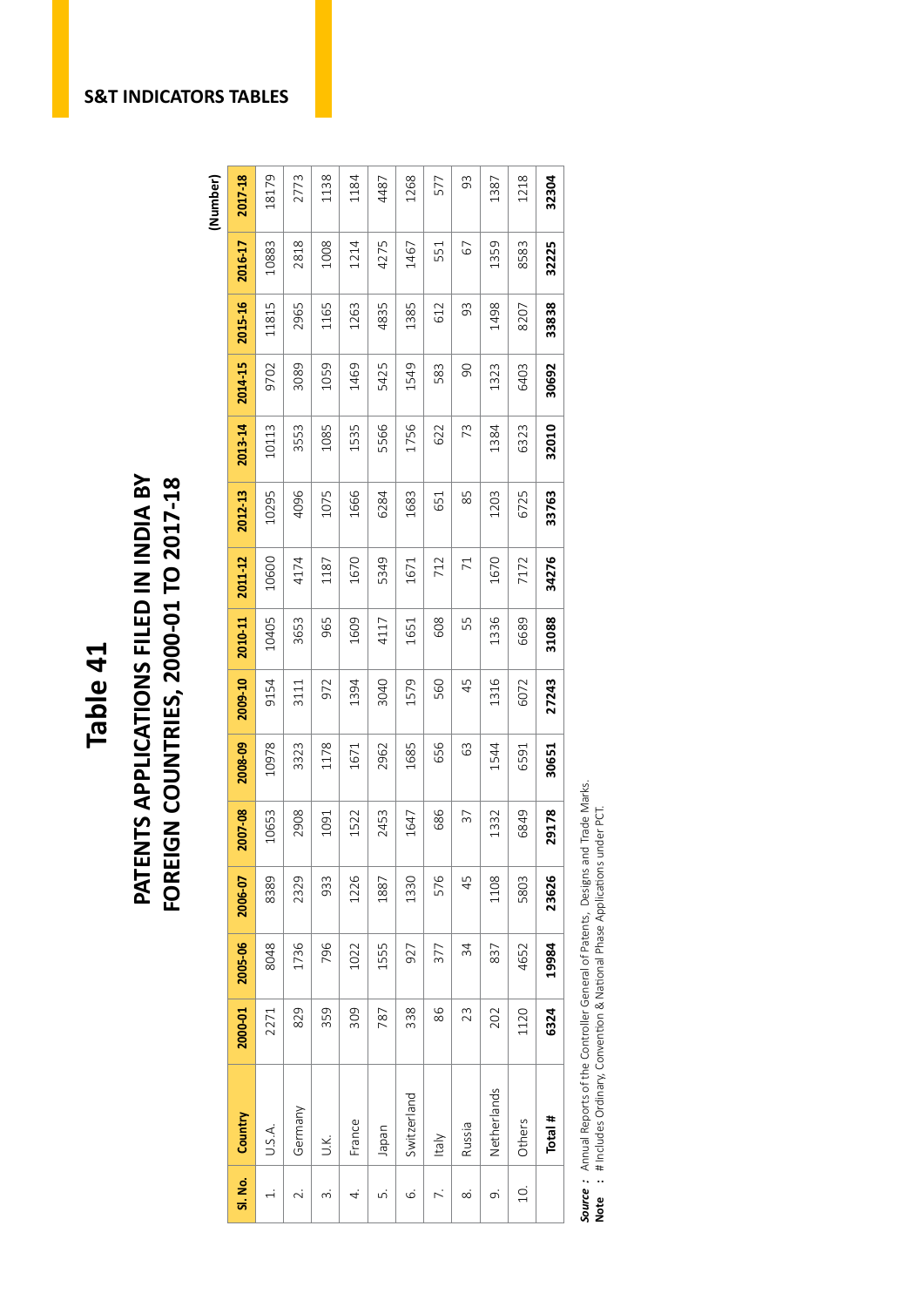#### **PATENTS APPLICATIONS FILED BY DIFFERENT STATES IN INDIA, 2012-13 TO 2017-18**

|                   |                              |         |         |         |         |         | (Number) |
|-------------------|------------------------------|---------|---------|---------|---------|---------|----------|
| SI <sub>No.</sub> | <b>State/Union Territory</b> | 2012-13 | 2013-14 | 2014-15 | 2015-16 | 2016-17 | 2017-18  |
| $\mathbf{1}$      | Andhra Pradesh               | 879     | 892     | 563     | 275     | 271     | 276      |
| $\overline{2}$    | Delhi                        | 930     | 1023    | 1131    | 1154    | 1066    | 1432     |
| 3                 | Gujarat                      | 658     | 548     | 585     | 529     | 633     | 712      |
| 4                 | Haryana                      | 289     | 288     | 343     | 395     | 444     | 449      |
| 5                 | Karnataka                    | 1208    | 1670    | 2134    | 2020    | 1815    | 2022     |
| 6                 | Maharashtra                  | 2690    | 2955    | 3267    | 3699    | 3595    | 3820     |
| $\overline{7}$    | <b>Tamil Nadu</b>            | 1223    | 1452    | 1423    | 1756    | 2018    | 2742     |
| 8                 | Bihar                        | 47      | 35      | 35      | 28      | 27      | 63       |
| 9                 | Telangana                    | #       | #       | 462     | 795     | 805     | 823      |
| 10                | Kerala                       | 259     | 316     | 263     | 280     | 276     | 312      |
| 11                | Punjab                       | 109     | 89      | 97      | 192     | 207     | 247      |
| 12                | Madhya Pradesh               | 112     | 96      | 101     | 159     | 141     | 191      |
| 13                | Rajasthan                    | 78      | 106     | 149     | 150     | 181     | 189      |
| 14                | <b>Uttar Pradesh</b>         | 482     | 478     | 665     | 655     | 637     | 721      |
| 15                | West Bengal                  | 442     | 564     | 406     | 454     | 480     | 538      |
|                   | <b>Grand Total</b>           | 9911    | 10931   | 12071   | 13066   | 13219   | 15550    |

*Source :* Annual Reports of the Controller General of Patents, Designs and Trade Marks.

**Note :** # - State of Telangana was formed in the year 2014 and data prior to 2014 are covered under Andhra Pradesh.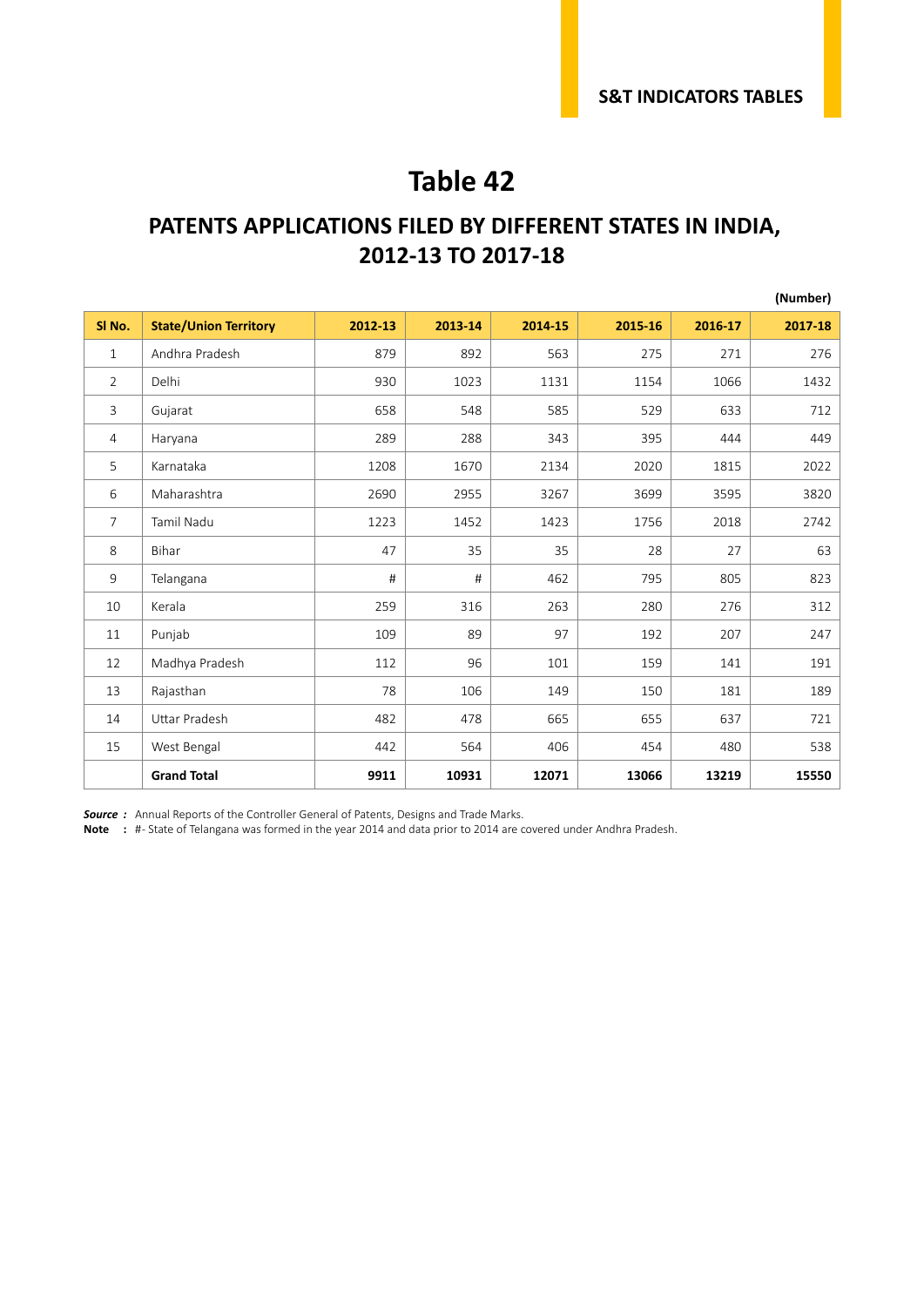# **Table 43 PATENTS FILED AND SEALED IN INDIA, 1976-77 TO 2017-18 (Number)** PATENTS FILED AND SEALED IN INDIA, 1976-77 TO 2017-18

(Number)

| No. of patents in<br>force                                                                       | Foreign        | 12                       | 19780   | 19795   | 13966   | 14474   | 14448   | 14892   | 15291   | 15726   | 13162   | 10844   | 10059   | 10115   | 11015   | 10941   | 8210    | 9093    | 8997    |
|--------------------------------------------------------------------------------------------------|----------------|--------------------------|---------|---------|---------|---------|---------|---------|---------|---------|---------|---------|---------|---------|---------|---------|---------|---------|---------|
|                                                                                                  | Indian         | $\Xi$                    | 2746    | 3065    | 2469    | 2786    | 2757    | 3038    | 3329    | 3523    | 3008    | 2549    | 2004    | 2150    | 2584    | 2468    | 2238    | 1206    | 1034    |
| No. of patents<br>sealed                                                                         | Foreign        | $\Box$                   | 1964    | 1857    | 499     | 1657    | 670     | 936     | 822     | 980     | 1206    | 1500    | 1594    | 1516    | 2585    | 1371    | 1112    | 1125    | 1021    |
|                                                                                                  | Indian         | $\sigma$                 | 928     | 657     | 281     | 516     | 349     | 421     | 405     | 340     | 263     | 451     | 532     | 588     | 795     | 519     | 379     | 551     | 251     |
| No. of applications<br>deemed to have<br>of Complete<br>been abandoned<br>non-acceptance         | Specifications | $\infty$                 | 533     | 577     | 498     | 429     | 372     | 422     | 734     | 774     | 710     | 824     | 729     | 912     | 1049    | 984     | 878     | 789     | 567     |
| Total No. of<br>complete<br>specifications<br>accepted the<br>notified as                        | year           | $\overline{ }$           | 2840    | 2507    | 2070    | 1210    | 1007    | 1191    | 1580    | 1447    | 3267    | 1495    | 1706    | 2966    | 2386    | 1760    | 2170    | 2060    | 1600    |
| No. of applications<br>deemed to have<br>specifications<br>filling of complete<br>been abandoned |                | $\circ$                  | 295     | 378     | 283     | 304     | 325     | 274     | 310     | 295     | 224     | 214     | 267     | 158     | 166     | 225     | 183     | 213     | 289     |
| No.of<br>applications<br>examined                                                                |                | 5                        | 3612    | 2369    | 1266    | 1498    | 2301    | 2984    | 3165    | 3043    | 2270    | 2490    | 4846    | 3582    | 3650    | 3333    | 2185    | 2431    | 2347    |
| <b>Total No.of</b><br>applications<br>to be<br>examined                                          |                | 4                        | 6980    | 5937    | 6122    | 7533    | 8705    | 9068    | 8895    | 8565    | 8546    | 9578    | 10363   | 8707    | 8565    | 8407    | 8613    | 9807    | 10630   |
| from preceding<br>No. of<br>applications<br>brought<br>forward                                   | year           | $\infty$                 | 3876    | 3067    | 3190    | 4573    | 5751    | 6079    | 5810    | 5420    | 5227    | 6052    | 6874    | 5250    | 4967    | 4746    | 4849    | 6255    | 7163    |
| No.of<br>lications<br>made<br>app-                                                               |                | $\sim$                   | 3104    | 2870    | 2932    | 2980    | 2954    | 2989    | 3085    | 3145    | 3319    | 3526    | 3489    | 3457    | 3598    | 3661    | 3764    | 3552    | 3467    |
| Year                                                                                             |                | $\overline{\phantom{0}}$ | 1976-77 | 1977-78 | 1978-79 | 1979-80 | 1980-81 | 1981-82 | 1982-83 | 1983-84 | 1984-85 | 1985-86 | 1986-87 | 1987-88 | 1988-89 | 1989-90 | 1990-91 | 1991-92 | 1992-93 |

Table 43 Contd... *Table 43 Contd...*

#### **S&T INDICATORS TABLES**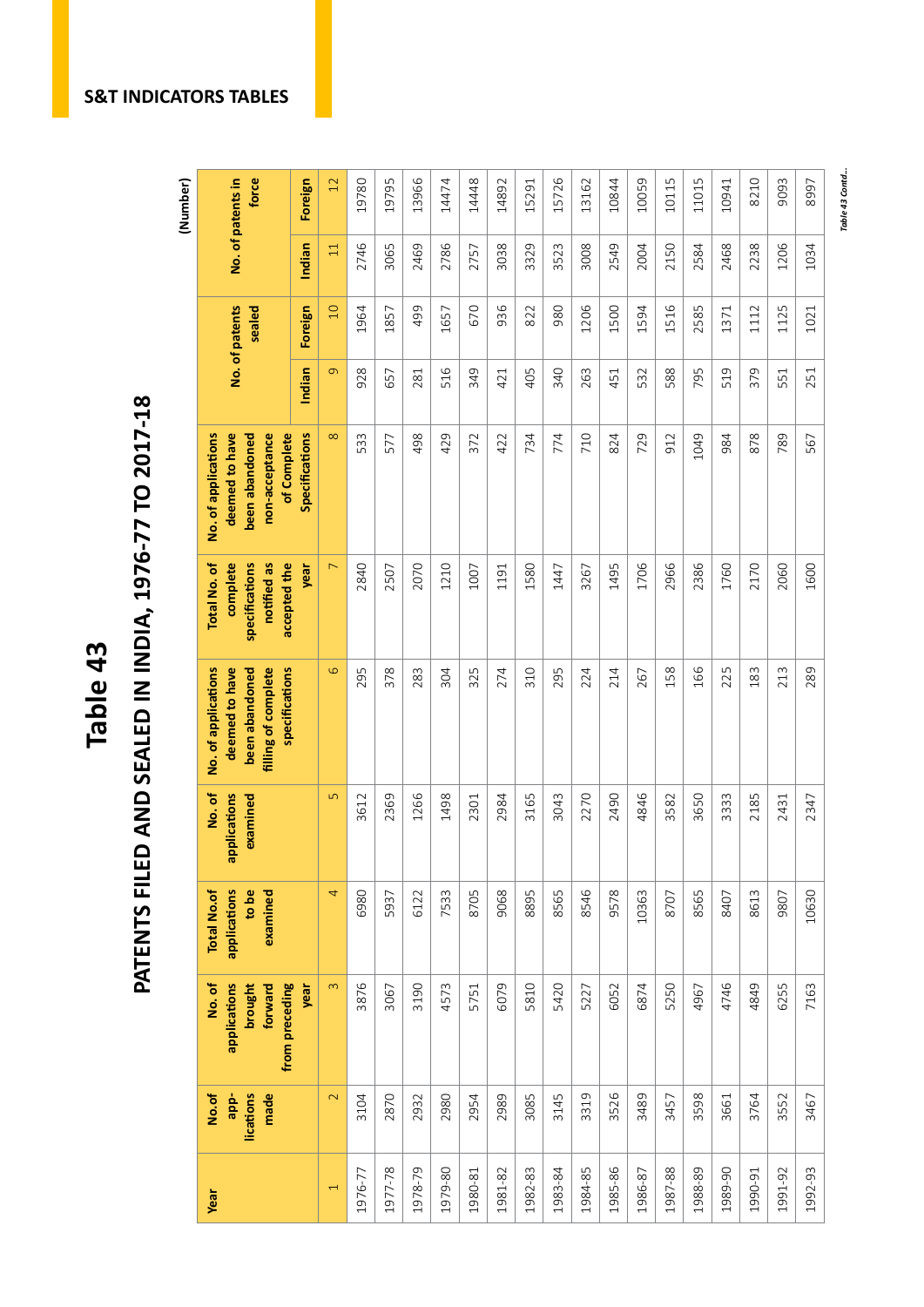Table 43 (Contd.)<br>PATENTS FILED AND SEALED IN INDIA, 1976-77 TO 2017-18 **PATENTS FILED AND SEALED IN INDIA, 1976-77 TO 2017-18 Table 43 (Contd.)**

**(Number)** 

| 32293<br>No. of patents in<br>force<br>6458<br>6530<br>6742<br>6519<br>Foreign<br>$\overline{12}$<br>7202<br>6882<br>6691<br>11933<br>13593<br>21722<br>24664<br>30553<br>7052<br>6694<br>4331<br>4657<br>7281<br>2075<br>7966<br>1995<br>2088<br>2200<br>1495<br>1578<br>1479<br>2200<br>4486<br>6158<br>Indian<br>1923<br>2098<br>2003<br>3473<br>6781<br>$\Xi$<br>2047<br>7301<br>6236<br>1225<br>1155<br>No. of patents<br>sealed<br>Foreign<br>1283<br>1118<br>614<br>1324<br>919<br>885<br>1524<br>2924<br>12088<br>13520<br>4443<br>$\overline{0}$<br>1304<br>937<br>1147<br>5632<br>$\sigma$<br>476<br>415<br>619<br>645<br>945<br>1396<br>1725<br>1273<br>Indian<br>442<br>293<br>399<br>654<br>494<br>764<br>3173<br>2541<br>1907<br>557<br>Specifications<br>$\infty$<br>1695<br>5186<br>No. of applications<br>deemed to have<br>been abandoned<br>non-acceptance<br>of Complete<br>686<br>765<br>675<br>195<br>775<br>479<br>1075<br>803<br>804<br>460<br>1633<br>894<br>5171<br>972<br>1031<br>1121<br>$\stackrel{\triangle}{\geq}$<br>$\frac{4}{2}$<br>complete<br>$\overline{ }$<br>2049<br>1310<br>1669<br>2805<br>$\frac{4}{2}$<br>$\stackrel{\triangle}{\geq}$<br>$\stackrel{\triangle}{\geq}$<br>$\stackrel{\triangle}{\geq}$<br><b>Total No. of</b><br>specifications<br>notified as<br>accepted the<br>year<br>1250<br>1590<br>2580<br>1600<br>1950<br>2780<br>1400<br>3307<br>$\overline{Q}$<br>specifications<br>820<br>1066<br>No. of applications<br>deemed to have<br>filling of complete<br>130<br>375<br>59<br>362<br>89<br>325<br>290<br>933<br>888<br>2720<br>185<br>been abandoned<br>224<br>204<br>414<br>694<br>267<br>applications<br>5<br>2590<br>9538<br>10296<br>No.of<br>2745<br>2688<br>2824<br>4264<br>5104<br>10709<br>14813<br>11569<br>14119<br>6069<br>11208<br>examined<br>3042<br>2862<br>2931<br>11751<br>4<br>21926<br>22146<br>applications<br>to be<br>examined<br>14379<br>18540<br>24036<br>49710<br>20645<br>30595<br>28653<br><b>Total No.of</b><br>11863<br>30774<br>43471<br>31493<br>38054<br>55747<br>12362<br>36981<br>19001<br>applications<br>from preceding<br>$\omega$<br>39118<br>$\equiv$<br>$\stackrel{\triangle}{\geq}$<br>$\stackrel{\triangle}{\geq}$<br>$\lessgtr$<br>$\lessgtr$<br>forward<br>9049<br>20619<br>33230<br>34968<br>$\stackrel{\triangle}{\geq}$<br>$\lessgtr$<br>$\lessgtr$<br>brought<br>11504<br>15474<br>No.of<br>year<br>7994<br>28027<br>44281<br>$\mathbf{\Omega}$<br>7036<br>12613<br>35218<br>No.of<br>lications<br>made<br>3869<br>5330<br>8562<br>10155<br>8954<br>4824<br>8503<br>10592<br>11466<br>17466<br>24505<br>28940<br>36812<br>39400<br>34287<br>app- |  |  |  |  |  | (Number) |
|-----------------------------------------------------------------------------------------------------------------------------------------------------------------------------------------------------------------------------------------------------------------------------------------------------------------------------------------------------------------------------------------------------------------------------------------------------------------------------------------------------------------------------------------------------------------------------------------------------------------------------------------------------------------------------------------------------------------------------------------------------------------------------------------------------------------------------------------------------------------------------------------------------------------------------------------------------------------------------------------------------------------------------------------------------------------------------------------------------------------------------------------------------------------------------------------------------------------------------------------------------------------------------------------------------------------------------------------------------------------------------------------------------------------------------------------------------------------------------------------------------------------------------------------------------------------------------------------------------------------------------------------------------------------------------------------------------------------------------------------------------------------------------------------------------------------------------------------------------------------------------------------------------------------------------------------------------------------------------------------------------------------------------------------------------------------------------------------------------------------------------------------------------------------------------------------------------------------------------------------------------------------------------------------------------------------------------------------------------------------------------------------------------------------------------------------------------------------------------------------------------------------------------------------------------------------------------------------------------------------------------------------------------------------|--|--|--|--|--|----------|
|                                                                                                                                                                                                                                                                                                                                                                                                                                                                                                                                                                                                                                                                                                                                                                                                                                                                                                                                                                                                                                                                                                                                                                                                                                                                                                                                                                                                                                                                                                                                                                                                                                                                                                                                                                                                                                                                                                                                                                                                                                                                                                                                                                                                                                                                                                                                                                                                                                                                                                                                                                                                                                                                 |  |  |  |  |  |          |
|                                                                                                                                                                                                                                                                                                                                                                                                                                                                                                                                                                                                                                                                                                                                                                                                                                                                                                                                                                                                                                                                                                                                                                                                                                                                                                                                                                                                                                                                                                                                                                                                                                                                                                                                                                                                                                                                                                                                                                                                                                                                                                                                                                                                                                                                                                                                                                                                                                                                                                                                                                                                                                                                 |  |  |  |  |  |          |
|                                                                                                                                                                                                                                                                                                                                                                                                                                                                                                                                                                                                                                                                                                                                                                                                                                                                                                                                                                                                                                                                                                                                                                                                                                                                                                                                                                                                                                                                                                                                                                                                                                                                                                                                                                                                                                                                                                                                                                                                                                                                                                                                                                                                                                                                                                                                                                                                                                                                                                                                                                                                                                                                 |  |  |  |  |  |          |
|                                                                                                                                                                                                                                                                                                                                                                                                                                                                                                                                                                                                                                                                                                                                                                                                                                                                                                                                                                                                                                                                                                                                                                                                                                                                                                                                                                                                                                                                                                                                                                                                                                                                                                                                                                                                                                                                                                                                                                                                                                                                                                                                                                                                                                                                                                                                                                                                                                                                                                                                                                                                                                                                 |  |  |  |  |  |          |
|                                                                                                                                                                                                                                                                                                                                                                                                                                                                                                                                                                                                                                                                                                                                                                                                                                                                                                                                                                                                                                                                                                                                                                                                                                                                                                                                                                                                                                                                                                                                                                                                                                                                                                                                                                                                                                                                                                                                                                                                                                                                                                                                                                                                                                                                                                                                                                                                                                                                                                                                                                                                                                                                 |  |  |  |  |  |          |
|                                                                                                                                                                                                                                                                                                                                                                                                                                                                                                                                                                                                                                                                                                                                                                                                                                                                                                                                                                                                                                                                                                                                                                                                                                                                                                                                                                                                                                                                                                                                                                                                                                                                                                                                                                                                                                                                                                                                                                                                                                                                                                                                                                                                                                                                                                                                                                                                                                                                                                                                                                                                                                                                 |  |  |  |  |  |          |
|                                                                                                                                                                                                                                                                                                                                                                                                                                                                                                                                                                                                                                                                                                                                                                                                                                                                                                                                                                                                                                                                                                                                                                                                                                                                                                                                                                                                                                                                                                                                                                                                                                                                                                                                                                                                                                                                                                                                                                                                                                                                                                                                                                                                                                                                                                                                                                                                                                                                                                                                                                                                                                                                 |  |  |  |  |  |          |
|                                                                                                                                                                                                                                                                                                                                                                                                                                                                                                                                                                                                                                                                                                                                                                                                                                                                                                                                                                                                                                                                                                                                                                                                                                                                                                                                                                                                                                                                                                                                                                                                                                                                                                                                                                                                                                                                                                                                                                                                                                                                                                                                                                                                                                                                                                                                                                                                                                                                                                                                                                                                                                                                 |  |  |  |  |  |          |
|                                                                                                                                                                                                                                                                                                                                                                                                                                                                                                                                                                                                                                                                                                                                                                                                                                                                                                                                                                                                                                                                                                                                                                                                                                                                                                                                                                                                                                                                                                                                                                                                                                                                                                                                                                                                                                                                                                                                                                                                                                                                                                                                                                                                                                                                                                                                                                                                                                                                                                                                                                                                                                                                 |  |  |  |  |  |          |
|                                                                                                                                                                                                                                                                                                                                                                                                                                                                                                                                                                                                                                                                                                                                                                                                                                                                                                                                                                                                                                                                                                                                                                                                                                                                                                                                                                                                                                                                                                                                                                                                                                                                                                                                                                                                                                                                                                                                                                                                                                                                                                                                                                                                                                                                                                                                                                                                                                                                                                                                                                                                                                                                 |  |  |  |  |  |          |
|                                                                                                                                                                                                                                                                                                                                                                                                                                                                                                                                                                                                                                                                                                                                                                                                                                                                                                                                                                                                                                                                                                                                                                                                                                                                                                                                                                                                                                                                                                                                                                                                                                                                                                                                                                                                                                                                                                                                                                                                                                                                                                                                                                                                                                                                                                                                                                                                                                                                                                                                                                                                                                                                 |  |  |  |  |  |          |
|                                                                                                                                                                                                                                                                                                                                                                                                                                                                                                                                                                                                                                                                                                                                                                                                                                                                                                                                                                                                                                                                                                                                                                                                                                                                                                                                                                                                                                                                                                                                                                                                                                                                                                                                                                                                                                                                                                                                                                                                                                                                                                                                                                                                                                                                                                                                                                                                                                                                                                                                                                                                                                                                 |  |  |  |  |  |          |
|                                                                                                                                                                                                                                                                                                                                                                                                                                                                                                                                                                                                                                                                                                                                                                                                                                                                                                                                                                                                                                                                                                                                                                                                                                                                                                                                                                                                                                                                                                                                                                                                                                                                                                                                                                                                                                                                                                                                                                                                                                                                                                                                                                                                                                                                                                                                                                                                                                                                                                                                                                                                                                                                 |  |  |  |  |  |          |
|                                                                                                                                                                                                                                                                                                                                                                                                                                                                                                                                                                                                                                                                                                                                                                                                                                                                                                                                                                                                                                                                                                                                                                                                                                                                                                                                                                                                                                                                                                                                                                                                                                                                                                                                                                                                                                                                                                                                                                                                                                                                                                                                                                                                                                                                                                                                                                                                                                                                                                                                                                                                                                                                 |  |  |  |  |  |          |
|                                                                                                                                                                                                                                                                                                                                                                                                                                                                                                                                                                                                                                                                                                                                                                                                                                                                                                                                                                                                                                                                                                                                                                                                                                                                                                                                                                                                                                                                                                                                                                                                                                                                                                                                                                                                                                                                                                                                                                                                                                                                                                                                                                                                                                                                                                                                                                                                                                                                                                                                                                                                                                                                 |  |  |  |  |  |          |
|                                                                                                                                                                                                                                                                                                                                                                                                                                                                                                                                                                                                                                                                                                                                                                                                                                                                                                                                                                                                                                                                                                                                                                                                                                                                                                                                                                                                                                                                                                                                                                                                                                                                                                                                                                                                                                                                                                                                                                                                                                                                                                                                                                                                                                                                                                                                                                                                                                                                                                                                                                                                                                                                 |  |  |  |  |  |          |
|                                                                                                                                                                                                                                                                                                                                                                                                                                                                                                                                                                                                                                                                                                                                                                                                                                                                                                                                                                                                                                                                                                                                                                                                                                                                                                                                                                                                                                                                                                                                                                                                                                                                                                                                                                                                                                                                                                                                                                                                                                                                                                                                                                                                                                                                                                                                                                                                                                                                                                                                                                                                                                                                 |  |  |  |  |  |          |
|                                                                                                                                                                                                                                                                                                                                                                                                                                                                                                                                                                                                                                                                                                                                                                                                                                                                                                                                                                                                                                                                                                                                                                                                                                                                                                                                                                                                                                                                                                                                                                                                                                                                                                                                                                                                                                                                                                                                                                                                                                                                                                                                                                                                                                                                                                                                                                                                                                                                                                                                                                                                                                                                 |  |  |  |  |  |          |
|                                                                                                                                                                                                                                                                                                                                                                                                                                                                                                                                                                                                                                                                                                                                                                                                                                                                                                                                                                                                                                                                                                                                                                                                                                                                                                                                                                                                                                                                                                                                                                                                                                                                                                                                                                                                                                                                                                                                                                                                                                                                                                                                                                                                                                                                                                                                                                                                                                                                                                                                                                                                                                                                 |  |  |  |  |  |          |
|                                                                                                                                                                                                                                                                                                                                                                                                                                                                                                                                                                                                                                                                                                                                                                                                                                                                                                                                                                                                                                                                                                                                                                                                                                                                                                                                                                                                                                                                                                                                                                                                                                                                                                                                                                                                                                                                                                                                                                                                                                                                                                                                                                                                                                                                                                                                                                                                                                                                                                                                                                                                                                                                 |  |  |  |  |  |          |
|                                                                                                                                                                                                                                                                                                                                                                                                                                                                                                                                                                                                                                                                                                                                                                                                                                                                                                                                                                                                                                                                                                                                                                                                                                                                                                                                                                                                                                                                                                                                                                                                                                                                                                                                                                                                                                                                                                                                                                                                                                                                                                                                                                                                                                                                                                                                                                                                                                                                                                                                                                                                                                                                 |  |  |  |  |  |          |

#### **S&T INDICATORS TABLES**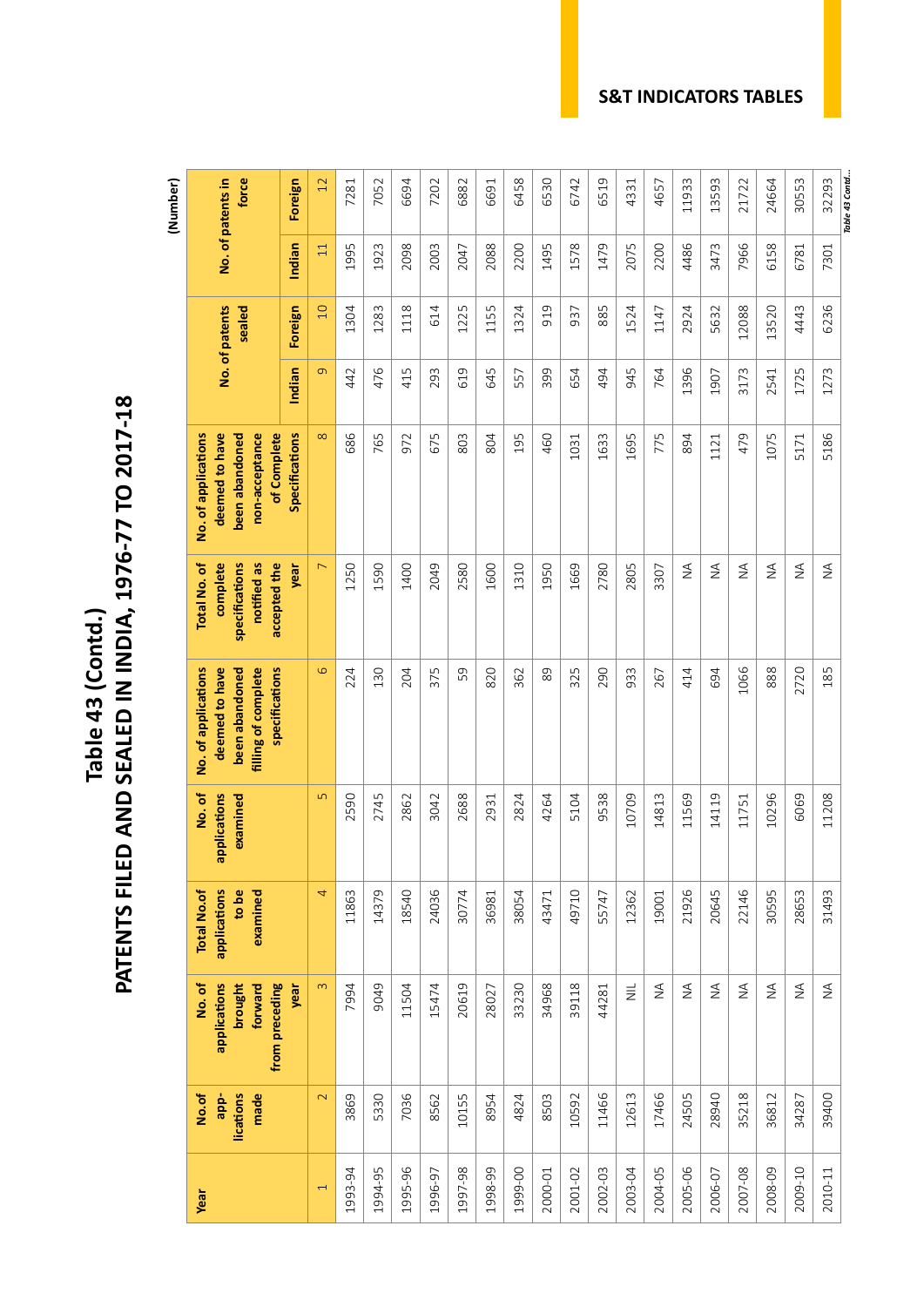PATENTS FILED AND SEALED IN INDIA, 1976-77 TO 2017-18 **PATENTS FILED AND SEALED IN INDIA, 1976-77 TO 2017-18**Table 43 (Contd.) **Table 43 (Contd.)**

**force**  32444 35612 35168 37218 41105 47934 **No. of patents in**  Foreign 35695 No. of patents in  $\overline{12}$ **Indian Foreign Indian Foreign** 2011-12 43197 NA 33811 NA 698 NA 3800 699 3682 7545 32444 2013-14 42951 NA 37474 NA 224 NA 6418 634 3592 7464 35168 2015-16 | 2021-16 | 2021 | 2020 | 2030 | 204 | 2030 | 204 | 2040 | 2040 | 2050 | 207218 | 37218 | 37218 | 3721 2017-18 18 47854 NA 184 NA 184 NA 184 NA 184 NA 184 NA 184 NA 184 NA 184 NA 184 NA 184 NA 184 NA 184 NA 184 NA 2 3 3 5 6 6 6 6 9 2 3 3 3 3 3 3 4 5 7 5 6 6 7 3 4 4 5 4 5 7 9 8 9 2 3 4 5 6 7 8 9 8 9 2 2 3 9 8 9 8 9 8 9 2 2 2012-13 43674 | 2012-13 | 20247 | 20247 | 20247 | 20247 | 20247 | 20247 | 20247 | 20347 | 36247 | 36247 | 3624 2014-15 42763 NA 34958 NA 12 NA 6970 684 5294 7561 35695 2016-17 45444 NA NA NA 131578 1357 NA NA 1357 13578 13578 13578 13578 13578 13578 1357 1357 13585 147105 Indian 8830 7545 7306  $\Box$ 8303 7464 7561 7660 No. of patents 11108 **No. of patents sealed**  3682 3410 3592 5294 5408 8532 Foreign  $\overline{10}$ Indian  $\sigma$ 918 1315 1937 699 716 684 634 6418 deemed to have non-acceptance of Complete **Specifications**  $\infty$ 3800 4559 6970 12782 10408 24992 No. of applications **No. of applications deemed to have**  been abandoned **non-acceptance of Complete been abandoned Specifications year**  $\overline{\triangleright}$ Total No. of **Total No. of complete**  specifications notified as **notified as**  accepted the **accepted the**   $\leq$  $\leq$  $\leq$  $\leq$  $\leq$  $\leq$  $\leq$ **specifications**  $\circ$ No. of applications deemed to have **deemed to have**  been abandoned filling of complete specifications 1226 698 224  $12$ 4357 184 **No. of applications been abandoned filling of complete specifications** 361 **No. of**  applications examined  $\overline{a}$  $\stackrel{\triangle}{\geq}$  $\stackrel{\triangle}{\geq}$  $\stackrel{\triangle}{\geq}$  $\stackrel{\triangle}{\geq}$  $\stackrel{\triangle}{\geq}$  $\mathop{\mathsf{S}}\limits_\mathsf{Z}$  $\stackrel{\triangle}{\geq}$ **applications examined** applications **to be**   $\overline{4}$ 34958 38578 37208 Total No.of 36247 37474 35960 examined 33811 **Total No.of applications examined Year No.of app- lications made No. of applications brought forward from preceding year**  $\infty$  $\leq$  $\stackrel{\triangle}{\geq}$  $\mathbb{1}_{\mathbb{Z}}$  $\stackrel{\triangle}{\geq}$  $\stackrel{\triangle}{\geq}$  $\leq$  $\stackrel{\triangle}{\geq}$  $\overline{\mathbf{c}}$ 43674 47854 43197 42951 42763 46904 45444 2012-13 2016-17 2011-12 2013-14 2014-15 2015-16 2017-18  $\overline{a}$ 

Source: Annual Reports of the Controller General of Patents, Design and Trade Marks *Source :* Annual Reports of the Controller General of Patents, Design and Trade Marks

#### **S&T INDICATORS TABLES**

**(Number)**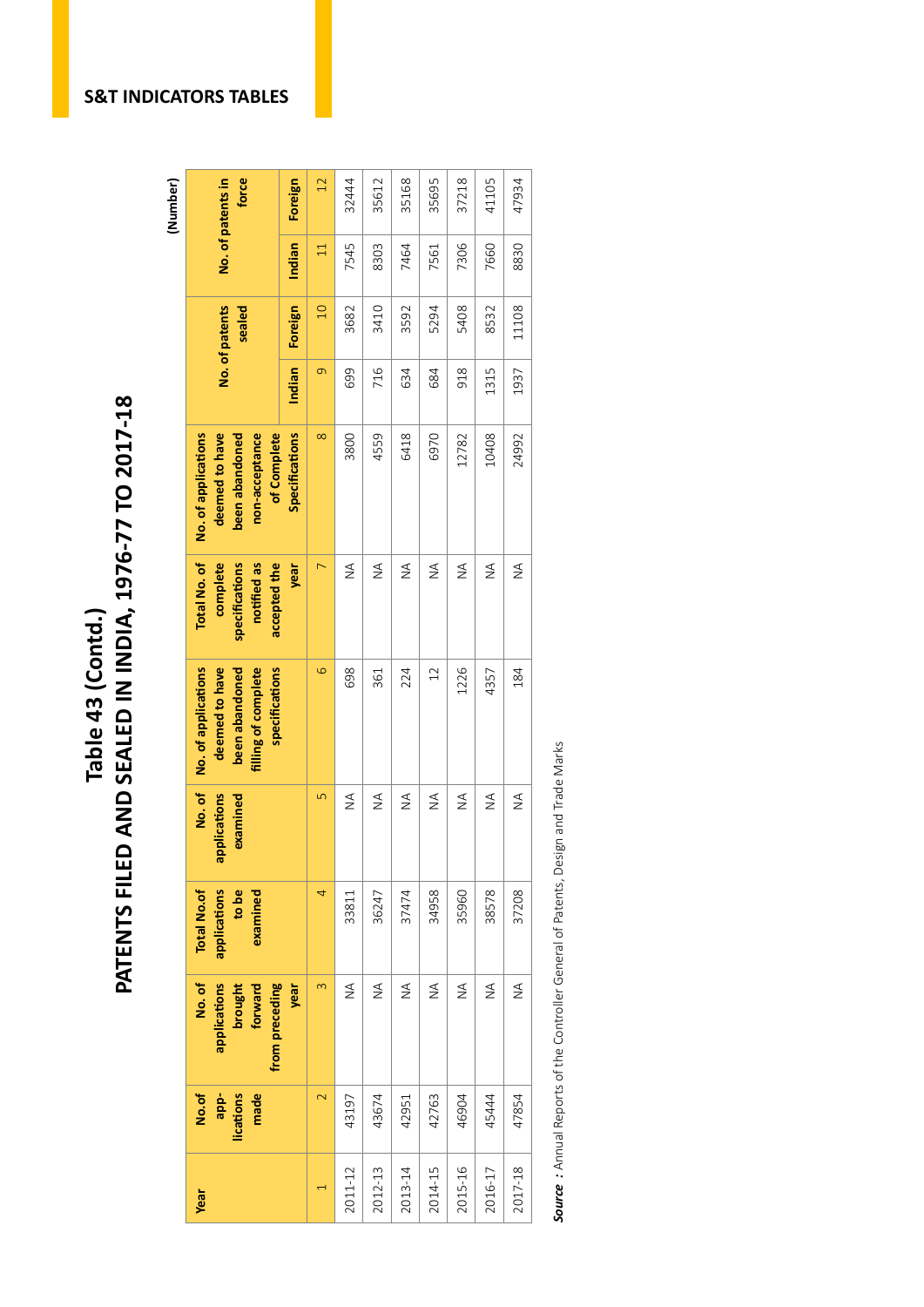#### **TOP INDIAN APPLICANTS FOR PATENTS FROM SCIENTIFIC RESEARCH AND DEVELOPMENT ORGANISATIONS, 2013-14 TO 2017-18**

|                                                                        |         |         |         |         | (Number) |
|------------------------------------------------------------------------|---------|---------|---------|---------|----------|
| Name of Scientific and Research & Development Organizations.           | 2013-14 | 2014-15 | 2015-16 | 2016-17 | 2017-18  |
| Council of Scientific & Industrial Research                            | 267     | 315     | 323     | 230     | 176      |
| Defence Research & Development Organisation                            | 116     | 98      | 85      | 58      | 126      |
| Indian Council of Agricultural Research                                | 71      | 68      | 63      | 41      | 37       |
| Indian Space Research Organisation                                     | #       | #       | 25      | 13      | 14       |
| GSP Crop Science Pvt Ltd.                                              | #       | 23      | #       | #       | 9        |
| Samsung R&D Institute India- Bangalore Private Ltd.                    | #       | #       | 271     | #       | #        |
| Hetero Research Foundation                                             | 17      | 22      | 40      | 23      | #        |
| G. H. R. Labs and Research Centre/ G.H. Raisoni College of Engineering | 26      | 31      | 33      | 50      | #        |
| Allinov Research & Development Private Limited                         | #       | #       | #       | 20      | #        |
| MSN Research & Development Centre                                      | #       | #       | #       | 19      | #        |
| L&T Technology Services Limited                                        | #       | #       | #       | 18      | #        |
| Sandip Institute of Technology and Research Centre                     | #       | #       | 21      | #       | #        |
| Centre for Development of Advanced Computing (C-DAC)                   | 17      | #       | 20      | #       | #        |
| Sun Pharma Advanced Research Company Limited                           | #       | #       | 19      | 14      | #        |
| Department of Biotechnology                                            | 34      | 23      | #       | #       | #        |
| Department of Electronics and Information Technology (DEITY)           | #       | 18      | #       | #       | #        |
| Jubliant Life Sciences Limited                                         | 29      | 13      | #       | #       | #        |
| Rotary Wing Research and Design Centre, HAL                            | #       | 22      | #       | #       | #        |
| Indian Council of Medical Research                                     | 14      | #       | #       | #       | #        |

**Source** : Annual Reports of the Controller General of Patents, Design and Trade Marks (various issues)

**Note :** 1. # During the period under reference these organisatons did not fall among top patentees

2. The figures are arranged in the descending order by the reference year 2017-18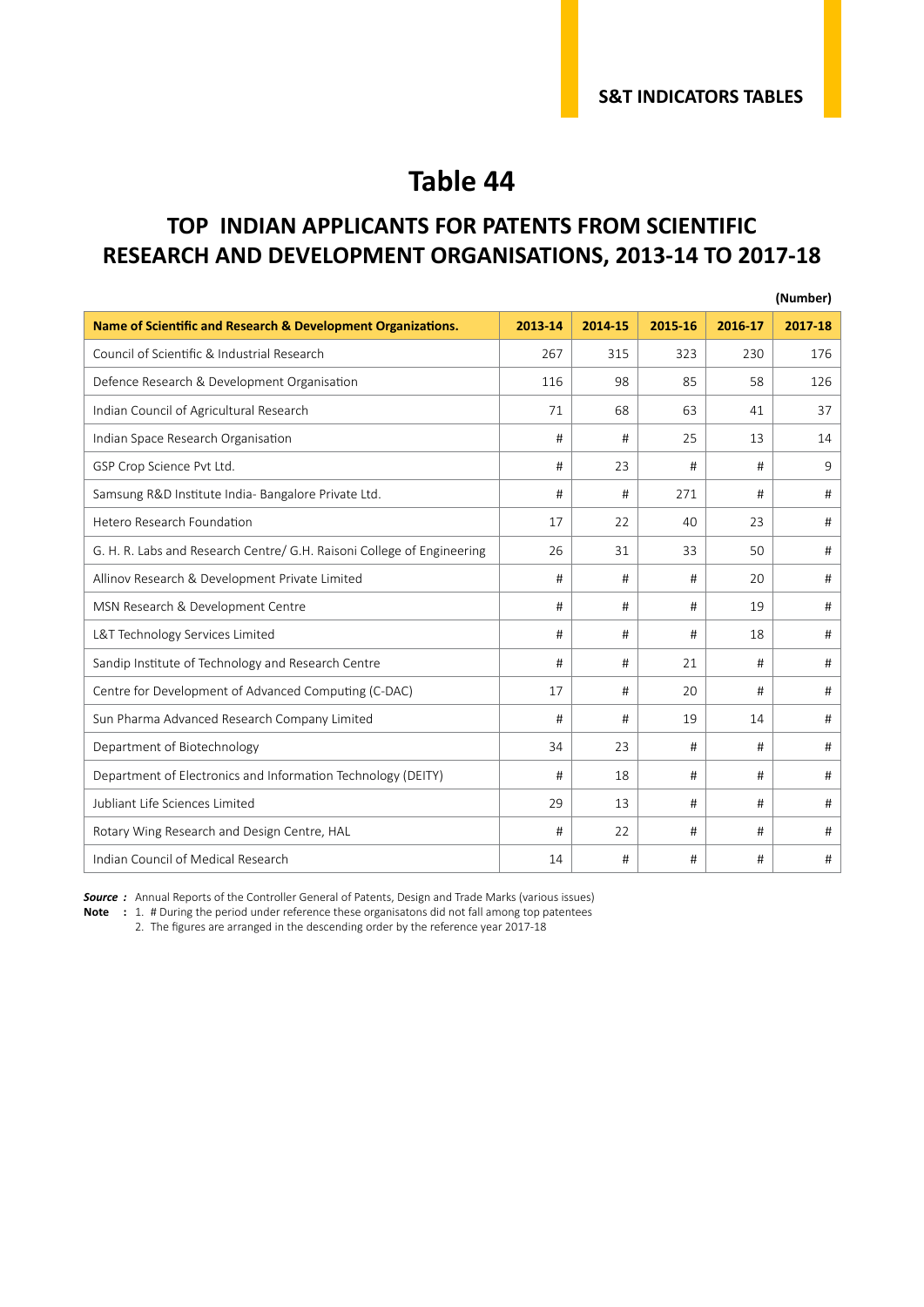#### **TOP INDIAN APPLICANTS FOR PATENTS FROM INSTITUTES AND UNIVERSITIES, 2013-14 TO 2017-18**

|                                                                                                  |         |         |         |         | (Number) |
|--------------------------------------------------------------------------------------------------|---------|---------|---------|---------|----------|
| <b>Name of Institutes/Universities</b>                                                           | 2013-14 | 2014-15 | 2015-16 | 2016-17 | 2017-18  |
| Indian Institute of Technology (Collective)                                                      | 342     | 337     | 391     | 400     | 540      |
| Amity University                                                                                 | 92      | 43      | 99      | 106     | 119      |
| <b>SRM University</b>                                                                            | #       | #       | #       | #       | 81       |
| <b>Bharath University</b>                                                                        | 37      | #       | 65      | 45      | 66       |
| Shoolini University of Biotechnology and Management Sciences                                     | #       | #       | 22      | #       | 62       |
| Chandigarh Group of Colleges                                                                     | #       | #       | #       | 45      | 58       |
| Indian Institute of Science                                                                      | 32      | 46      | 46      | 54      | 58       |
| G.H. Raisoni College of Engineering / G.H. R.Labs and Research Centre                            | 24      | #       | 33      | 49      | 56       |
| C.H.R Labs and Research Centre                                                                   | #       | #       | #       | #       | 56       |
| Sandip Institute of Engineering and Management                                                   | #       | #       | #       | #       | 46       |
| KCG College of Technology                                                                        | #       | #       | #       | #       | 40       |
| Veltech High/Multitech Dr. RR & Dr. SR (College and University)                                  | #       | #       | #       | 50      | #        |
| Chitkara university                                                                              | #       | #       | 46      | 29      | #        |
| Saveetha School Of Engineering, Saveetha University                                              | 74      | #       | 33      | #       | #        |
| Janardan Rai Nagar Rajasthan Vidyapeeth (Deemed) University                                      | #       | 53      | 22      | #       | #        |
| Veltech Dr. RR & Dr. Sr Technical University                                                     | #       | #       | 20      | #       | #        |
| Siddaganga Institute of Technology an Institution of Sree Siddaganga<br><b>Education Society</b> | 24      | 19      | 17      | #       | #        |
| National Institute of Pharmaceutical Education and Research (NIPER)                              | #       | #       | 15      | #       | #        |
| Dr.M.G.R Educational and Research Institute                                                      | #       | #       | 15      | #       | #        |
| King George's Medical University                                                                 | #       | #       | 14      | #       | #        |
| Sandeep Foundation                                                                               | #       | 33      | #       | #       | #        |
| Hindustan Institute of Technology and Science                                                    | #       | 31      | #       | 28      | #        |
| National Institute of Science (Collective)                                                       | #       | #       | $\#$    | 26      | #        |
| Sal institute of Technology and Research                                                         | #       | 22      | #       | #       | #        |
| Karpagam University                                                                              | #       | 18      | #       | #       | #        |
| Shree Chitra                                                                                     | 20      | #       | #       | #       | #        |
| University of Calcutta                                                                           | 15      | #       | #       | #       | #        |
| Sastra University                                                                                | 13      | $\#$    | #       | #       | #        |
| Rajaram Bapu Institute of Technology                                                             | 13      | $\#$    | $\#$    | $\#$    | #        |

**Source** : Annual Reports of the Controller General of Patents, Design and Trade Marks (various issues)

**Note** : 1. # During the period under reference these organisatons did not fall among top patentees

2. The figures are arranged in the descending order by the reference year 2017-18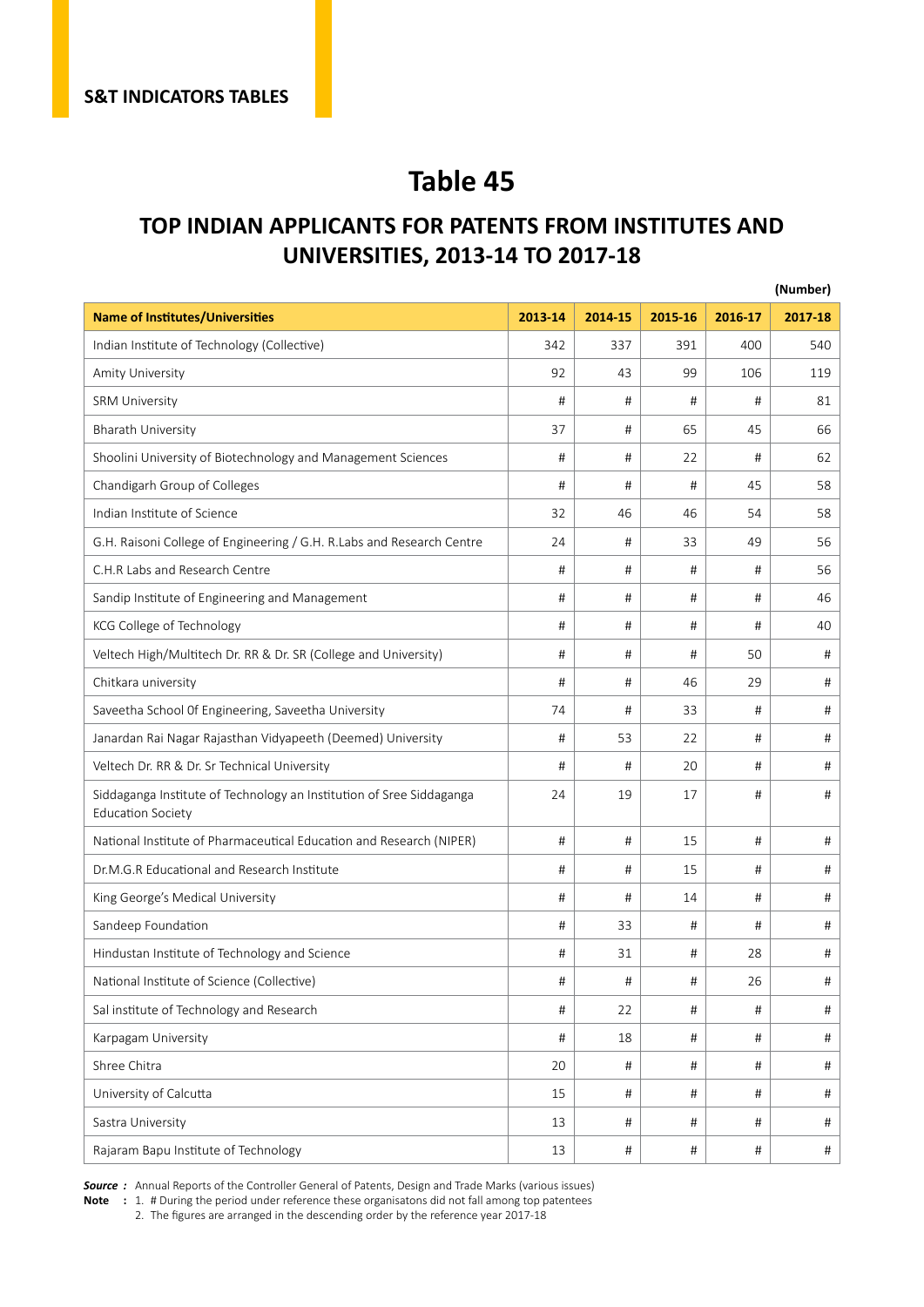#### **TOP FOREIGN RESIDENT APPLICANTS IN INDIA, 2013-14 TO 2017-18**

|                                         |         |         |         |         | (Number) |
|-----------------------------------------|---------|---------|---------|---------|----------|
| <b>Name of Organisation</b>             | 2013-14 | 2014-15 | 2015-16 | 2016-17 | 2017-18  |
| Qualcomm Incorporated                   | 1062    | 1214    | 1884    | 1840    | 960      |
| Koninklijke Philips N.V.                | 839     | 805     | 949     | 557     | 520      |
| Philps Lighting Holding B.V.            | #       | #       | #       | 307     | 217      |
| Google LLC                              | #       | #       | #       | #       | 184      |
| Mitsubishi Electric Corporation         | #       | #       | #       | 218     | 176      |
| General Electric Company                | 260     | 276     | 446     | 520     | 142      |
| Diamler AG                              | #       | #       | #       | #       | 134      |
| Telefonaktiebolaget L M Ericsson (Publ) | 386     | 449     | 407     | 470     | 128      |
| Huawei Technologies Co.Ltd.             | #       | #       | 648     | 625     | 120      |
| Honda Motor Co. Ltd.                    | #       | 280     | 268     | #       | 110      |
| Samsung Electronics Co. Ltd.            | 371     | 379     | 905     | 706     | #        |
| Microsoft Technology Licensing LLC      | #       | #       | 362     | 589     | #        |
| Toyota Jidosha Kabushikikaisha          | #       | #       | 304     | #       | #        |
| <b>BASF SE</b>                          | 304     | 297     | 302     | 216     | #        |
| Siemens AKTI                            | 249     | 277     | #       | #       | #        |
| JFE Steel Corpn                         | #       | 230     | #       | #       | #        |
| Sony Corpn                              | 263     | 218     | #       | #       | $\#$     |
| Robert Bosch Gmbh                       | 375     | #       | #       | #       | #        |
| Alcatel Lucent                          | 222     | #       | #       | #       | $\#$     |

**Source** : Annual Reports of the Controller General of Patents, Design and Trade Marks (various issues)

**Note :** 1. # During the period under reference these organisatons did not fall among top patentees

2. The figures are arranged in the descending order by the reference year 2017-18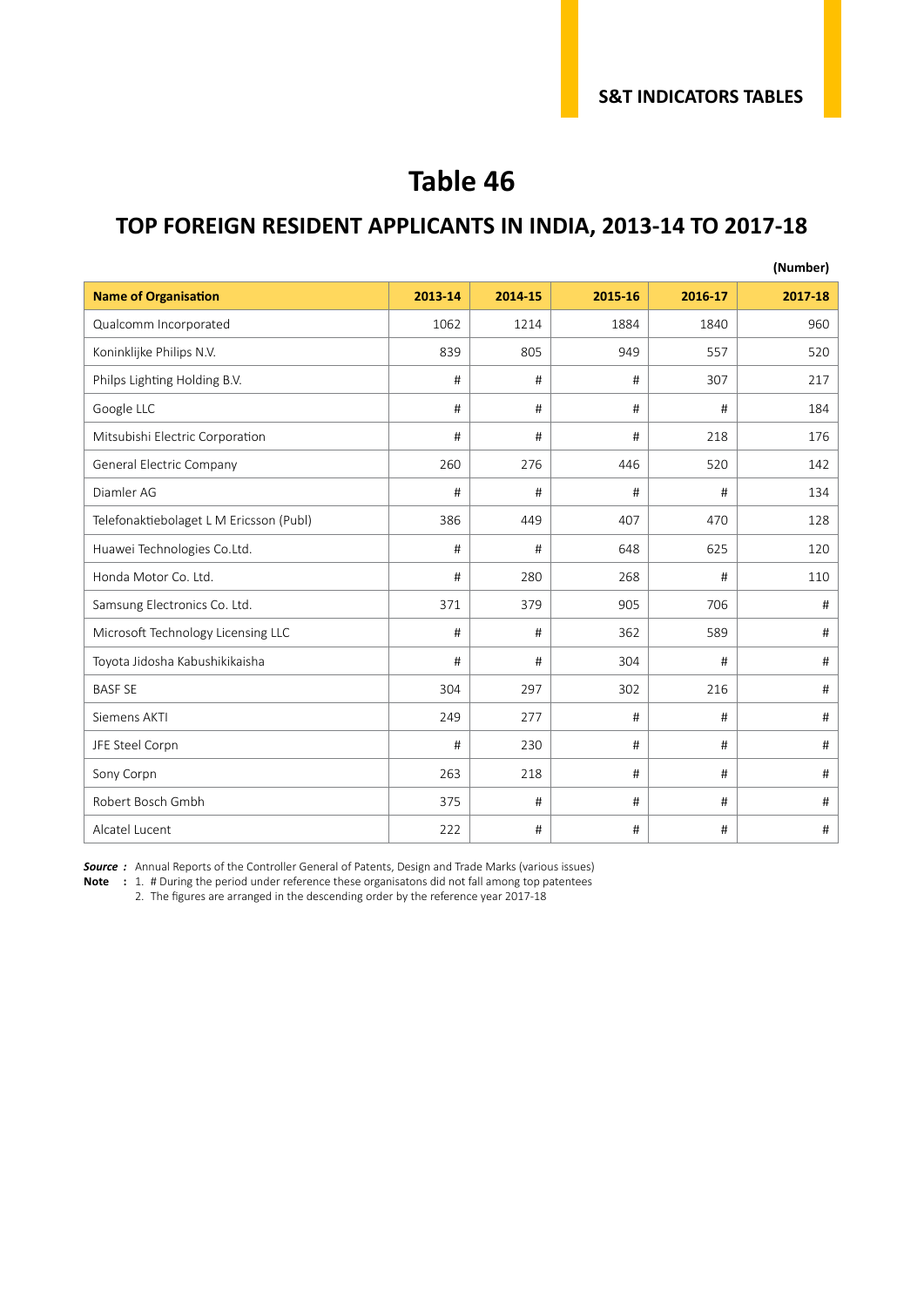# Table 47<br>YEAR-WISE PROGRESS OF EXPENDITURE OF SELECT CENTRAL SCIENTIFIC DEPARTMENTS<br><sup>(Rs. Crore)</sup> YEAR-WISE PROGRESS OF EXPENDITURE OF SELECT CENTRAL SCIENTIFIC DEPARTMENTS

(Rs. Crore)

| SI No | Agency           | 2009-10 | $2010 - 11$                | 2011-12 | 2012-13  | 2013-14  | 2014-15  | 2015-16  | 2016-17  | 2017-2018# | 2018-19  | 2019-20* | 2020-21# |
|-------|------------------|---------|----------------------------|---------|----------|----------|----------|----------|----------|------------|----------|----------|----------|
|       | <b>DST</b>       | 2038.30 | 2279.93                    | 2511.66 | 2514.91  | 2600.84  | 2889.84  | 3644.29  | 4217.08  | 4595.73    | 4912.54  | 5480.93  | 6301.53  |
|       | DSIR/CSIR        | 2697.31 | 2982.68                    | 3214.70 | 2945.66  | 3159.54  | 3393.53  | 4020.98  | 4030.48  | 4618.83    | 4548.78  | 4883.24  | 5385.00  |
|       | <b>DBT</b>       | 906.66  | 1144.86                    | 1208.44 | 1282.84  | 1291.32  | 1346.97  | 1554.27  | 1895.50  | 2331.42    | 2379.10  | 2381.10  | 2786.76  |
|       | <b>DOS</b>       | 4162.95 | 4482.23                    | 3784.27 | 4856.28  | 5168.96  | 5798.81  | 6920.01  | 7988.87  | 9127.16    | 11188.37 | 13139.26 | 13479.47 |
|       | DAE (R&D Sector) | 1619.27 | 1817.09                    | 2193.87 | 2639.98  | 2842.30  | 2683.08  | 4891.13  | 5073.79  | 5786.35    | 5715.54  | 6502.80  | 6973.78  |
| 0     | <b>MoES</b>      | 1079.83 | 1094.53                    | 1170.27 | 1172.40  | 1243.30  | 1293.87  | 1292.45  | 1361.28  | 1541.47    | 1726.10  | 1809.70  | 2070.00  |
|       | <b>Total</b>     |         | 12504.32 13801.32 14083.21 |         | 15412.07 | 16306.26 | 17406.10 | 22323.13 | 24567.00 | 28000.96   | 30470.43 | 34197.03 | 36996.54 |

**Source**: Demands for Grants of Central Government, Expenditure Budget, Gol (various years)<br>Note : 1. Expenditure includes plan + non-plan figures *Source :* Demands for Grants of Central Government, Expenditure Budget, GoI (various years)

- **Note :** 1. Expenditure includes plan + non- plan figures
	- 2. \*Revised Estimates(RE) ; # Budget Estimate(BE)<br>3. DST-Deptt. of Science & Technology. 2. \*Revised Estimates(RE) ; # Budget Estimate(BE)
- 3. DST Deptt. of Science & Technology.
- 4. DSIR/CSIR- Deptt. of Scientific & Industrial Research/ Council of Scientific and Industrial Research. 4. DSIR/CSIR - Deptt. of Scientific & Industrial Research/ Council of Scientific and Industrial Research.
	- 5. DBT-Deptt.of Biotechnology 5. DBT - Deptt.of Biotechnology
- 6. DOS Deptt. of Space. 7. DAE - Deptt. of Atomic Energy
- 6. DOS- Deptt. of Space.<br>7. DAE- Deptt. of Space.<br>8. MoES- Ministry of Earth Sciences formerly Deptt. of Ocean Development 8. MoES - Ministry of Earth Sciences formerly Deptt. of Ocean Development

**S&T INDICATORS TABLES**